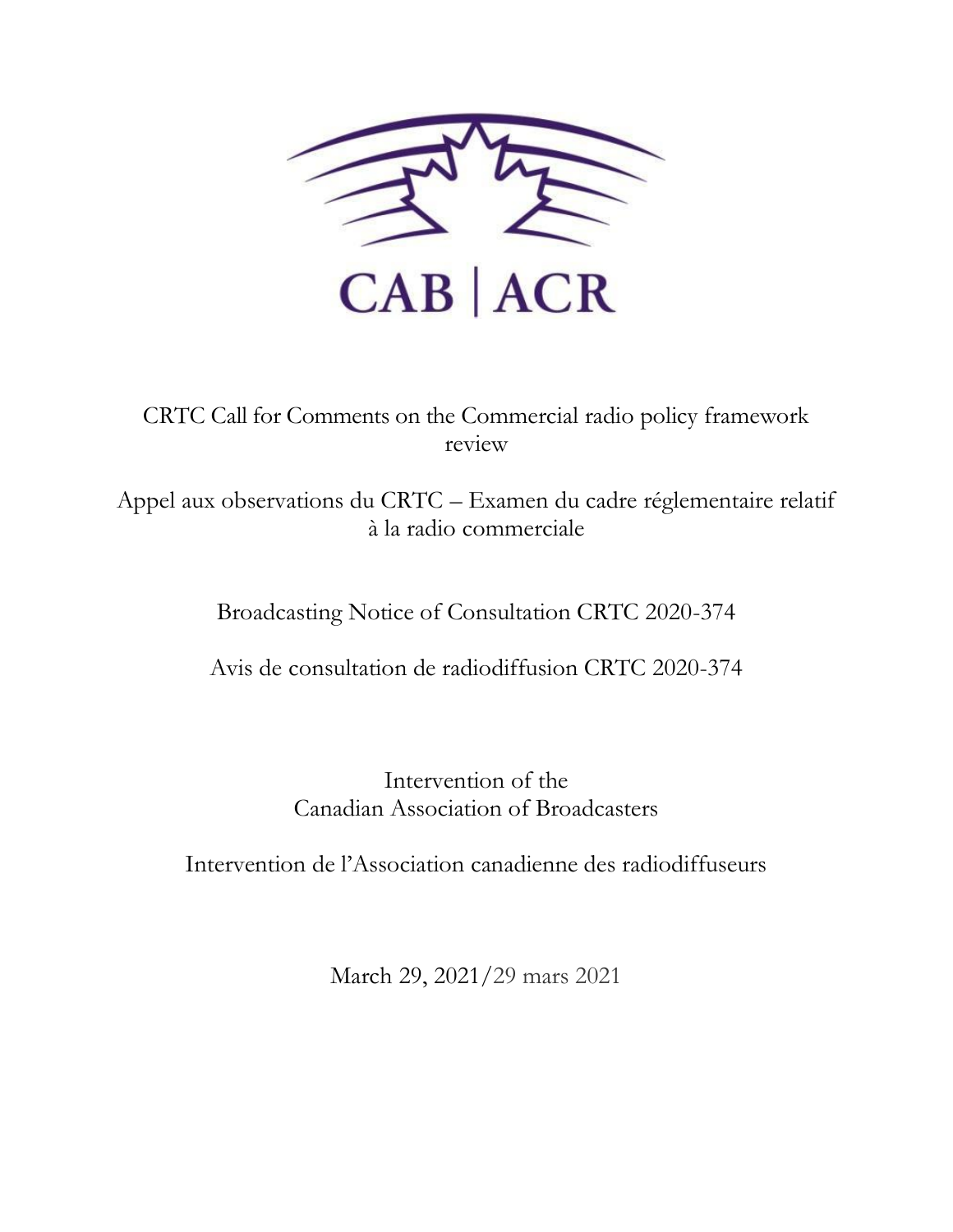### **Executive Summary**

- i. For more than a century, private commercial radio has been an integral part of communities, large and small, from coast to coast to coast. Week in and week out, private radio enlightens, entertains and informs millions of Canadians. It is a major contributor to Canadian culture, a significant producer of Canadian content and is of vital importance to listeners who rely on radio for details about what is happening where they live on a daily basis.
- ii. Radio's value is rooted in the fact that it is local, audio-based and ubiquitous. These key characteristics manifest themselves in the numerous ways in which radio makes a difference to Canadians, including: connecting communities; providing a lifeline during times of crisis; helping drive local economies; and offering a window for local music development and promotion of Canadian talent.

## **The Changing Business Landscape**

- iii. While a relatively low-tech medium in a high-tech world, private radio's appeal and relevance continues to endure. However, the environment in which it operates has changed dramatically since the Commission's last comprehensive review of its private radio policy framework more than fourteen years ago.
- iv. Radio once benefitted from operating in a 'closed' system where market entry could be managed and controlled. Like other Canadian media, this system is now open and Canadian radio faces unprecedented competition from foreign digital services across multiple 'markets'.
- v. Radio does not merely compete in the 'audio market', as typically tracked by the Commission. It competes in the 'news and information market'. It competes in the 'music market' with services like Spotify and Apple Music, leading online music streaming services. It competes in the 'media advertising and marketing market', including with local digital advertising on an array of platforms. And it competes for time and attention with a whole host of electronic, screen or smart-phone activities from TikTok videos to Candy Crush.
- vi. While Canadian private radio operators have responded in many ways to remain competitive and relevant to Canadians in the face of digital, including developing a strong presence on online and mobile platforms and launching next generation apps such as Radioplayer and iHeartRadio Canada, the reality is that unregulated foreign-owned digital platforms are now having a major impact on commercial radio – from an audience and, even more, revenue perspective. And the impact was evident long before the onset of the COVID-19 pandemic.
- vii. The growth of digital competition is connected to four interrelated trends:
	- The growth in smartphone adoption, the commensurate increase in larger data plans, and the plethora of social media, music and other apps;
	- The ubiquity of 'smart' devices (smart phone, smart speaker, computer) generally, replacing the radio receiver (kitchen top, stereo, in-car) as the principal device for audio/music;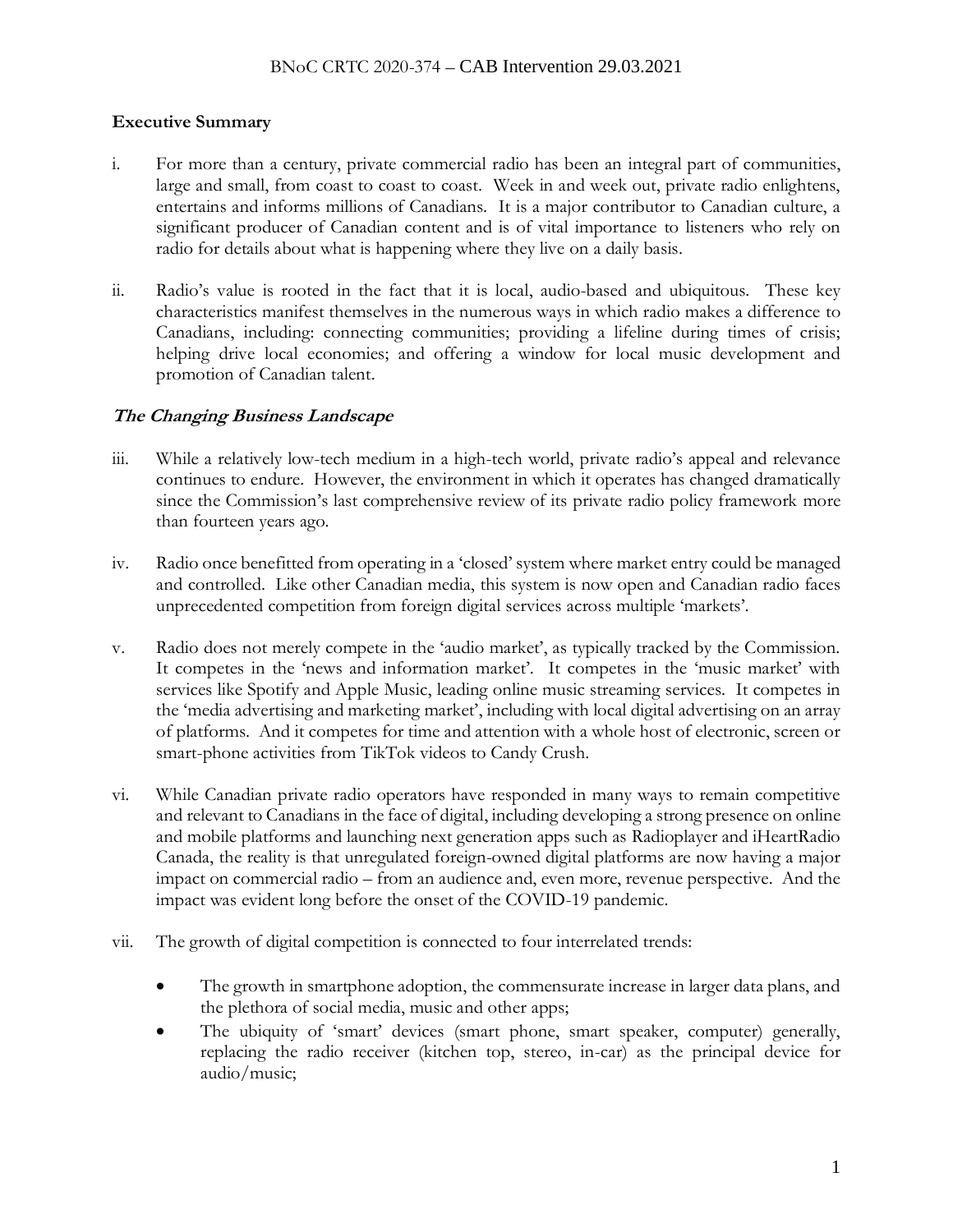- Reduced drive time listening, impelled by integration of competing audio services (music streaming, satellite radio, etc.), and, through the pandemic, the work at home phenomenon; and
- Social media as an on-demand source of local/community news and information.
- viii. Prior to the pandemic, per capita hours tuned to radio declined from 17.6 in 2010 to 13.9 by Fall 2019, or 21%. Over essentially the same period, smartphone ownership rose from 27% in 2010 to 88% by 2020, media streaming became a majority behaviour (from 34% to 68%) and larger data plans became the norm (50% reported having 5 GBs or more in 2020) helping to drive digital competition.
- ix. From a financial perspective, private radio's situation is even more troubling. In the first six months of the 2020 broadcast year, revenues declined an unprecedented 6.8% (from the same period in 2019). By the time COVID-19 hit in March, 2020, private radio had already experienced six-and-a-half successive years of systemic (not cyclical) revenue declines, with annualized revenues ending \$270 million or 16.5% lower than they were in 2013. Moreover, despite an aggregate PBIT margin of 17% in 2019, over 40% of commercial radio stations entered the pandemic unprofitable.
- x. Historically, radio could have reasonably been seen to represent a unique advertising market, today private radio effectively competes in two broader overlapping economic markets – the Canadian audio and advertising markets. As at 2019, private radio represented 54% of the broader audio market and only 10% of the media advertising market, down from 14% in 2009. These declines are breaking down the advertising-supported local programming model, particularly, like other media, for news.
- xi. A key indicator of fundamental shifts in radio advertising is observable in retail trade. Because of the local nature of the medium, radio advertising has historically been linked to retail. These linkages remained within relatively narrow ranges from 1979-1992 (about \$4.00 per \$1,000), and from 1993-2012 (about \$3.50 per \$1,000). However, the linkage fell sharply after 2012, from \$3.31 per \$1,000 in 2013 to \$2.34 per \$1,000 in 2019. Such significant change is an indicator of both the changing structure of the retail market and the increase in the number of competitors for local advertising, due to online digital alternatives (and the retailers themselves moving online).
- xii. COVID-19 has been devastating for the industry and has also accelerated its challenges. Local retailers cancelled bookings, many finding themselves unable to continue with or pay for current campaigns. Average monthly declines (from the same month in 2019) were 65.5% in April and 67.3% in May, with some stations experiencing monthly declines as high as 80%. Despite occupying less than half of the 2020 broadcast year, COVID-19 left private radio revenues \$375 million or 26% lower in 2020 than 2019, and 21% lower than otherwise would have been expected.
- xiii. The post COVID-19 financial picture for private radio is highly concerning. This is not just due to the digital revolution that has already taken hold or accumulated losses during the pandemic, but also the fact that habits formed during the pandemic are unlikely to go away when COVID-19 is no longer an issue. This includes working from home and spending less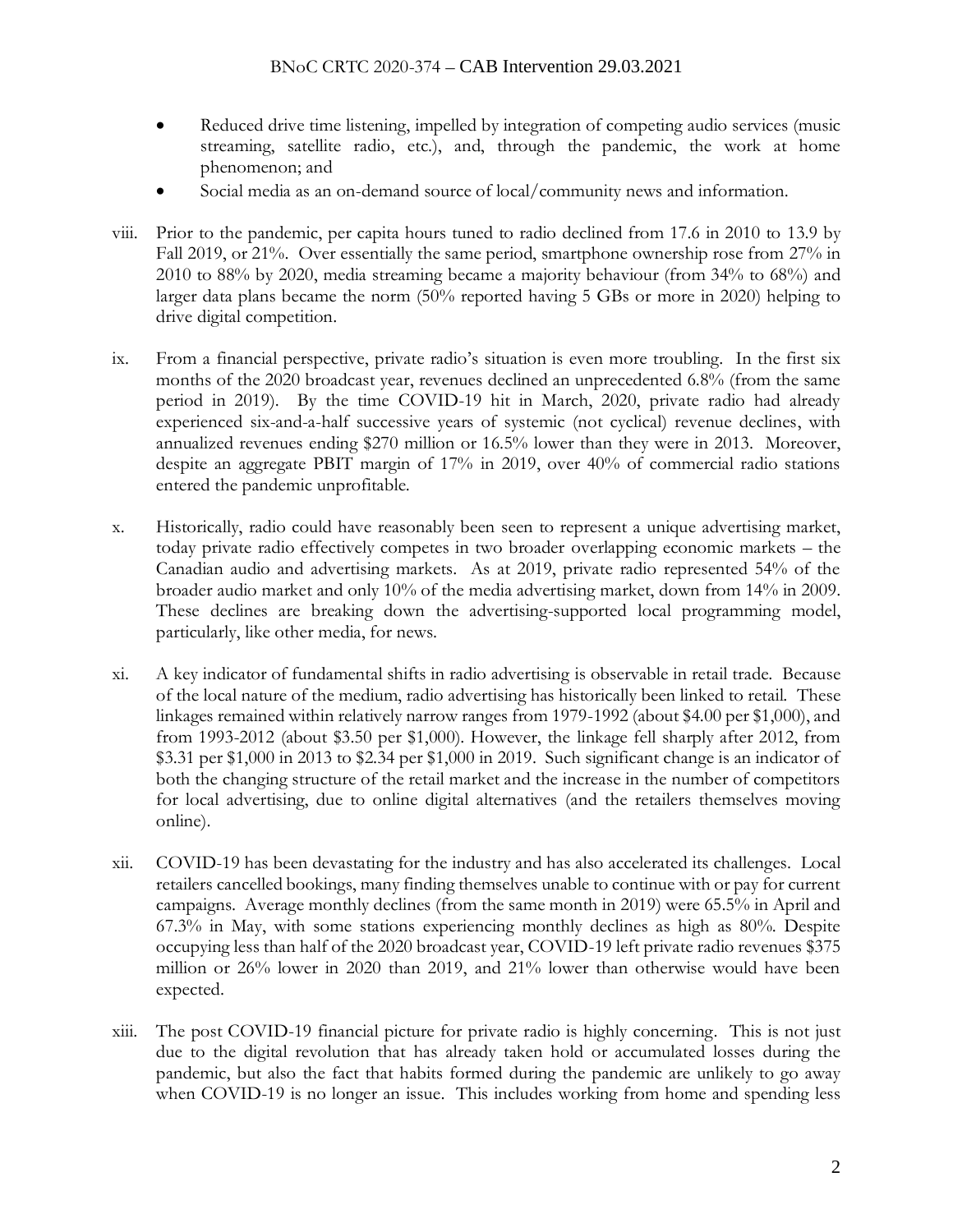#### BNoC CRTC 2020-374 – CAB Intervention 29.03.2021

time in cars, but also advertiser and audience use of other media like streaming audio or video and social media. All of these changes in behaviour, combined with broader shifts in advertising markets, have a negative impact on the viability of private radio. And while radio broadcasters are counting on a "bounce back" as the pandemic wanes, private radio's revenues will be considerably down from the lows reached pre-pandemic, and are expected to continue to decline.

#### **Keeping Radio Relevant to Canadians Through a Fair and Equitable Regulatory Framework**

- xiv. Radio is not as resilient as once thought and, even if it were, an open system means it is no longer possible to control entry or impose regulations without consequence. Excessive regulatory obligations, be they content restrictions or ownership limitations, that reduce radio's competitiveness or increase its cost structure simply drive audiences and advertisers to digital platforms, further exacerbating the problem.
- xv. In the last two years, both the CRTC and Government have recognized the need to move towards a more fair and equitable regulatory framework between Canadian broadcasters and online platforms. The Commission's June 2018 *Harnessing Change* report sets out a road map, but called for legislative change as a precursor to regulating digital platforms. Bill C-10 answers that call. Regardless of legislative reform, however, this proceeding must take steps towards a more equitable regulatory framework between radio and online platforms.
- xvi. The objective for this proceeding should be clear it is about setting the conditions for a sustainable Canadian commercial radio sector in a vastly different environment, one in which private radio can survive and thrive in ways that also meet core public policy objectives.
- xvii. Much of past regulation of private radio has focused on supporting the Canadian music industry and 50 years of Canadian content quotas have undeniably helped make Canadian music an international success story. Going forward, however, Canadian music's path is more digital, driven by streaming and the communities that social media helps create. Today's Canadian content and French-language vocal music (FVM) levels are out of sync with consumer demand. They are not only higher than natural market levels, they vastly exceed them. In the open system of today, such levels are not only inequitable, but they make radio less viable and do not increase the domestic market share of Canadian artists. Put simply, they ultimately help no one.
- xviii. Maintaining private radio's viability, including its role as a local news and information medium, must now shift to be the number one priority. Prescriptive regulation – such as requiring scheduled newscasts on a hits station with a young demographic, or increasing news on any music station – cannot achieve this. Helping radio preserve audiences and revenues through more reasonable Canadian content and FVM requirements while cutting non-programming costs through consolidation is the only effective approach.
- xix. The path forward should not be more regulation of private radio but less. To this end, the CAB submits that the Commission should implement a framework that relies more on market forces to meet objectives like diversity and local programming, including: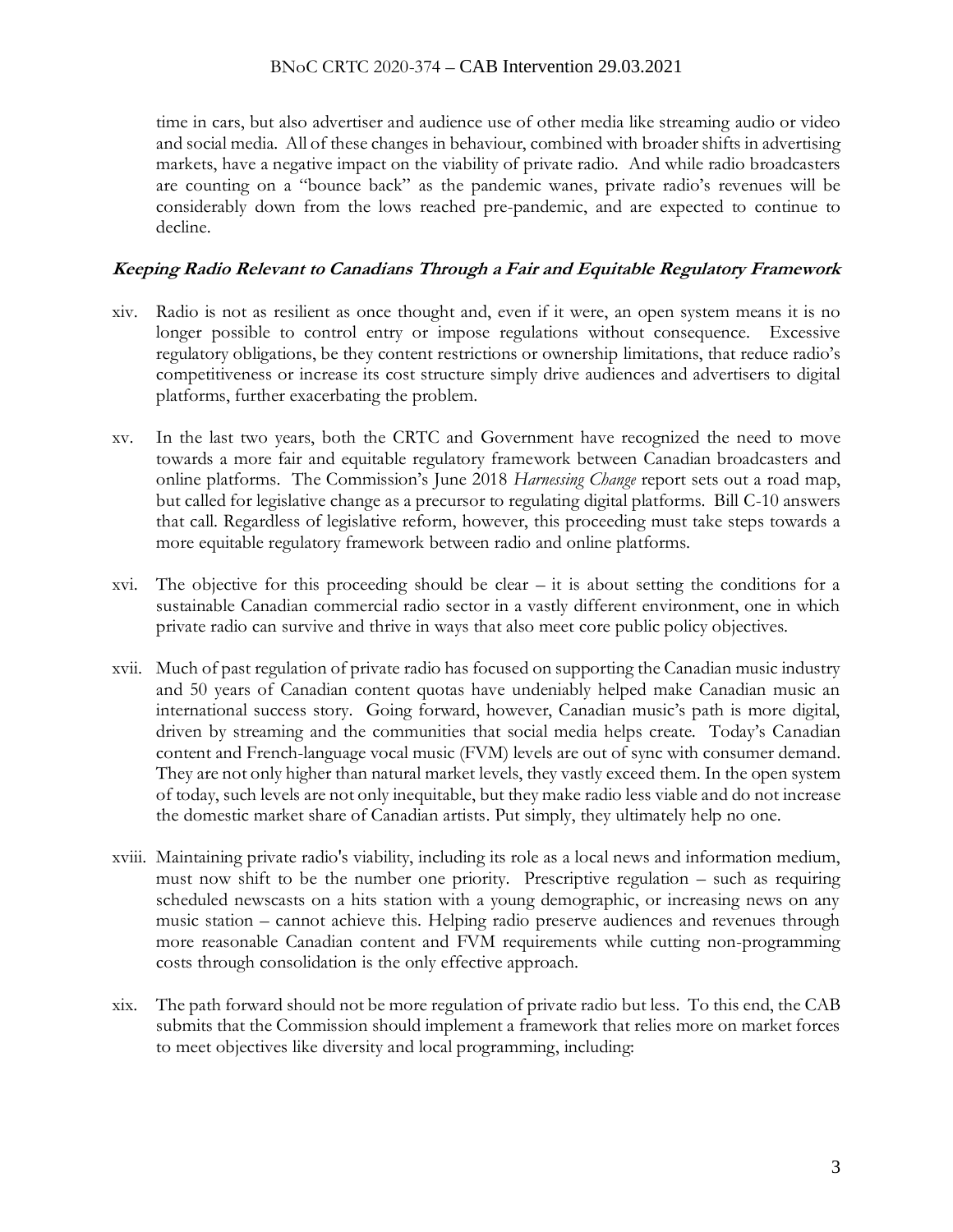- *A more targeted approach to the support of Canadian music and French-vocal music, that better reflects competitive realities, and supports Canadian artists, including emerging artists, first and foremost.* This includes ensuring Canadian music exhibition and French-language vocal music requirements are more flexible, realistic and effective. It also involves updating MAPL and starting to incent, instead of mandate, airplay for certain groups, such as emerging Canadian artists.
- *The relaxation of rules designed to ensure content and ownership diversity in the radio segment.* Canadian private radio companies compete with global companies orders of magnitude larger. There is no lack of content diversity generally, but a lack of Canadian content on competing digital platforms. The CAB recommends that the Commission adopt a new Common Ownership Policy that would permit greater station ownership at the local market level, while still ensuring radio remains the most diversely owned and operated local medium in Canada. This would help radio operators to recover from severe revenue declines, and navigate future anticipated declines, while ensuring programming diversity and enhancing their ability to offer locally-relevant news and information. For similar reasons, the CAB is also recommending the Commission change its policies on local management agreements (LMAs) and local sales agreements (LSAs).
- *A move towards a more fair and equitable regulatory framework in terms of expenditure obligations and compliance and monitoring.* This includes (a) no new or increased expenditure obligations; (b) modest reductions in tangible benefits payable; and, (c) introducing greater flexibility on CCD contributions, monitoring and compliance.
- xx. At the end of this Executive Summary, the CAB has included a table detailing all of its recommendations.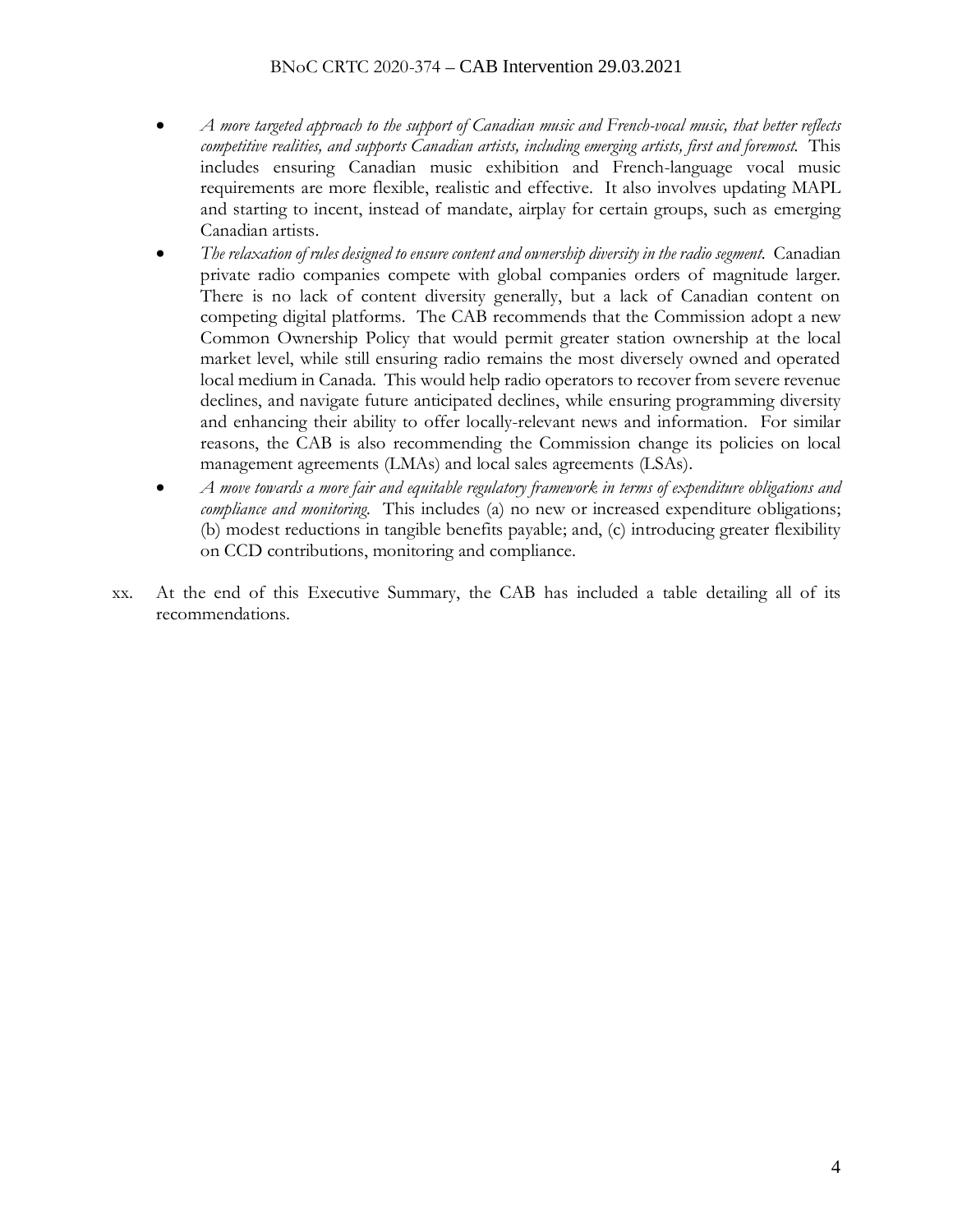| Policy                                                         | Recommendation                                                                                                                                                                                                                                                                                                                                |  |  |
|----------------------------------------------------------------|-----------------------------------------------------------------------------------------------------------------------------------------------------------------------------------------------------------------------------------------------------------------------------------------------------------------------------------------------|--|--|
| <b>Exhibition Requirements for</b><br>Popular Canadian Music   | Reduce the exhibition requirement from 35% to 25%.                                                                                                                                                                                                                                                                                            |  |  |
| French-language vocal music (FVM)                              | Make FVM requirements more flexible, realistic, attainable<br>and effective.                                                                                                                                                                                                                                                                  |  |  |
| <b>MAPL</b>                                                    | Adjust the A (Artist) criteria in MAPL to count for 2<br>points.                                                                                                                                                                                                                                                                              |  |  |
|                                                                | Update the P (performance) criteria in MAPL to include<br>production by a Canadian.                                                                                                                                                                                                                                                           |  |  |
| <b>Emerging Artists</b>                                        | Create an emerging artist credit so that every spin of an<br>emerging artist would count as 1.5 spins against popular<br>music and French-language vocal music requirements.                                                                                                                                                                  |  |  |
| Specialty Formats                                              | Any station licensed to operate in a specialty format<br>should continue to be required to seek CRTC approval to<br>switch out of that specialty format.                                                                                                                                                                                      |  |  |
| <b>Oldies Formats</b>                                          | Update the 5% relief on exhibition requirements for oldies<br>formats by setting the benchmark year to 2001 for<br>English-language licensees and 2010 for French-language<br>licensees.                                                                                                                                                      |  |  |
| Category 3 Music Requirements for<br>Category 2 Music Stations | Eliminate all Category 3 music requirements for<br>mainstream stations.                                                                                                                                                                                                                                                                       |  |  |
| <b>Broadcast Window</b>                                        | Revise the current measurement window to 5 a.m.-7 p.m.<br>Monday to Friday and 5 a.m.-1 a.m.all week.                                                                                                                                                                                                                                         |  |  |
| Common Ownership Policy (COP)                                  | In markets with eight (8) or fewer commercial stations<br>operating in a given language, a person may be permitted<br>to own or control as many as four (4) stations operating in<br>that language.                                                                                                                                           |  |  |
|                                                                | In markets with between nine $(9)$ and sixteen $(16)$<br>commercial stations operating in a given language, a<br>person may be permitted to own or control as many as six<br>(6) stations operating in that language, provided that the<br>person does not own or control more than 50 percent of<br>all stations operating in that language. |  |  |
|                                                                | In markets with sixteen (16) commercial stations or more<br>operating in a given language, a person may be permitted<br>to own or control as many as eight (8) stations operating<br>in that language.                                                                                                                                        |  |  |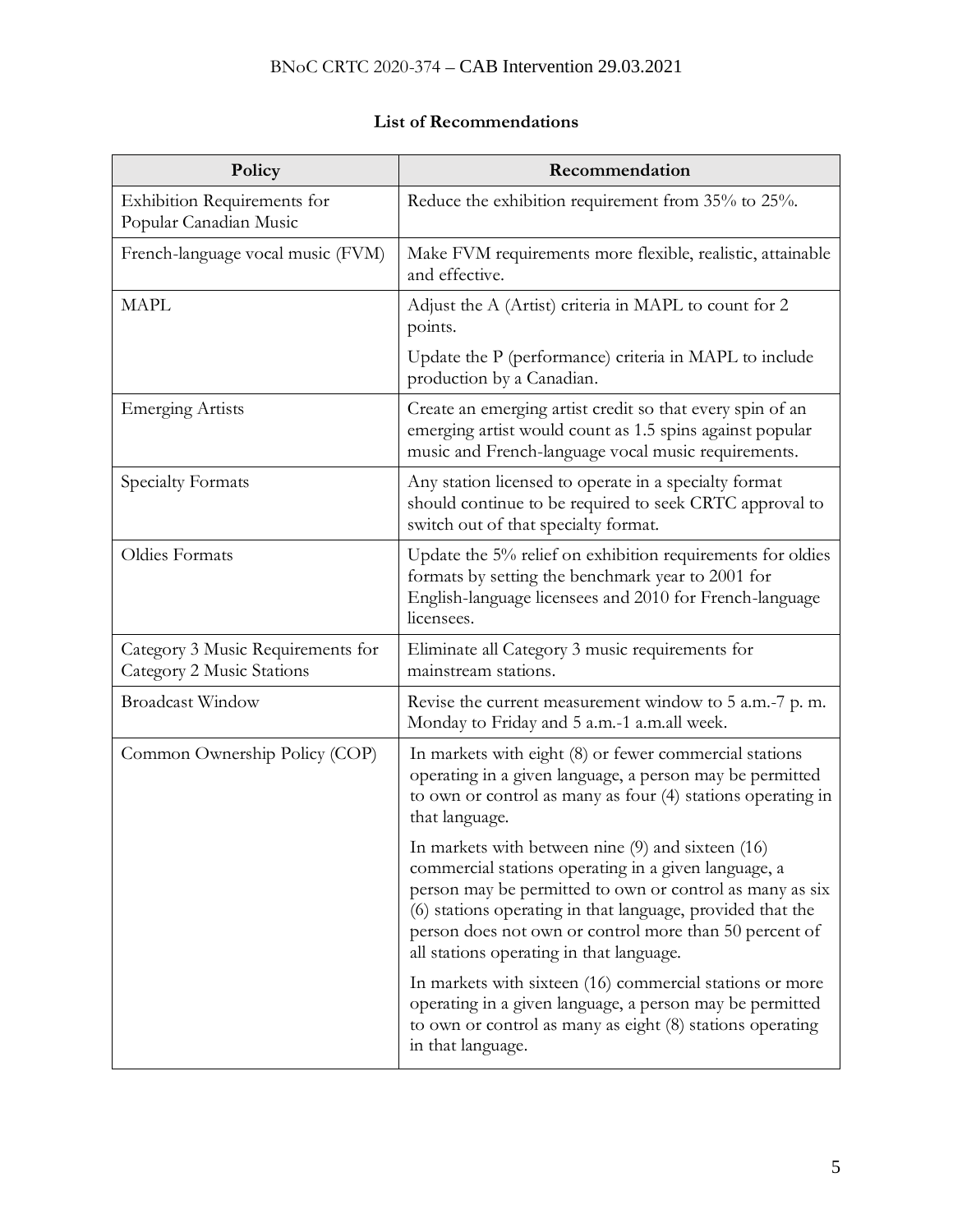| AM/FM Simulcast                                               | Permit simulcast of AM stations on FM in order to assist<br>in transitioning AMs to FMs                                                                                    |  |
|---------------------------------------------------------------|----------------------------------------------------------------------------------------------------------------------------------------------------------------------------|--|
| LMAs/LSAs                                                     | Eliminate pre-approval requirements for bone fide LSAs.<br>Eliminate pre-approval for LMAs to same levels as CAB's                                                         |  |
|                                                               | COP proposal.                                                                                                                                                              |  |
| Canadian Content Development                                  | Impose no new expenditure requirements.                                                                                                                                    |  |
| (CCD)                                                         | Maintain basic CCD contributions at current levels.                                                                                                                        |  |
|                                                               | Maintain flexibility to direct discretionary CCD<br>contributions to local initiatives. Establish clearer criteria<br>on eligibility, and a staff pre-clearance mechanism. |  |
| Tangible Benefits                                             | Reduce tangible benefits payable on radio transactions to<br>3% of the value of the transaction.                                                                           |  |
| Compliance, Reporting and<br><b>Exemptions from Licensing</b> | Eliminate unnecessary legacy reporting requirements and<br>overall regulatory burden.                                                                                      |  |
|                                                               | Ultimately move from logging and reporting to spot<br>audits.                                                                                                              |  |
|                                                               | Introduce greater flexibility on CCD compliance.                                                                                                                           |  |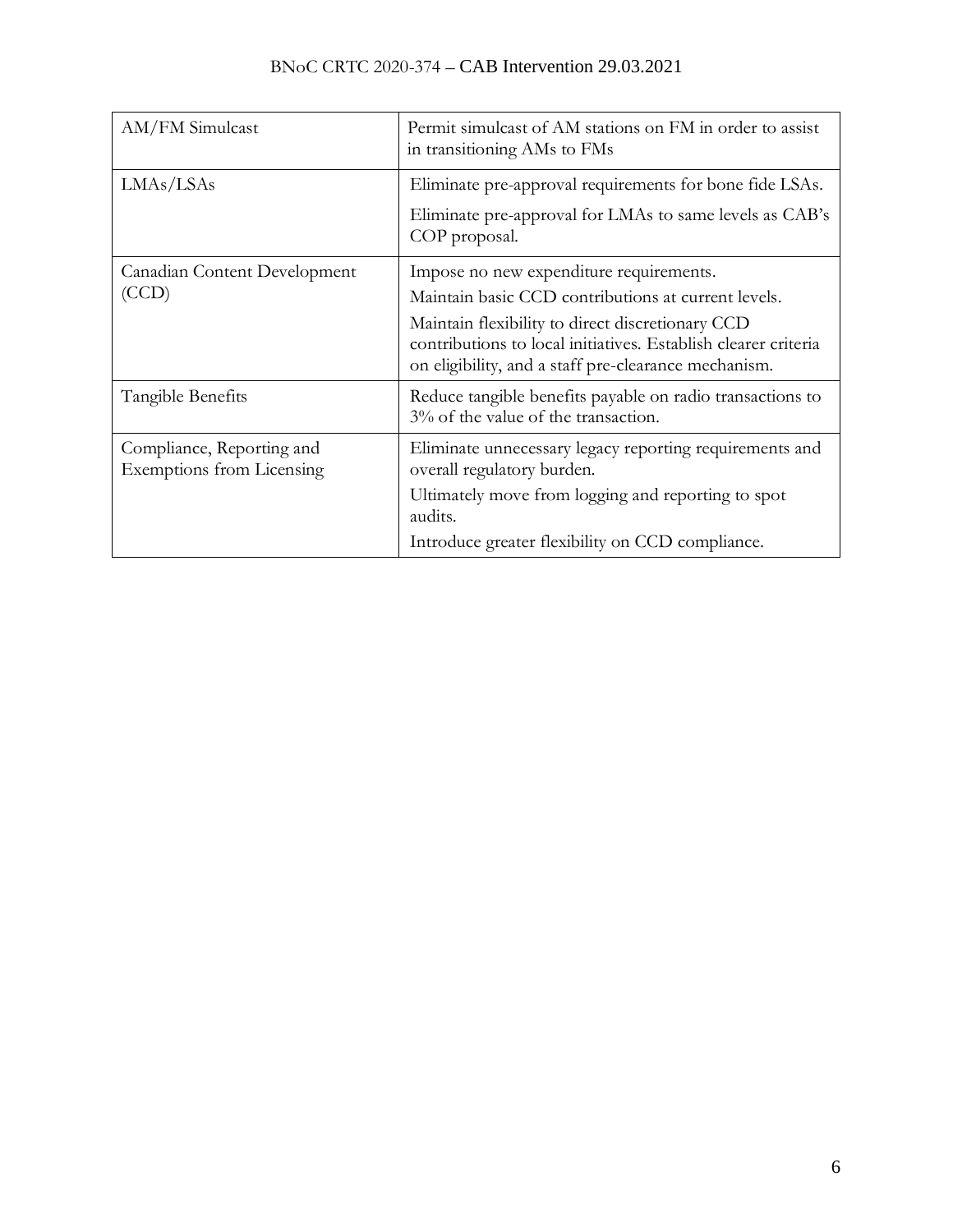# **Table of Contents**

| I.  |                                                                                                           |  |  |
|-----|-----------------------------------------------------------------------------------------------------------|--|--|
|     |                                                                                                           |  |  |
|     |                                                                                                           |  |  |
| II. |                                                                                                           |  |  |
|     |                                                                                                           |  |  |
|     |                                                                                                           |  |  |
|     | A.                                                                                                        |  |  |
|     | <b>B.</b>                                                                                                 |  |  |
|     | C.                                                                                                        |  |  |
|     |                                                                                                           |  |  |
|     |                                                                                                           |  |  |
|     | А.                                                                                                        |  |  |
|     | <b>B.</b>                                                                                                 |  |  |
| Ш.  | Updating the Commercial Radio Policy Framework to Respond to Changing                                     |  |  |
|     |                                                                                                           |  |  |
|     |                                                                                                           |  |  |
|     | Success in achieving other priorities - content diversity and Canadian music 30                           |  |  |
|     |                                                                                                           |  |  |
| IV. | The Canadian Music Industry is well positioned for the future32                                           |  |  |
|     |                                                                                                           |  |  |
|     | Radio's support for Canadian music remains important, but it is no longer the only vehicle35              |  |  |
| V.  |                                                                                                           |  |  |
|     |                                                                                                           |  |  |
|     | Cancon levels closer to, but still significantly higher than, natural market levels 36<br>A.              |  |  |
|     | <b>B.</b>                                                                                                 |  |  |
|     | C.                                                                                                        |  |  |
|     |                                                                                                           |  |  |
|     | A.                                                                                                        |  |  |
|     | <b>B.</b>                                                                                                 |  |  |
|     | C.                                                                                                        |  |  |
|     | D.                                                                                                        |  |  |
|     | Ε.                                                                                                        |  |  |
|     | F.                                                                                                        |  |  |
|     |                                                                                                           |  |  |
|     | There is no public policy basis for increasing radio CCD requirements or decreasing flexibility  49<br>A. |  |  |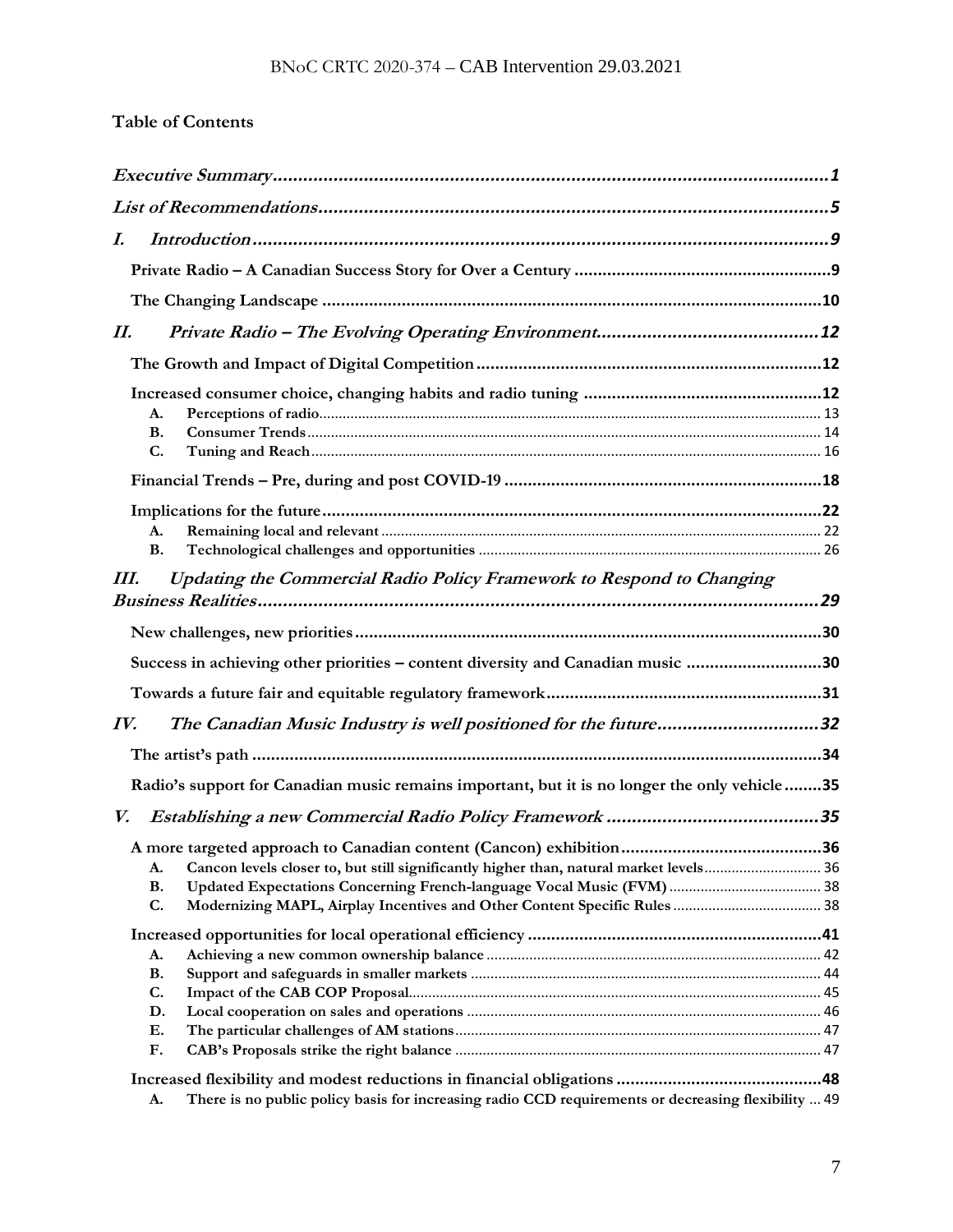| В. |  |  |
|----|--|--|
| C. |  |  |
|    |  |  |

### **List of Appendices**

- A. CAB Responses to CRTC Questions
- B. CAB Survey Results/Private Radio's essential news and information role throughout the pandemic
- C. Marketing Radio in the Digital Age and the impact of COVID-19, Radio Connects
- D. Canadian Consumers & Radio: The lessons from COVID-19, Solutions Research Group (SRG)
- E. Radio Tuning Forecasts: Beyond a Decade of Digital Evolution and the Pandemic, Solutions Research Group (SRG)
- F. Listening to the Future: Planning for the first decade of the second century of radio in Canada, Communications Management Inc. (CMI)
- G. Status of Digital Broadcasting Technologies for Radio, CAB Technical Coordinating Committee
- H. The Road Ahead The new relationship for Canadian Radio and Music, Ross Davies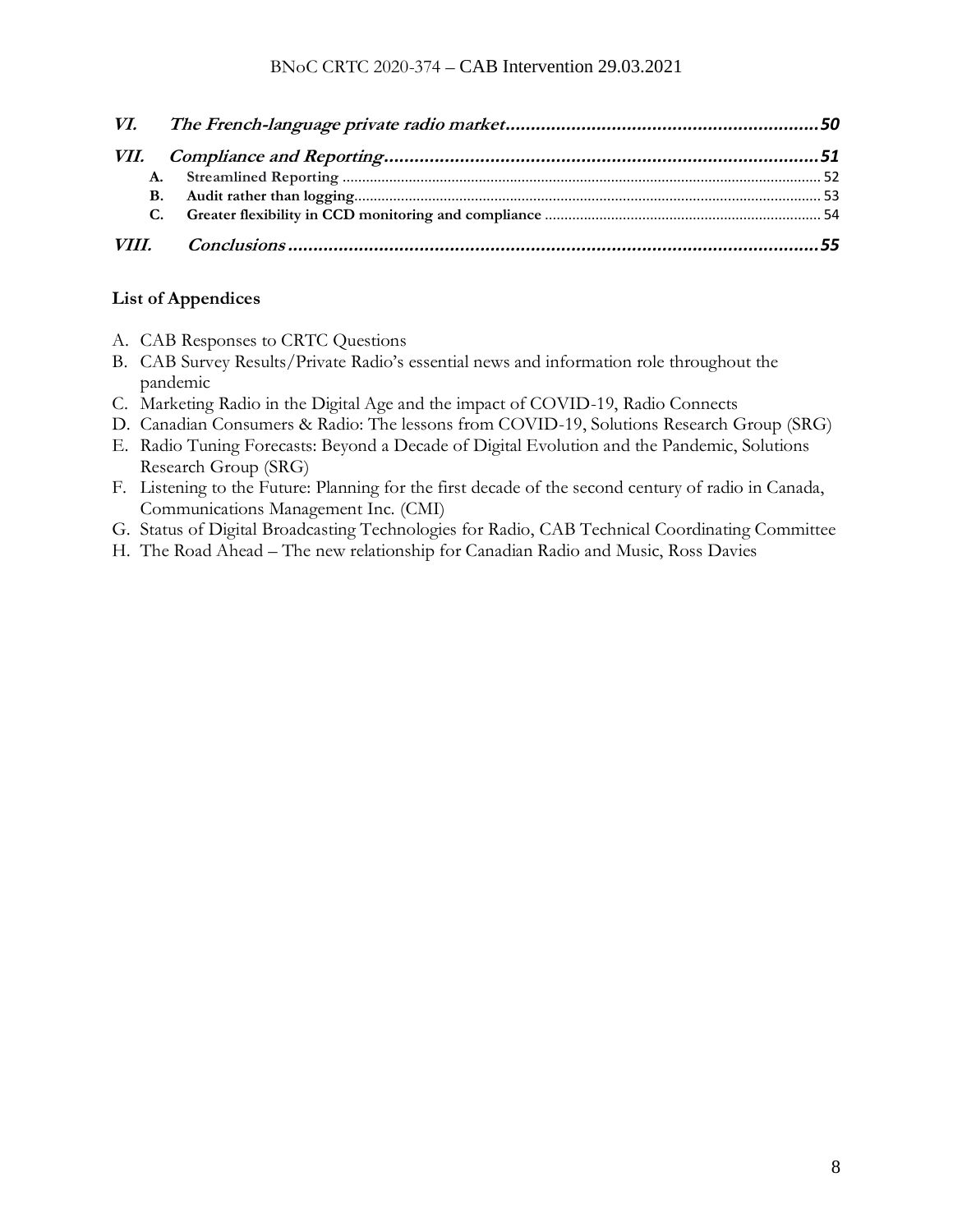# **I. Introduction**

- 1. The Canadian Association of Broadcasters (CAB) is pleased to submit this intervention in response to Broadcasting Notice of Consultation CRTC 2020-374, *Call for comments – Commercial radio policy framework review* (the Notice). The CAB represents a significant majority of private radio stations in Canada – more than 500 AM and FM radio stations owned by both small and large operators in major, medium and smaller markets, offering French, English, indigeneous and ethnic services.
- 2. Our intervention includes this document, responses to the Commission's questions, aggregate responses to a CAB members' survey and five expert reports on audience, advertising, economic, and technology trends affecting private radio, its provision of local news and support for Canadian music.

# **Private Radio – A Canadian Success Story for Over a Century**

- 3. For over a hundred years, private commercial radio has been an integral part of communities large and small, from coast to coast to coast. Week in and week out, private radio enlightens, entertains and informs millions of Canadians. It is a major contributor to Canadian culture (through our support of Canadian music and our reflective predominantly local programming), a significant producer of Canadian content (virtually all radio programming is Canadian) and is of vital importance to the Canadians who rely on it (from day-to-day traffic and weather to being notified about local emergencies).
- 4. Radio's value proposition to Canadians stems from the fact that it is local, audio-based and ubiquitous. These key characteristics manifest themselves in the numerous ways in which radio makes a difference in Canadians' lives, including:
	- The pivotal role of radio in times of crisis, as demonstrated through floods, hurricanes, fires and hazardous spills, and now, through COVID-19. This goes well beyond radio's rebroadcast of centralized automated emergency alerts, our trusted personalities and other on-the-ground radio personnel make an incalculable difference.
	- When communities suffer a loss of electrical power, radio is often the only fully reliable and fully available local method of mass communication. It is free, it is available on multiple types of devices, at home, work and in the car, over the air, in addition to through wireless, online and television distribution.
	- Radio plays a key role in the provision of local news, information, and community connection for non-profits. Today, 58% of Canadians identify radio as a top source of local news, and 80% of Canadians have historically indicated that they receive at least some news from radio.<sup>1</sup>
	- Radio is a key method for local businesses to market their goods and services. These advertisers form part of the backbone of local economies.

Canadian Consumers & Radio: The lessons from COVID-19 (Consumer Study), February, 2021, Solutions Research Group (SRG) at slide 15 (attached at Appendix C) and *nlogic Thinktv* OmniVu Survey, December 2015, National A 18+. These findings are consistent with the CRTC's Ipsos Research, *[Attitudes and opinions towards commercial radio in Canada](https://ct-url-protection.portal.checkpoint.com/v1/load/w5SwFlDjXd7mv9Ddyn_B7QQUzaeVw5Ra4UGJgRH54dNu9cruqQ0MgMDMcb50R1u39uOzSYpve3rJNyjyuJFvO85nVGqmj09B6ETu4heht_Pp_2I9uJiU0FWl_ceGjs3OQ-7HXGpe98Olvufbiy3WERq1kkIQjz-gcxGcWOoddkx_yftkNzxiuRiaVsK2zb8OA2uxLSns6QXAlLq4uoCpWucWSCtuVXn_wXhXQ6tVxqlHsFZKs_rSKnpdvNM5WuIj36FWFrXzXUO_2npmB16j7YyVb1C_qA)*, which found that 57% of Canadians believe it to be important to have access to local news content on commercial AM/FM radio.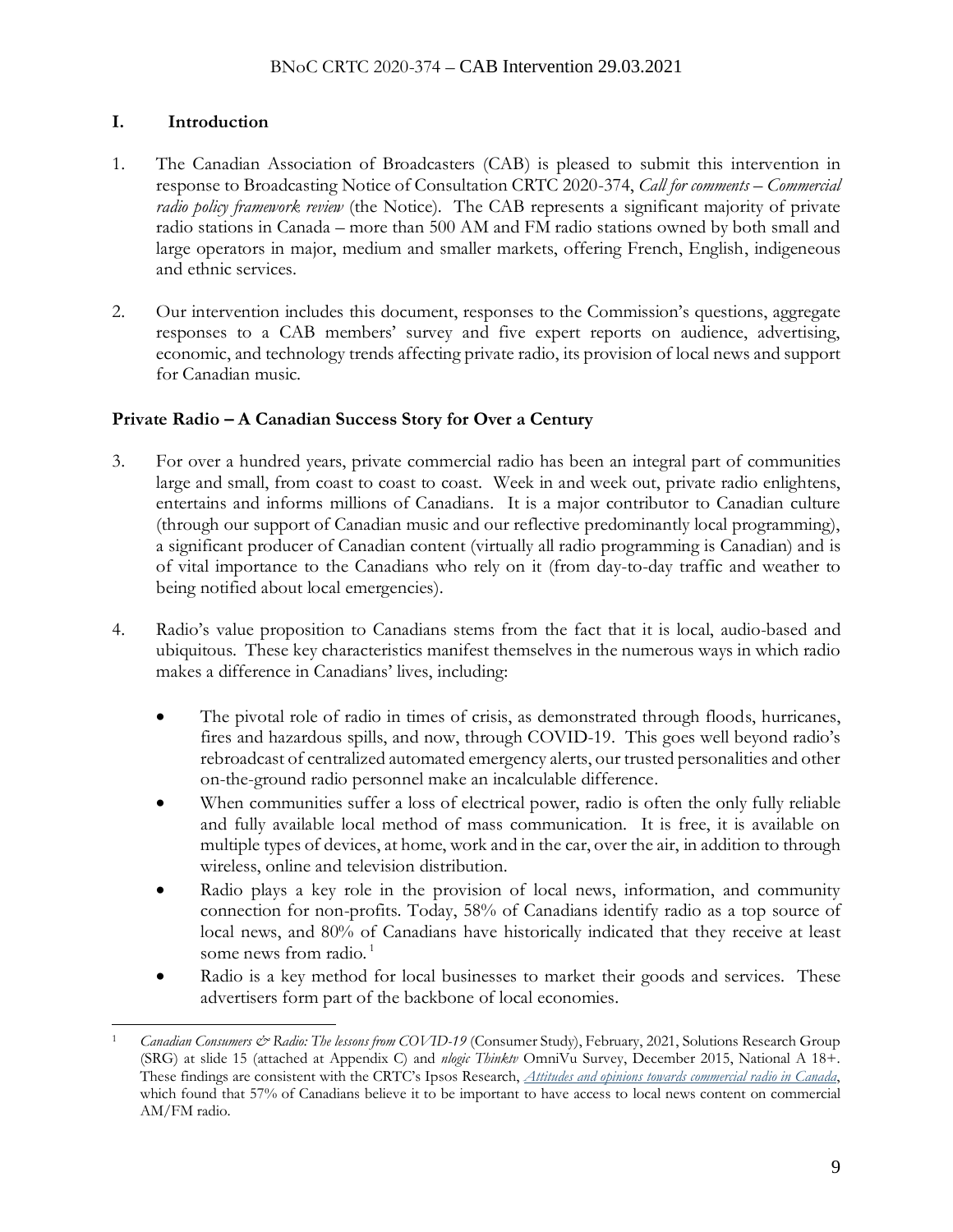- Radio provides a window for local music development and promotion of Canadian talent.
- 5. Private radio in Canada is an increasingly vital source of news and information to over 300 communities across the country. In times of emergency or crisis, private radio is unparalleled in its ability to reach Canadians through multiple distribution media. It is the #2 source for local news (behind TV and ahead of print) and the #5 ranked medium for daily use.<sup>2</sup> Together with affiliated online national news brands or local portals, radio is poised to become the dominant, and in many communities, only truly local Canadian medium.
- 6. While a relatively low-tech medium in a high-tech world, private radio's appeal and relevance continues to endure.

## **The Changing Landscape**

- 7. This proceeding represents the first comprehensive review of the private radio policy framework in nearly fifteen years. Since that time, the environment in which private radio operates has changed dramatically:
	- In 2006, Facebook was not yet mainstream, digital music services such as iTunes, YouTube, Spotify, Clubhouse and Apple Music were either nascent or had not yet launched, the iPhone, Instagram, TikTok, Twitter, Twitch and Waze didn't exist and Internet advertising only represented \$901 million annually, or less than 9% of total media advertising; 3
	- By 2019, private radio accounted for only 54% of the Canadian market for audio, smartphones were ubiquitous, Internet advertising had grown to more than \$8 billion annually, with over three quarters going to foreign platforms, and the Internet accounting for more than 50% of all media advertising in Canada<sup>4</sup>.
- 8. In its 2006 Radio Policy, the CRTC anticipated that private radio would face technological and other challenges:

… while the radio industry is currently healthy, it is entering a period of uncertainty as it comes to grips with the challenges and opportunities that will be provided by new technologies for the distribution of audio programming. Many radio broadcasters are themselves exploring ways of using new distribution platforms to complement the service provided by their conventional radio stations.<sup>5</sup>

- 9. Unfortunately, as outlined in further detail throughout this submission, the challenges facing radio and other Canadian local media, and their ultimate consequences have been consistently underestimated.
- 10. While the Commission spoke as recently as the June 2018 *Harnessing Change* report about the "resilience" of private radio, less than two years later, the cracks in the foundation of the radio

<sup>2</sup> Ibid.

<sup>3</sup> Thinktv.

<sup>4</sup> Thinktv; IAB Canada; Communications Management Inc.

<sup>5</sup> 2006 Commercial Radio Policy "2006 Policy" (Broadcasting Public Notice CRTC 2006-158), para 31.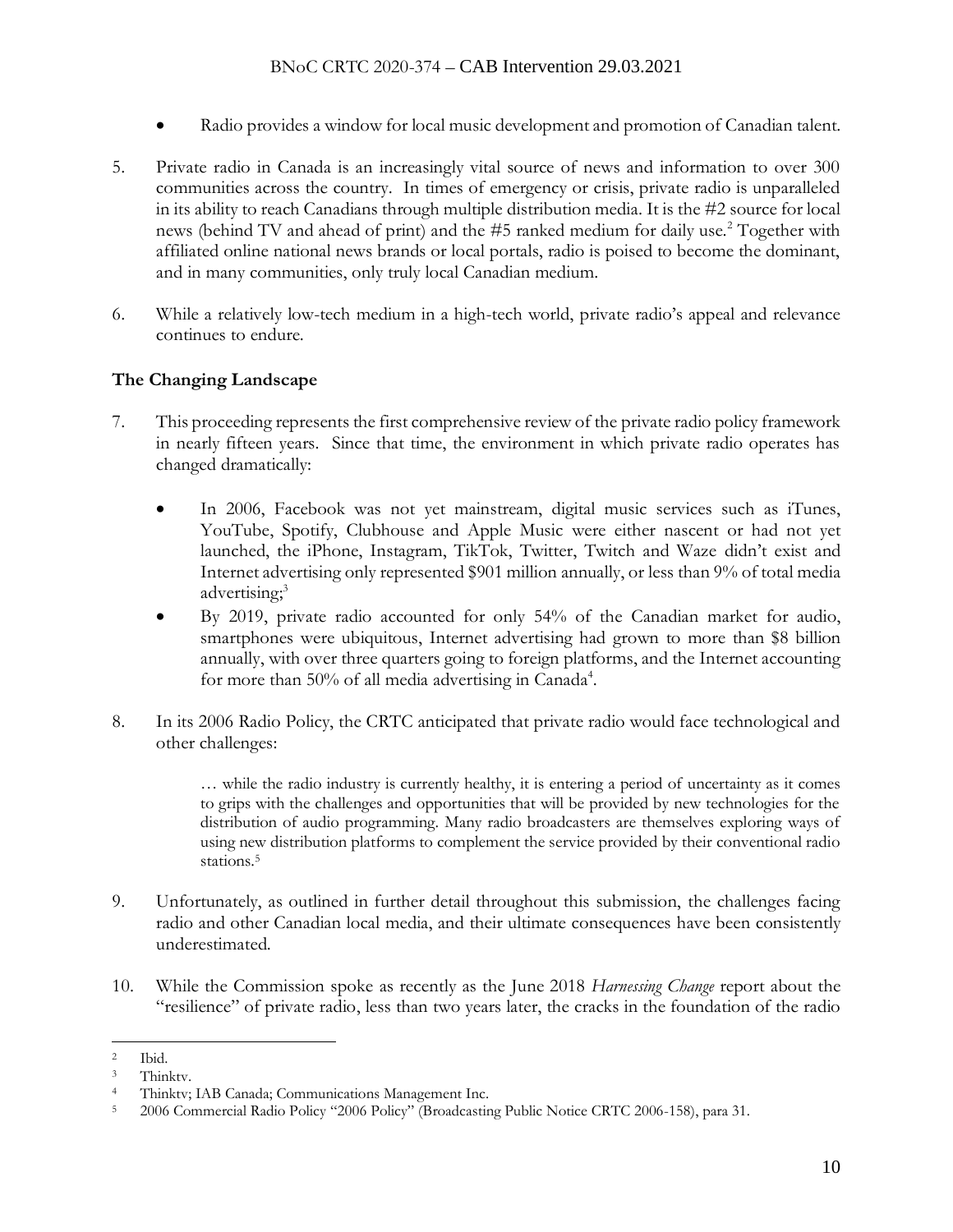### BNoC CRTC 2020-374 – CAB Intervention 29.03.2021

industry were on full display – even before broadcasters began to feel the impact of the COVID-19 pandemic. Between 2013 and February 2020, the private radio industry saw annualized revenues decline by approximately \$270 million or 16.5%. Moreover, despite an aggregate PBIT margin of 17% in 2019, over 40% of commercial radio stations went into the pandemic unprofitable. 6

- 11. The immediate impact of COVID-19 was devastating in both speed and magnitude. Local retailers cancelled bookings, many finding themselves unable to continue with or pay for current campaigns. Average monthly declines (from the same month in 2018) were 65.5% in April and 67.3% in May, with some stations experiencing monthly declines as high as 80%.<sup>7</sup> Despite occupying less than half of the 2020 broadcast year, COVID-19 left private radio revenues \$375 million or 26% lower in 2020 than 2019, and 21% lower than otherwise would have been expected. 8
- 12. Notwithstanding these challenges, private radio stations kept operating. They pivoted, they dug into reserves, they kept their employees safe, they accommodated the needs of local businesses, and most of all they kept Canadians informed and comforted. However, the situation is not sustainable.
- 13. Current projections are that in the 2021 broadcast year, private radio advertising revenues will likely be worse than in 2020. In fact, the CAB does not expect the immediate effects of the pandemic to have subsided until 2023. From 2020 to 2023, over \$800 million in private radio revenues will have evaporated, never to return.<sup>9</sup>
- 14. Perhaps worse still, all evidence suggests that behavioural trends, exacerbated by COVID-19, will accelerate. This includes advertiser and consumer shifts to digital platforms, and increased work from home, with commensurate loss of drive time radio tuning. There is no going back to the old 'normal'.
- 15. The pandemic also has shown that while radio's business model is challenged, it remains extremely relevant to millions of Canadians – from delivering essential local news and information in this time of crisis, to providing companionship and comfort in familiar personalities and popular music.
- 16. The decisions made by the Commission in this proceeding, the public policy priorities chosen and the means used to advance them, will play a critical role in determining private radio's continued sustainability and relevance in an increasingly crowded marketplace. As outlined in detail throughout this submission, the CAB strongly believes that the right regulatory framework – one that continues and expands on the Commission's historic lighter-handed approach – will allow commercial radio to compete more effectively while still providing vital news and information in our communities, airing and promoting more Canadian music than any other

<sup>6</sup> CRTC Statistical Summaries and CMI Report with industry TRAM monthly tracking for September, 2019 to February, 2020. While TRAM tracks only select larger Canadian markets, it has proven over the years to track total radio advertising revenues closely (typically no more than a 1% deviation).

<sup>7</sup> TRAM monthly tracking.

<sup>8</sup> CMI Report.

CMI Report. Accumulated difference between pre-COVID-19 and current projections.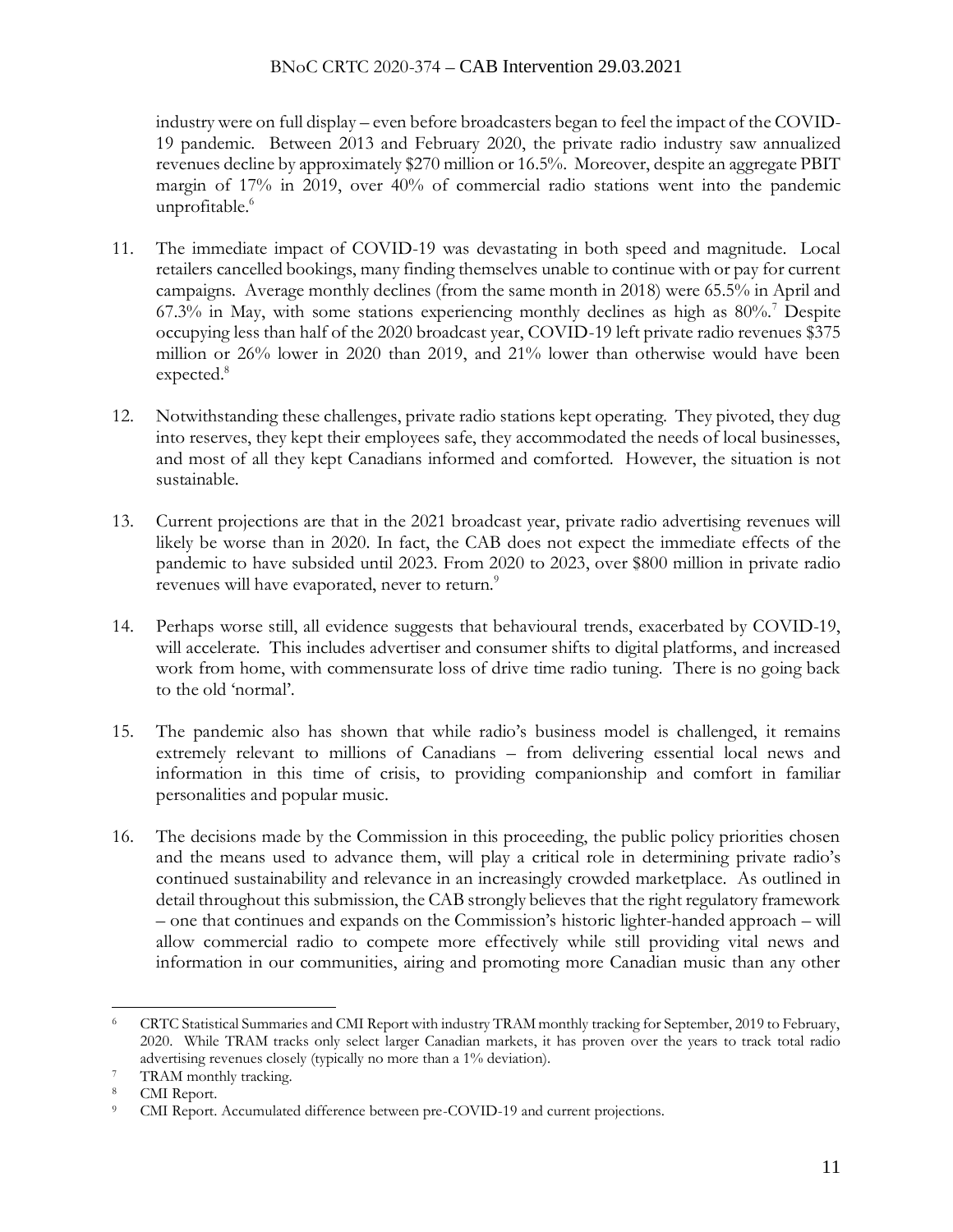### BNoC CRTC 2020-374 – CAB Intervention 29.03.2021

medium, and serving as many local communities as possible with diverse choices in English, French, indigenous and ethnic languages.

# **II. Private Radio – The Evolving Operating Environment**

## **The Growth and Impact of Digital Competition**

- 17. Like other Canadian media, Canadian commercial radio now faces unprecedented competition from foreign digital services across multiple 'markets'. Private radio stations do not merely compete in the 'radio market' or even just the 'audio market'. Private radio stations compete in the 'news and information market'. They compete in the 'music market' with services like Spotify and Apple Music, leading online sources of music streaming. They compete in the 'media advertising and marketing market', including with local digital advertising, on an array of platforms. <sup>10</sup> And they compete, for time and attention with a whole host of electronic, screen or smart-phone activities from TikTok videos to Candy Crush.
- 18. Canadian private radio, collectively and individually, has responded in many ways to remain competitive and relevant to Canadians in the face of digital. Initiatives include:
	- A strong Internet presence on online and mobile platforms, which typically includes online streaming of the radio station;
	- New generation radio apps, such as Radioplayer and iHeartRadio<sup>11</sup>, which combine convenient aggregation of stations with music purchase and other info;
	- A renewed pan-industry marketing emphasis, including the launch of Radio Connects in  $2016^{12}$ ; and
	- Selective major market rollout of HD Radio (pursuant to the CRTC's permissive experimental CRTC regime).
- 19. However, notwithstanding the industry's efforts, unregulated foreign-owned digital platforms are now having a major impact on commercial radio – from both an audience and revenue perspective.

## **Increased consumer choice, changing habits and radio tuning**

20. The relationship between media consumption and advertising revenue, while obvious, is far from a direct connection. Changes in advertising tend to lag changes in audiences – certainly on the way up, but also often on the way down. Competing media have different characteristics; advertising may be bought and sold differently; targeting, metrics, convenience all contribute. And one cannot dismiss intangible factors, preferences, perceptions and biases.<sup>13</sup>

<sup>10</sup> *Marketing Radio in the Digital Age and the impact of COVID-19*, Radio Connects.

<sup>11</sup> iHeartRadio was launched in Canada by Bell Media in October, 2016. A competing platform, Radioplayer, was launched in Canada by other Canadian radio operators in 2017. See [http://www.iheartradio.ca/home,](https://ct-url-protection.portal.checkpoint.com/v1/load/57iyyFPWJUqR18lEL4ghlABLRAHXdfDBA8CF1RSgQ8G1BRMRq9ZmWWjEscRwiwgqIWNum9L_Iqn9W5qNumhH9PGQE1D-bZtWzwB7vCenhy0nGB4wKMypDDRyuCkXGG6F-URFueeQiVZHT116nIGjA0xKatQfblkkKdtnH3YrHF9TYDzFCOPQijIvl_oLwmm0wDJdYsFXtd3Hl2wxGLQ) [http://radioplayer.ca/](https://ct-url-protection.portal.checkpoint.com/v1/load/ja8A6ht-25KMbEO2cLNyiBvpU-lU_da3Pk_ws3lyzS03UFGuB2IGwioQVopIk63WsHW6mL5wMIlCGLchL54g_MMvQqMD9dMFPXXn8aLIMFhZJ8j-B1kaPve6BY_kqWlFeTmsjyqD0qCIzw94tU6Mg0zttuazhTNS_gSjvaBEwevO6sUt532e7t9X4z2dDat5qyne4PRK)

<sup>12</sup> See, generally, *Marketing Radio in the Digital Age and the impact of COVID-19*, Radio Connects.

<sup>13</sup> Ibid.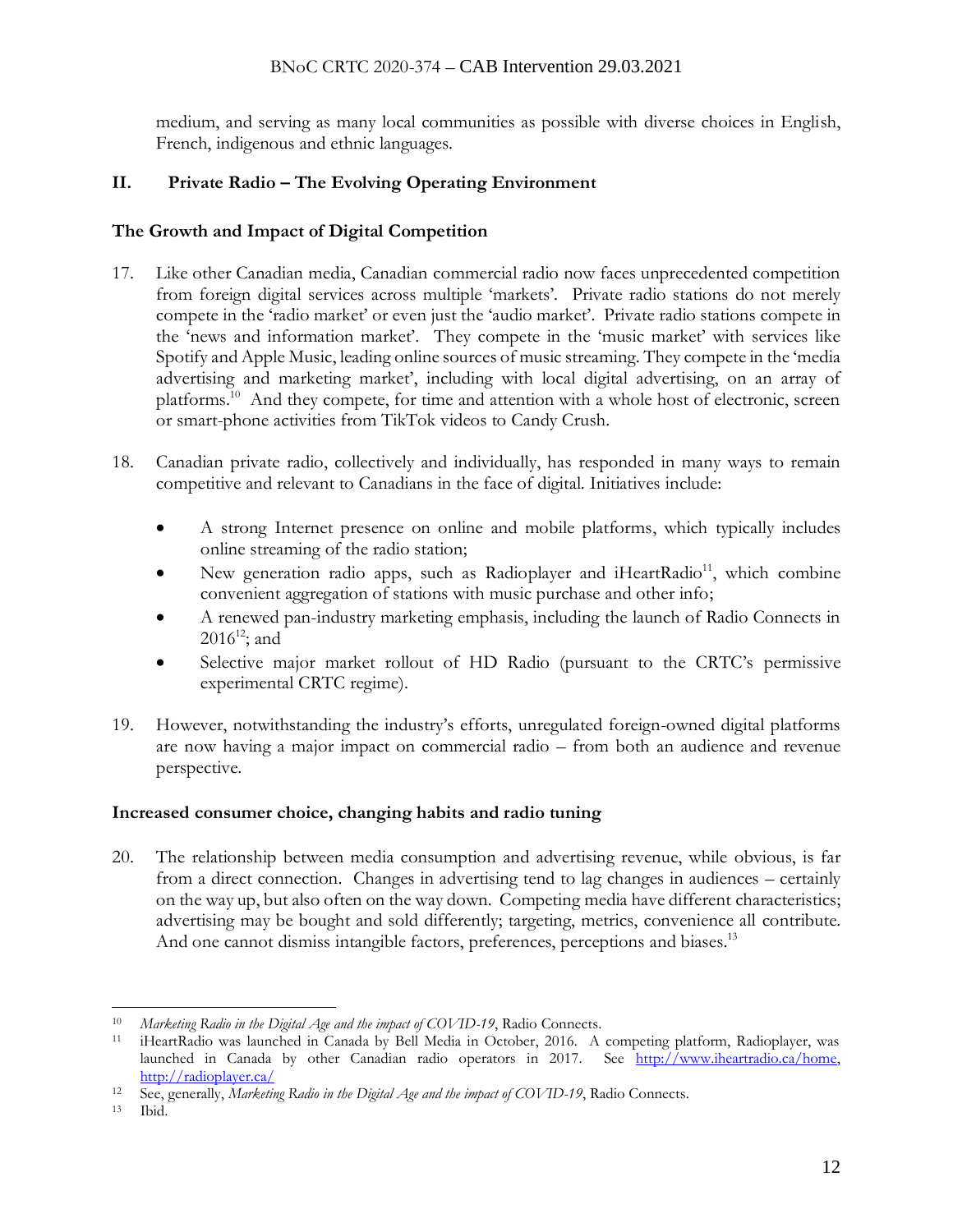- 21. For some local advertisers, the personal touch of radio sales brings real added value. However, for other advertisers, radio is no longer a preferred medium.
- 22. The challenges go beyond declines in ratings. Issues of perception, increasing competition from digital advertising at the local level, and the integration of digital sales, marketing and advertising at the retail level are all significant factors.
- 23. To help explain these challenges, the CAB commissioned the following three reports:
	- First, Radio Connects provides insights on how Canadian private radio compares with other media, the basics of radio sales, and the challenges in perception and reality in selling against digital. This report, *Marketing Radio in the Digital Age and the impact of COVID-19* (Radio Connects Report) is attached at Appendix C.
	- Second, Solutions Research Group (SRG) conducted original research on Canadians' attitudes towards radio relative to competing digital media in the context of the pandemic. SRG's report, from a poll of 1,000 Canadians taken in December 2020, *Canadian Consumers & Radio: The lessons from COVID-19* (Consumer Study) is attached at Appendix D.
	- Third, SRG examined radio tuning and reach trends in the context of digital technology and media consumption. The resulting report, *Radio Tuning Forecasts: Beyond a Decade of Digital Evolution and the Pandemic* (Tuning Report) is attached at Appendix E.
- 24. Public opinion research commissioned by the CRTC, and placed on the public record of this proceeding on February 23, 2021 (CRTC Ipsos Report)<sup>14</sup> echoes many of the findings of the CAB's commissioned research.

# **A. Perceptions of radio**

- 25. The Radio Connects Report reveals, among other things, that private radio in Canada punches above its weight compared to other countries. Radio is not underperforming in Canada. To the contrary, it outperforms, making the challenge for radio marketers in ensuring radio receives a reasonable share of advertising campaigns going forward all the more difficult.
- 26. Studies conducted in 2017 and 2020 by Ipsos Canada examined Canadians' and advertising industry perceptions of advertising and media. In virtually every comparison test, because of their personal relationships and habits, marketing and advertising professionals overestimated how much time the average Canadians engages with digital technologies and platforms compared to traditional media such as AM/FM Radio.<sup>15</sup> For example, while 58% of Canadian

<sup>14</sup> *Attitudes and opinions towards commercial radio in Canada,* Ipsos Public Affairs, January 2021. (CRTC Ipsos Report) The research includes focus group research with 88 participants conducted March 19 to March 31, 2020 and an online survey of 1735 Canadians 18+ conducted between November 12 and 26, 2020. [https://epe.lac](https://epe.lac-bac.gc.ca/100/200/301/pwgsc-tpsgc/por-ef/crtc/2021/090-19-e/index.html)[bac.gc.ca/100/200/301/pwgsc-tpsgc/por-ef/crtc/2021/090-19-e/index.html](https://epe.lac-bac.gc.ca/100/200/301/pwgsc-tpsgc/por-ef/crtc/2021/090-19-e/index.html)

<sup>&</sup>lt;sup>15</sup> This would appear to be particularly true of government. In 2018/2019 federal government radio spending was just under \$800,000. It increased to \$2.4 million in 2019/2020, largely occurring in March 2020 when the government began to address the COVID-19 pandemic – still only representing little more than 5% of federal government advertising (half of radio's average total revenue share) as compared to 55% on digital and therefore a greater bias against radio and to digital than even private advertisers. *Annual Report on Government of Canada Advertising Activities*, prepared by the Auditor General, and published by Public Services and Procurement Canada (PSPC). [https://www.tpsgc-pwgsc.gc.ca/pub-adv/rapports-reports/2019-2020/tdm-toc-eng.html](https://ct-url-protection.portal.checkpoint.com/v1/load/t05exg5SNXpXkepshI7kW4afYhnGQC7EVudLJ1R0no82rkD1_fysCyssnZB6NqVWkb1EjSPT1TLsXyFbEulrYoXUCtO0C0xTrUERjXddL23EWuzhYv3g5m9LU3cYcCfAeJusnBWjPcDPIIBi2QECcbGEctPh20W0VzXkVbksVxJ8jPw0-B6DFyXoqbORL4fNlZFiuNPTX6BtqX1YQFH48T7AS3aXfzW6r4foq-vzJ7oDDPwrX6pUUxLZUUWwtJuUJL1jdh8waACGDMjtShaRX9M)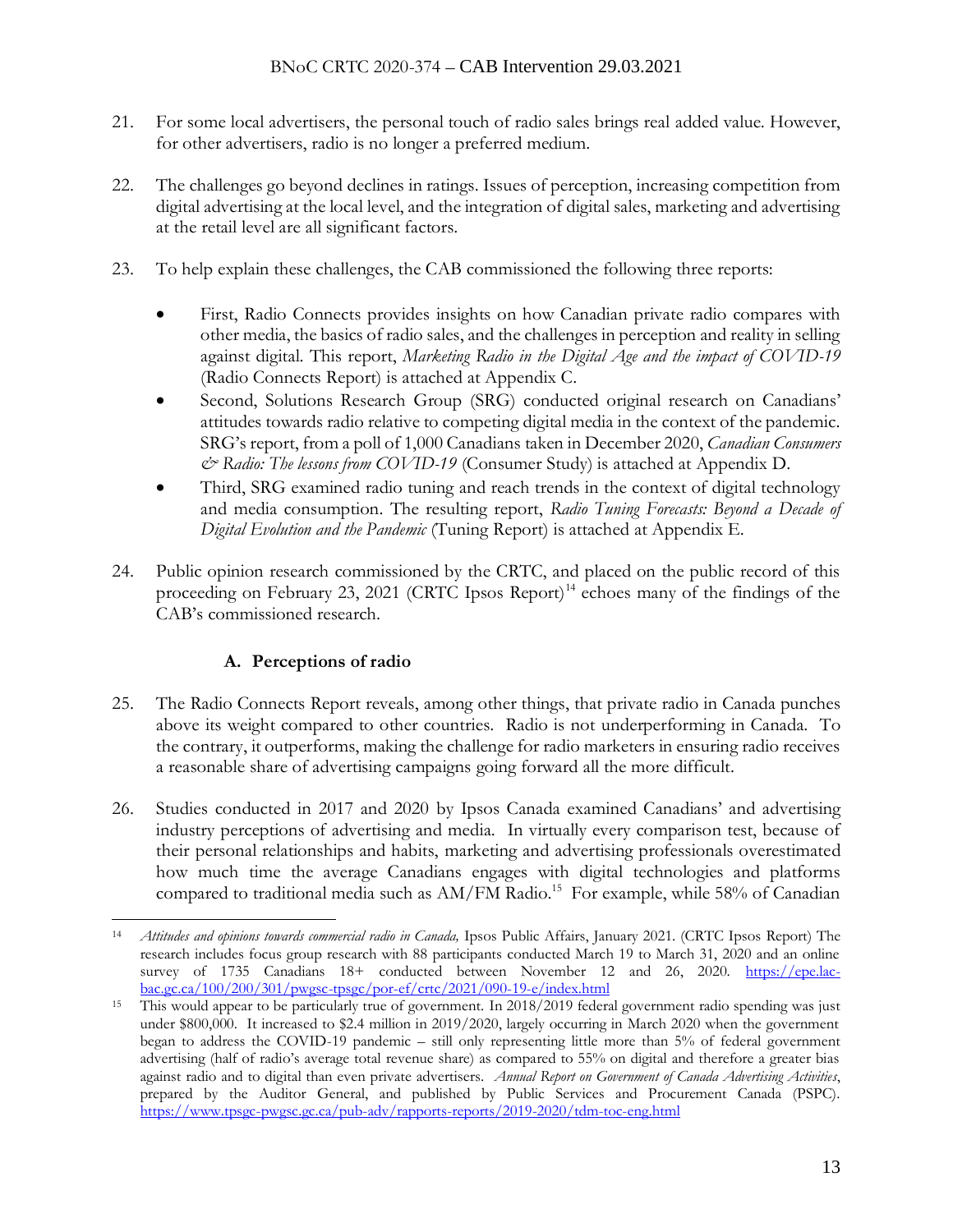marketers and advertisers have "smart speakers" in their homes, only 19% of Canadian consumers do.<sup>16</sup> As an executive at a global media agency noted:

The biggest risk for AM/FM radio is the 26-year-old planner who lives in New York or Chicago and does not commute by car and does not listen to AM/FM radio and thus does not think anyone else listens to AM/FM radio.<sup>17</sup>

# **B. Consumer Trends**

- 27. Private radio marketers work hard to battle incorrect perceptions. But they cannot change the impacts of digital competitors on the retail and advertising markets. As both SRG Reports attest, these fundamental changes in the media landscape come down to four interrelated trends, most exhibiting themselves over the last decade:
	- First, the growth in smartphone adoption, the commensurate increase in larger data plans, and the plethora of social media, music and other apps;
	- Second, the ubiquity of 'smart' devices generally (smart phone, smart speaker, computer), replacing the radio receiver (kitchen top, stereo, in-car) as the principal device for audio/music;
	- Third, reduced drive time listening, impelled by integration of competing audio services (music streaming, satellite radio etc.), and, through the pandemic, the work from home phenomena; and
	- Fourth, social media as an on-demand source of local/community news and information.
- 28. Declines in radio tuning over the last decade align with increases in smartphone adoption. Prior to the pandemic, per capita weekly hours tuned to radio declined from 17.6 in 2010 to 13.9 by Fall 2019 or 21%. Over essentially the same period, smartphone ownership rose from 27% in 2010 to 88% by 2020.<sup>18</sup>
- 29. Over the last decade, media streaming became a majority behaviour (from 34% to 68%) and larger data plans became the norm (50% reported having 5 GBs or more in 2020).<sup>19</sup>
- 30. The growth of online alternatives to radio was tracked by the Commission in its *Harnessing Change* report, updated by the Commission in more recent Monitoring Reports and by Communications Management Inc. (CMI). As demonstrated by the chart below, the overall market for audio services has grown, but radio's hours and share have declined. Whereas radio once had a virtual monopoly in the Canadian audio market, it now competes with a plethora of tailored digital media with less or no advertising.

Average weekly hours of tuning to traditional radio vs. listening to streamed audio services, by Canadians 18+, 2013-2019:

<sup>16</sup> Radio Connects Report, p. 14-15. Ad Nation 2020, Ipsos Canada, thinktv.

<sup>17</sup> Ibid.

<sup>&</sup>lt;sup>18</sup> Radio Tuning Forecasts: Beyond a Decade of Digital Evolution and the Pandemic, Solutions Research Group.

<sup>19</sup> Ibid.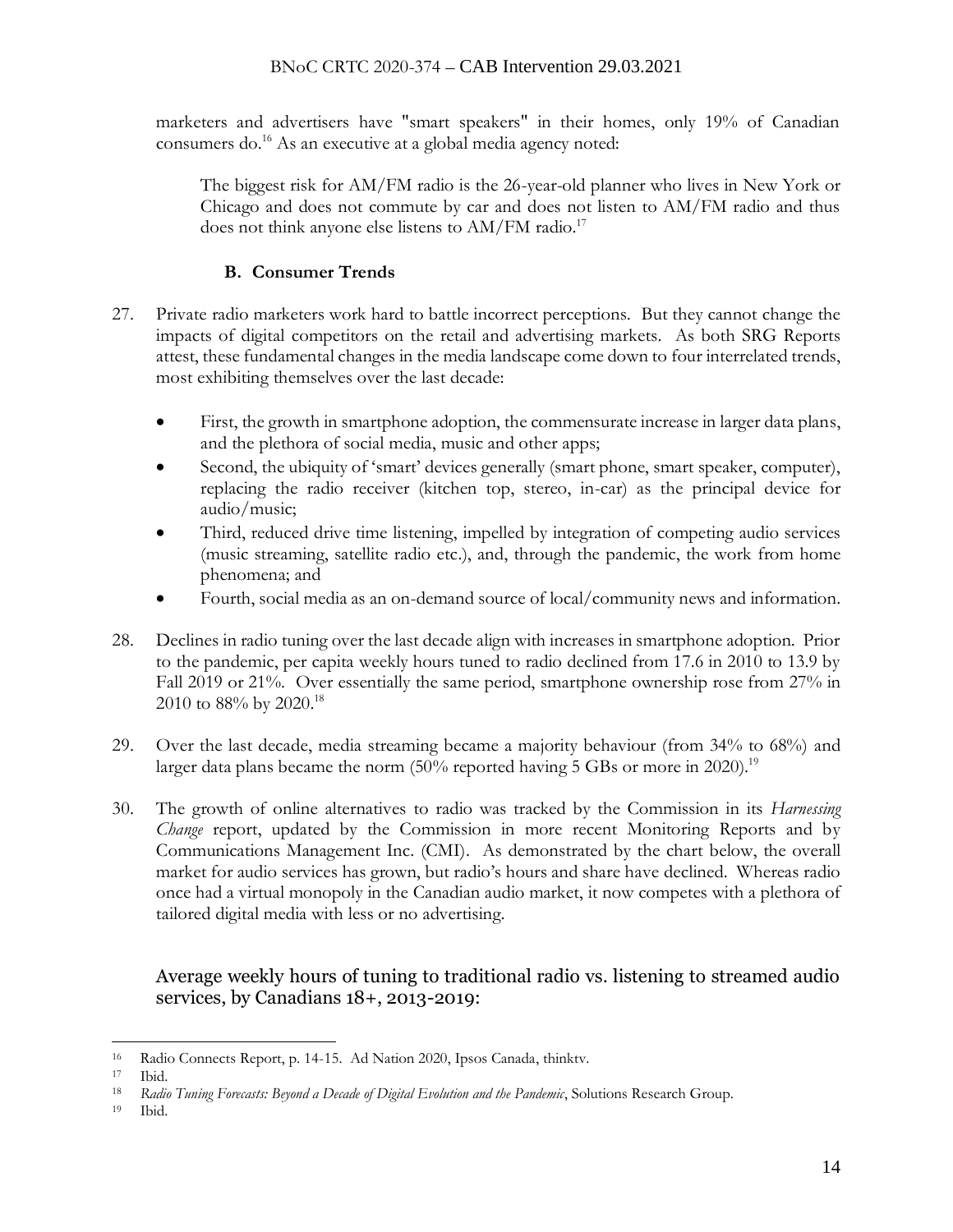

Source: CRTC, *Communications Monitoring Report*, 2020.

- 31. It is clear that radio has now reached a tipping point and the situation is only going to worsen. All indications are that many of the habits formed during the pandemic are not going away.
- 32. The CRTC Ipsos Opinion Research asked respondents "When responding to the following questions, please consider your typical listening habits before the current situation with COVID-19 began." Based on these instructions:
	- Approximately four in ten (39%) report listening to steaming music services on a weekly basis and approximately two in ten report listening to either satellite radio (17%) or podcasts (22%);
	- Car radio is by far the most commonly used device to listen to commercial AM/FM radio (80%). Nearly four in ten (38%) listen to commercial AM/FM radio on a traditional radio;
	- "Relatively few" listen to commercial radio on desktop computers and smartphones (10%) or a desktop computer, laptop or tablet (12%); and
	- Podcasts (52%) and streaming music services (58%) are most frequently listened to on smartphones, followed by a desktop computer, laptop or tablet (45% and 43% respectively).
- 33. The SRG Tuning Report reveals a number of new digital behaviours brought on by COVID-19, including making Zoom-style video calls (59%), watching live music performances online (32%), and participating online fitness classes (23%). The SRG Consumer Study reveals other pandemic induced changes:
	- Three-in-four Canadians believe this pandemic is not a 'one-time event' with passing impact but one that will impact their behaviours and habits on a long-term basis. They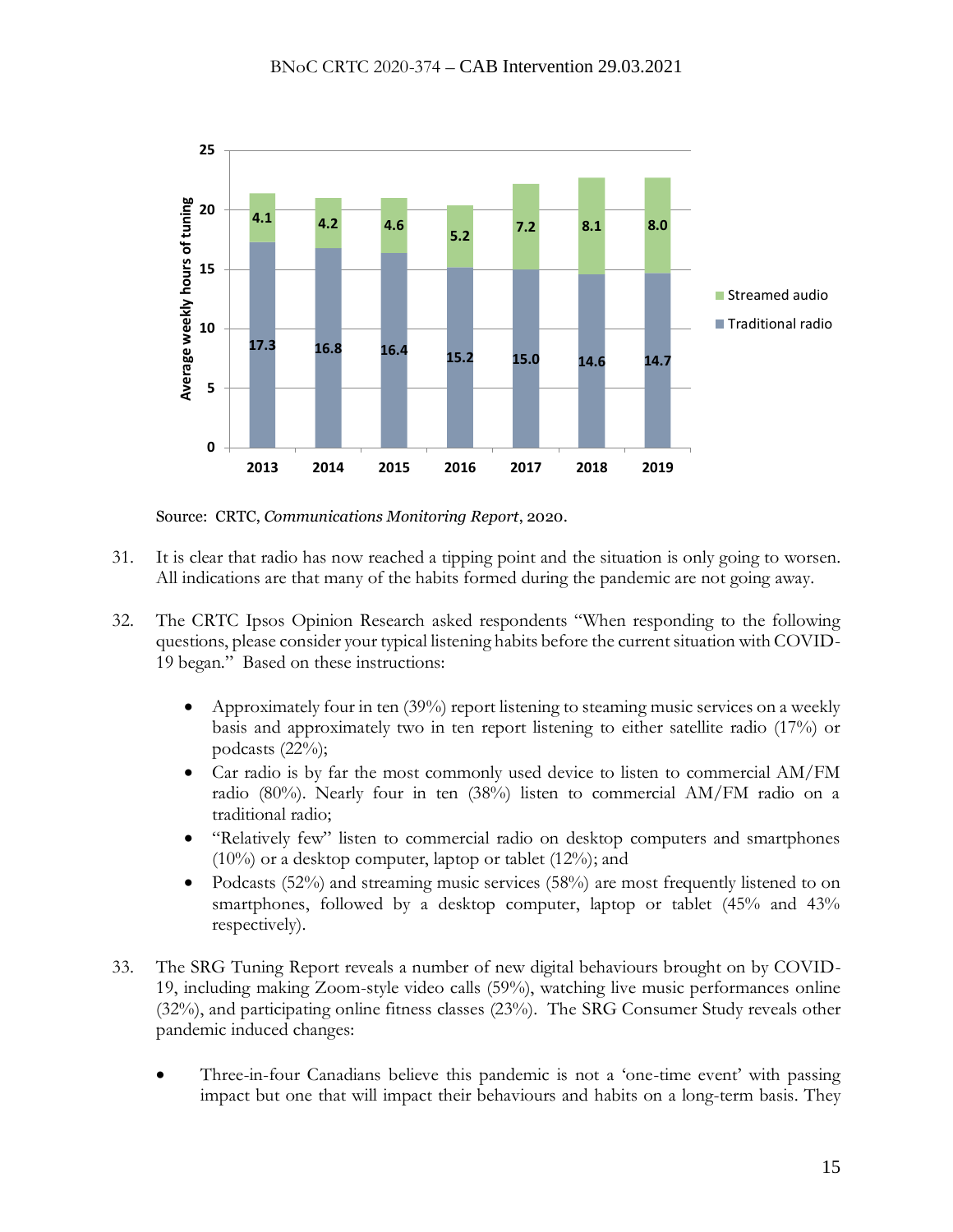project retaining some of the 'home-centered' and online-enabled behaviours of the lockdowns 'long after' the pandemic is over.

- COVID-19 has had a material impact on radio tuning in terms of time spent. Consumers are quick to identify spending less time in their cars as the main reason for this. Less incar time impacted adults' tuning but also that of their children's who are driving with their parents less.
- Time lost by radio during the pandemic is not being replaced by other 'audio' options but by streaming video, social media, gaming and other options.
- 34. More people say they are listening 'less' to radio (29%) compared to the percentage of those saying they are listening 'more'  $(20\%)$ <sup>20</sup>. The sharpest listening decline has been among those who are now working from home but used to work outside the home (40% say they are listening less).

# **C. Tuning and Reach**

- 35. In a Reference Document released by the Commission in the lead up to the *Harnessing Change* report, the Commission projected that private radio audiences would decline 16% from 2017 to 2021, from an average of 14.2 hours to 11.9 hours per week, excluding radio streaming. Moreover, the Commission stated, "If listening to traditional radio continues to decline at the current rate, we could see it drop by over 33% in the next 10 years. This decline is driven by music listening shifting to digital platforms."<sup>21</sup>
- 36. While still concerning, tuning declines between 2017 and 2019 were less than the Commission's projections in 2018.<sup>22</sup> SRG projects per capita tuning declines to 12.8 hours in Fall 2020,<sup>23</sup> but a bounce back to 13.1 hours in Fall 2021. SRG projects per capita tuning to decline to 12.5 hours by 2024.

<sup>&</sup>lt;sup>20</sup> On unscripted responses, the 'biggest difference' in radio listening most frequently cited (14% of respondents) is 'drive less so listen less' – the second biggest reason is 'listen more/have more time to listen' (10% of respondents).

<sup>21</sup> *Harnessing Change*, June 2018, [https://crtc.gc.ca/eng/television/program/s15r.htm](https://ct-url-protection.portal.checkpoint.com/v1/load/GFs04ClNLatccrLXQk07EVXo-_sEXlyiXBSwo66-4v1JXmcGN4vAFdKXmZnl8kG6iz2qx7L_MRh6JQregl4gnMMbMB7FGqgExdeZ35IYGeQaAxwZT87TBFvKszRiUEZXEcJRunmzYDW9sPpeMvqKr0mDbCQsvNaw0EFdQr09mqRJQokxhur1NGC8-kww0_AxTk3gpwlT9k8Pzxnah8NMC8xV_Fkj07RntdTGuDPpOjQJiQ) Chart 9. 12+. In releasing the projections, the Commission made it clear that "they are not the Commission's view of the future. They are merely an extrapolation of current trends."

<sup>22</sup> 13.9 hours by Fall 2019 rather than the CRTC extrapolated 13.1 hours; that is only 0.3 hours lower than 2017 (2%) rather than the projected 1.1 hour (8%) drop. CRTC projected declines going forward (to 10.3 hours for 2024) are also greater than that of SRG.

<sup>23</sup> Numeris did not conduct a typical Fall 2020 diary survey given operational challenges posed by COVID-19. SRG's projection was based on modelling from available data, including that 2020 Fall 12+ PPM (Meter) data (Numeris) which showed a decline of 7.5% in average hours per listener. See SRG Tuning Report, p. 5.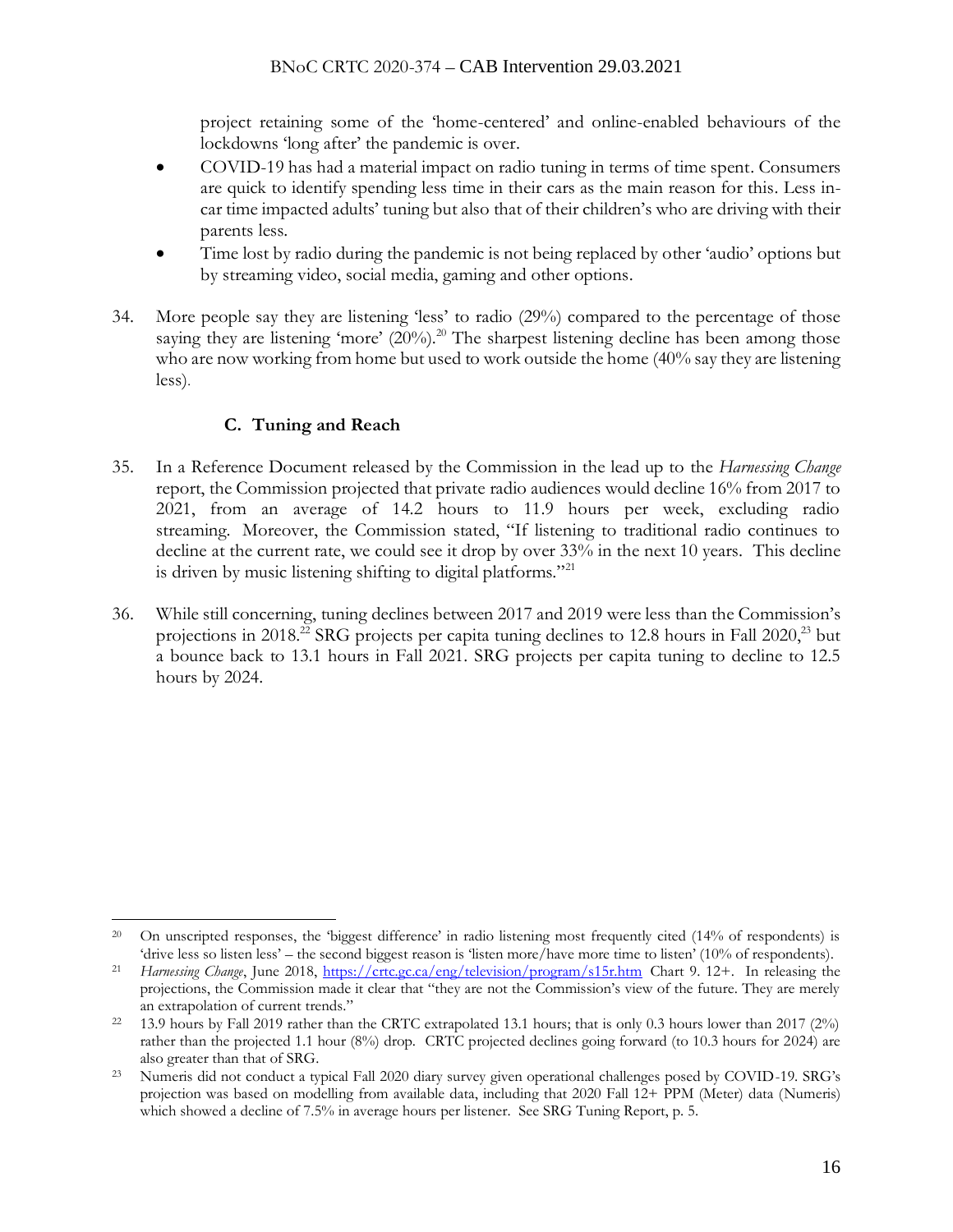#### BNoC CRTC 2020-374 – CAB Intervention 29.03.2021



2020-2024 per capita tuning forecast

37. Moreover, at 87% of Canadians weekly in 2019, radio's reach remained high prior to COVID-19, with little per capita decline over the previous 5 years. <sup>24</sup> COVID-19 caused reductions in reach of as high as 15%.<sup>25</sup> Following COVID-19, broadcasters expect reach levels to return to the low 80% range. Taken together, this data paints the picture of an industry that remains highly relevant to Canadians. However, as discussed below, commercial radio faces unprecedented financial headwinds.



Source: Numeris / Radio Connects, Total Canada 12+Diary, Mo-Su 5a-1a Fall 2010-2019

<sup>&</sup>lt;sup>24</sup> SRG Tuning Report, p. 17.<br><sup>25</sup> SRG Tuning Report p. 18-

SRG Tuning Report, p. 18-19.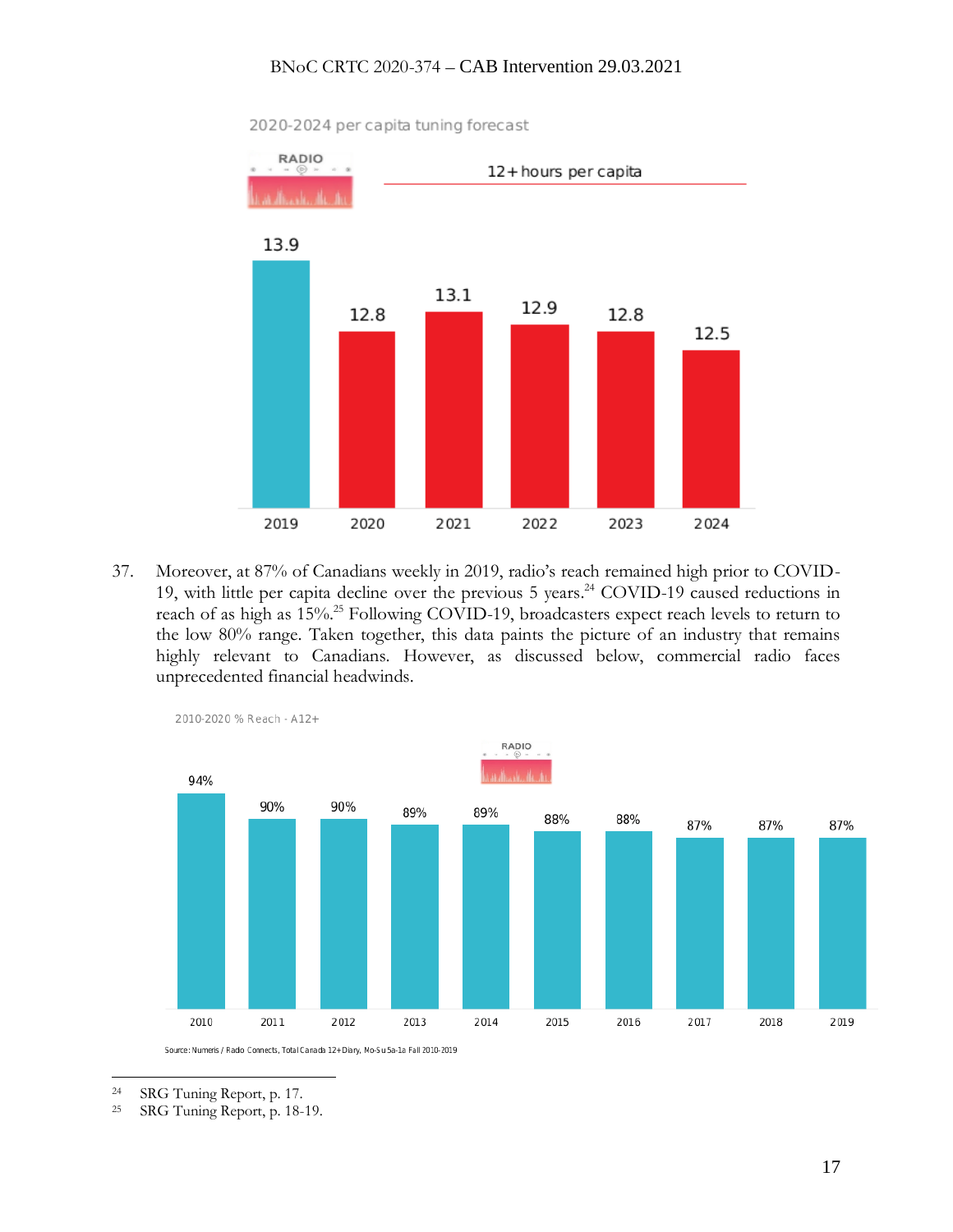### **Financial Trends – Pre, during and post COVID-19**

- 38. As context for its submissions in this proceeding, the CAB commissioned an economic scan from CMI of Canada's commercial radio industry. The CMI Report, *Listening to the Future: Planning for the first decade of the second century of radio in Canada*, updates and expands on financial data and forecasts, including those resulting from COVID-19, originally published in August 2020.<sup>26</sup> To inform CMI's work, and COVID-19 related impacts more generally, the CAB also conducted a survey of private radio groups in January 2021 (CAB Survey, attached at Appendix  $B)$ .<sup>27</sup>
- 39. The CMI Report speaks to both the nature and extent of competition increasingly faced by private radio, and its economic consequences. The report notes that while historically radio could reasonably be seen to be a separate market in and of itself, today private radio effectively competes in two broader overlapping economic markets – the Canadian audio and advertising markets. In 2019, private radio represented 54% of the broader audio market and only 10% of the media advertising market, down from 14% in 2009.<sup>28</sup>



Advertising market shares for selected media, 2019:

SOURCE: ThinkTV; Statistics Canada; Communications M anagement Inc.

<sup>&</sup>lt;sup>26</sup> The Crisis in Canadian Media and the Future of Local Broadcasting, Communications Management Inc. (CMI), August 24, 2020[. https://www.cab-acr.ca/english/media/news/20/cmi\\_report\\_aug24.pdf](https://www.cab-acr.ca/english/media/news/20/cmi_report_aug24.pdf)

<sup>&</sup>lt;sup>27</sup> This survey was sent to CAB members as well as non-member recipients of the \$22.5 million in federal government COVID-19 Emergency Relief Funding, administered by the CAB. Responses represented 80% of stations and a slightly greater proportion of industry revenues.

<sup>&</sup>lt;sup>28</sup> CMI Report. pp. 4-7. One could also define other relevant markets, such as the music and news media markets and the local advertising markets.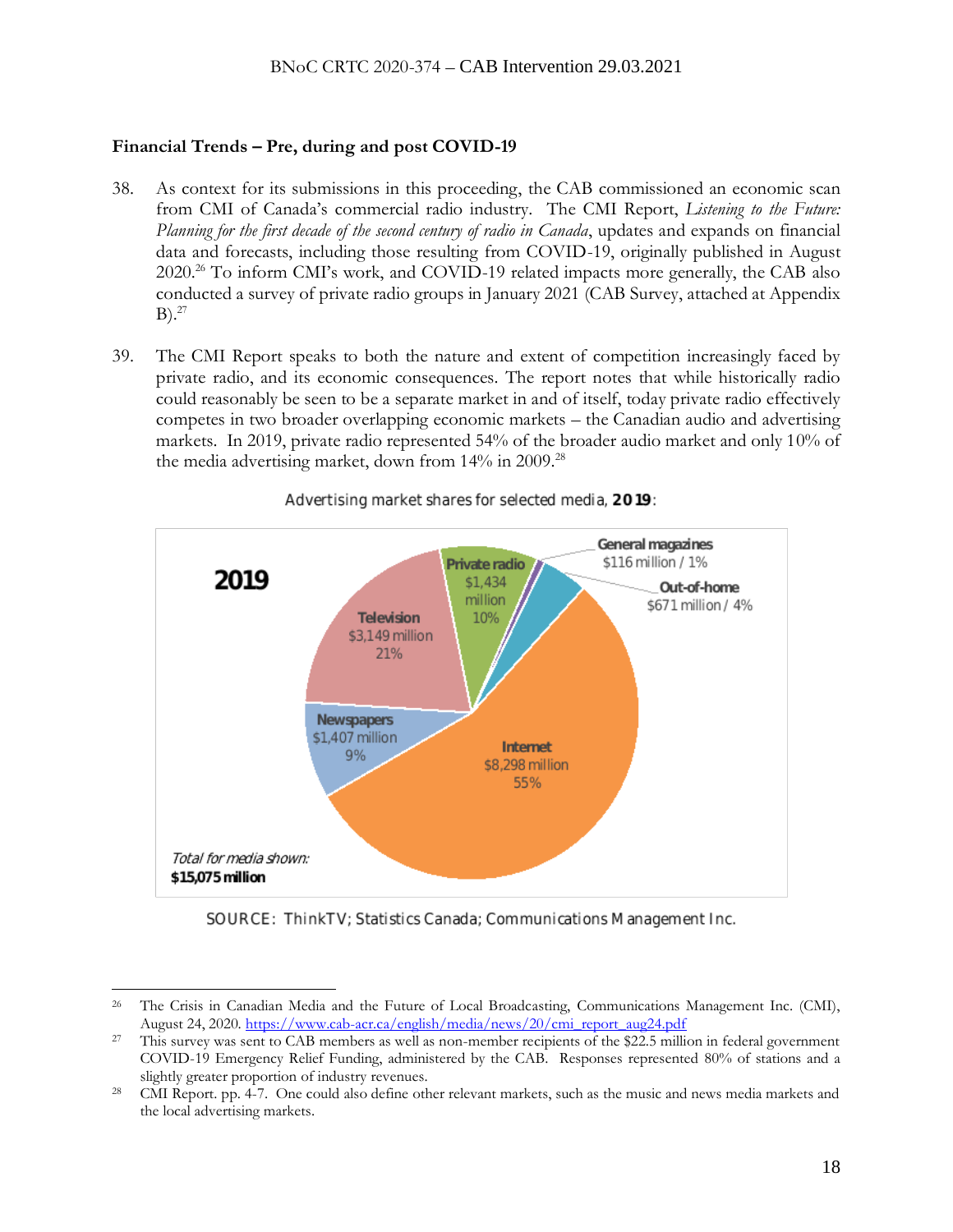- 40. Specifically, while the Commission's Monitoring Reports cite the largest radio groups' "significant" 64% share of private radio revenues, in fact, they only account for only 35% of the broader audio market, which, as CMI states, is "a much more realistic assessment of their actual competitive position".<sup>29</sup>
- 41. The CMI Report examines revenue trends in the two decades preceding the last full pre-COVID broadcast year 2019. As the Commission itself has documented, peak radio revenues of \$1.6 billion were reached in 2013, and were \$170 million lower in 2019 than they were in 2013, and lower than they had been since 2006.<sup>30</sup> Worse still, given that the number of private radio stations grew significantly in the last two decades – from 493 in 1999 to 737 in 2019 – the average revenue per station was approximately the same in 2019 as it was in 1999 – about \$1.98 million. 31
- 42. These pre-pandemic declines are actually worse than the Commission projected. In 2018, the CRTC projected 2019 commercial radio revenues of \$1,503 million. In fact, they were \$1,453 million, or 3.3% worse. And while no one could have predicted the pandemic, at \$1,059 million in 2020, revenues will be 29% worse than the \$1,487 million projected by the Commission in 2018.
- 43. Retail trade has historically been a particularly important indicator of radio's fortunes, and recent changes in the retail sector are impacting radio. As CMI notes,

Because of the local nature of the medium, radio advertising has historically been linked to retail trade. The linkage can be expressed as radio advertising revenues per \$1,000 of retail trade. As indicated in Figure 10, those linkages stayed within relatively narrow ranges from 1979-1992 (about \$4.00 per \$1,000), and from 1993-2012 (about \$3.50 per \$1,000). However, the linkage fell sharply after 2012, from \$3.31 per \$1,000 in 2013 to \$2.34 per \$1,000 in 2019.

…

That change helps to explain the revenue decline over the same time period, and is an indicator of a) the changing structure of the retail market; and b) the increase in the number of competitors for local advertising, particularly from online digital alternatives. And the change in the relationship between radio advertising and retail trade might also be signalling serious concerns about future trends in radio advertising.<sup>32</sup>

- 44. Those "serious concerns" have been substantiated by recent events during the pandemic. As SRG notes, all local retailers are now to some extent online retailers. That disconnect from the physical local community to a virtual community has driven declines in local retail advertising, that will not simply revert back post-pandemic.
- 45. Ongoing weakness in the retail sector is expected to continually depress private radio revenues. In its report, CMI provides updated revenue projections for the private radio sector, and found radio to be in even worse condition than previously estimated. Notably, in August 2020, CMI

<sup>29</sup> Ibid, p. 4.

<sup>30</sup> CRTC Financial Summaries. \$160 million lower than they were in 2014. Ibid, p. 14.

<sup>31</sup> Ibid, p.15. in current dollars. In 1999 dollars (after inflation), average revenue per station in 2019 would be approximately \$1.3 million or approximately 66% of what it was two decades ago.

<sup>32</sup> Ibid, p. 16.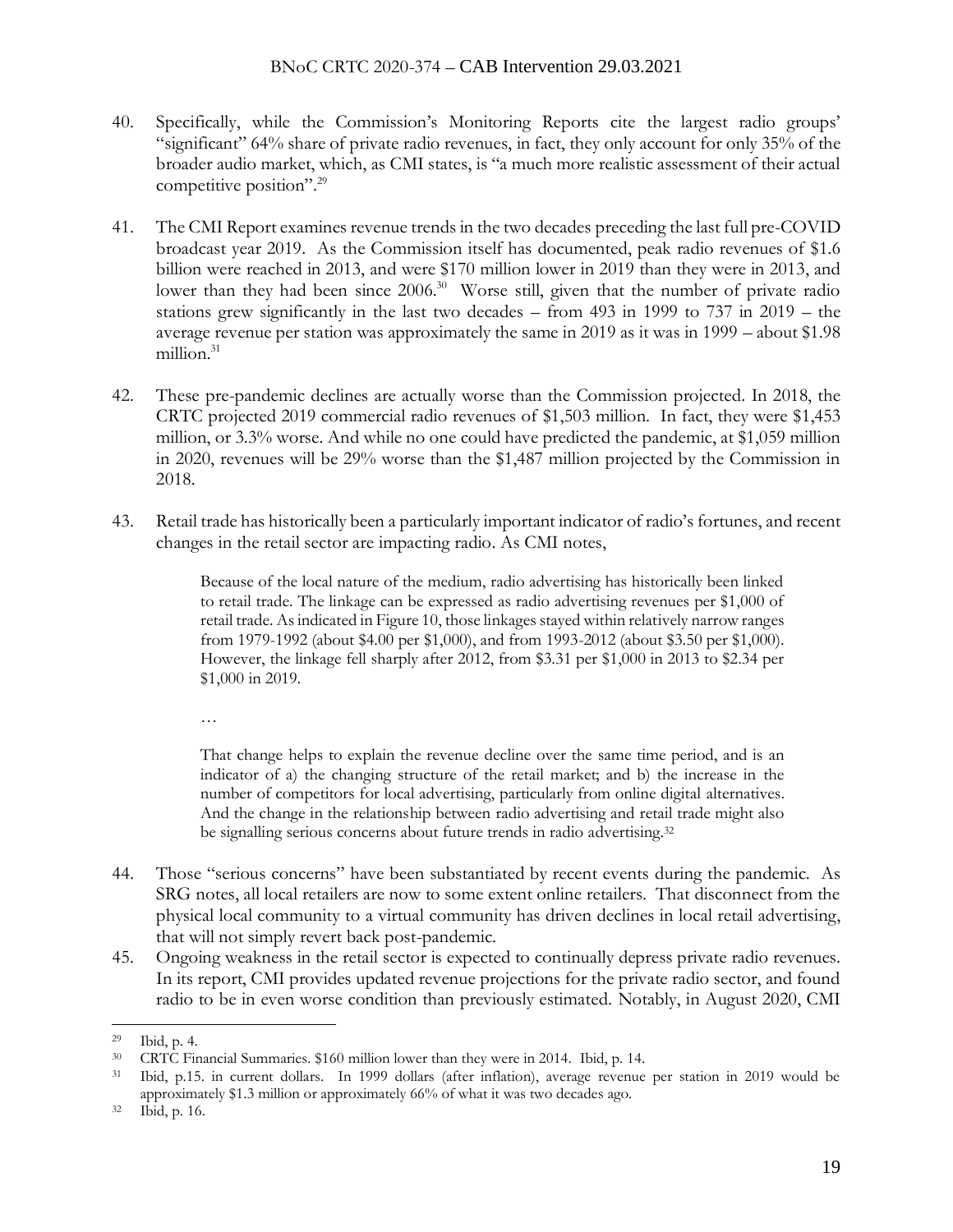### BNoC CRTC 2020-374 – CAB Intervention 29.03.2021

projected that, because of the pandemic-related economic downturn, radio advertising revenues would fall from \$1,434 million in 2019 to \$1,051 million in  $2020 - a$  decline of 26.7 per cent. Based on the subsequently-released industry tracking data, the decline from 2019 to 2020 appears to have been 27.3 per cent. <sup>33</sup> Moreover, given lockdowns associated with COVID-19 subsequent waves and delays in vaccination, 2021 revenues are now expected to be further down to \$1.02 billion, or almost \$300 million less than that projected a year ago.

- 46. In sum, the COVID-19 report card for private radio can best be described as a narrowly avoided disaster. The fact that radio stations have not closed, or even cut back significantly on local news and information, can be attributed to three factors:
	- Retained earnings and other available financial resources. Sixty percent of private radio stations and groups entered the pandemic profitable, meaning that they had some capacity to ride out immediate sudden downturns in advertising;
	- The Canada Emergency Wage Subsidy (CEWS). In the early months of the pandemic when *average* private radio revenues were down more than 65%, CEWS was a life saver. Covering up to 75% of wages, and close to 50% of private radio revenue declines, CEWS allowed private broadcasters to keep staff and stay on air. Unfortunately, while still of significant assistance, CEWS support is now down to a third of previous levels, and is currently slated to end in June 2021; and
	- Regulatory flexibility. The Commission's relatively lighter-handed approach to radio regulation allowed private radio to respond quickly, by cost cutting as necessary. The lack of major fixed regulatory costs, and the Commission's understanding that broadcasters might require good faith flexibility in meeting regulatory requirements through the pandemic, was pivotal. The hope that this review will result in increased regulatory and operational flexibility has also helped keep operators holding on.
- 47. While CMI projects that private radio revenues will slowly rebound through to 2024, they are never expected to reach anticipated pre-COVID-19 levels of decline. Private radio revenues in 2029 are projected at \$1,025 million – down 28.5% from the pre-COVID 2019 level of \$1,434 million.<sup>34</sup>

<sup>33</sup> Ibid, p. 20.

<sup>34</sup> Figure 13, CMI Report reproduced below. CMI's projections assume radio advertising's linkage to retail trade continues to decline further through to 2029.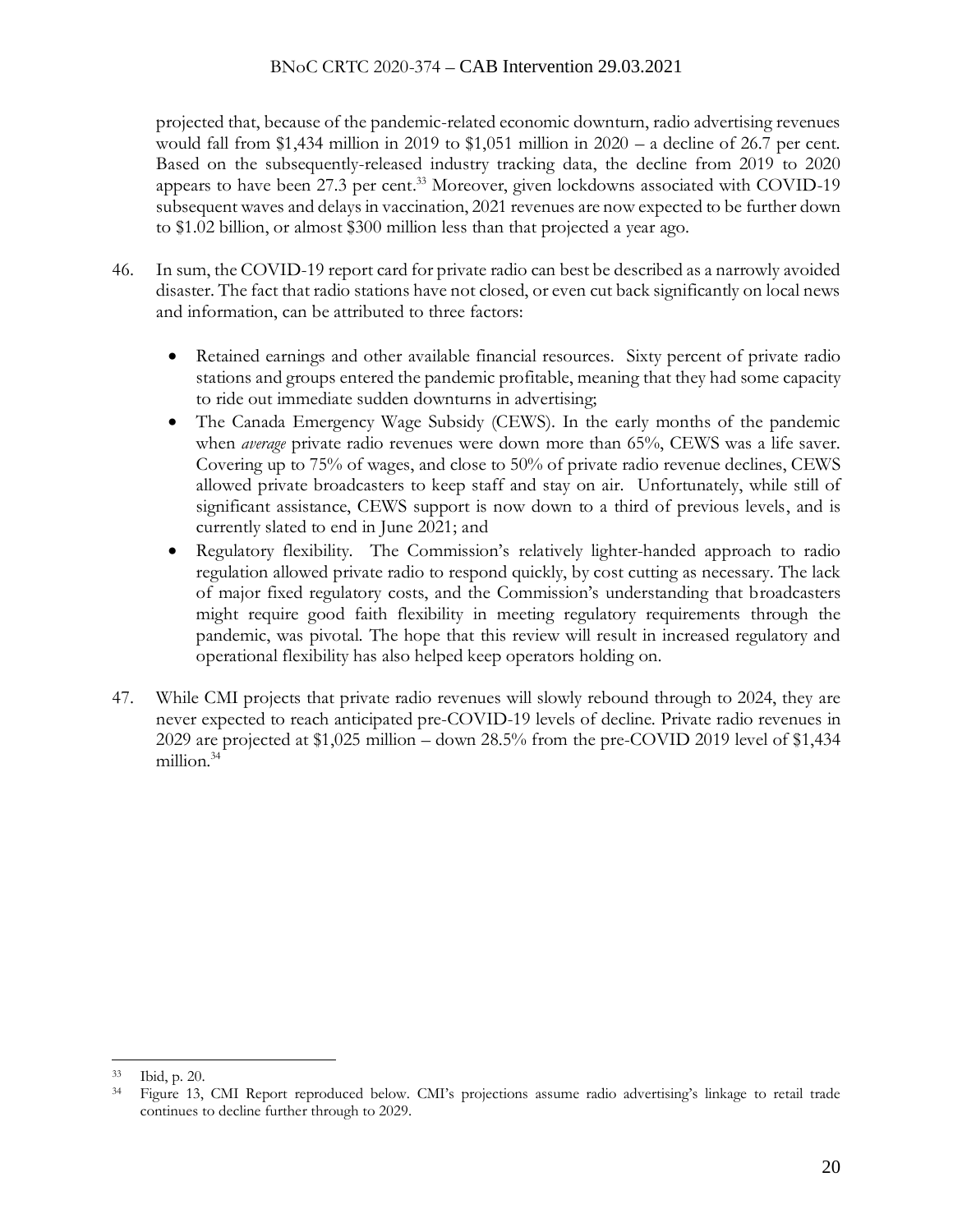Actual advertising revenue, private radio, Canada, 2015-2019, and projected advertising revenue to 2029, indicating pre-pandemic and post-pandemic projections:



\* The "pre‐COVID projections" indicate the projections derived from data that were current to the end of February 2020.

SOURCE: Statistics Canada; Communications Management Inc.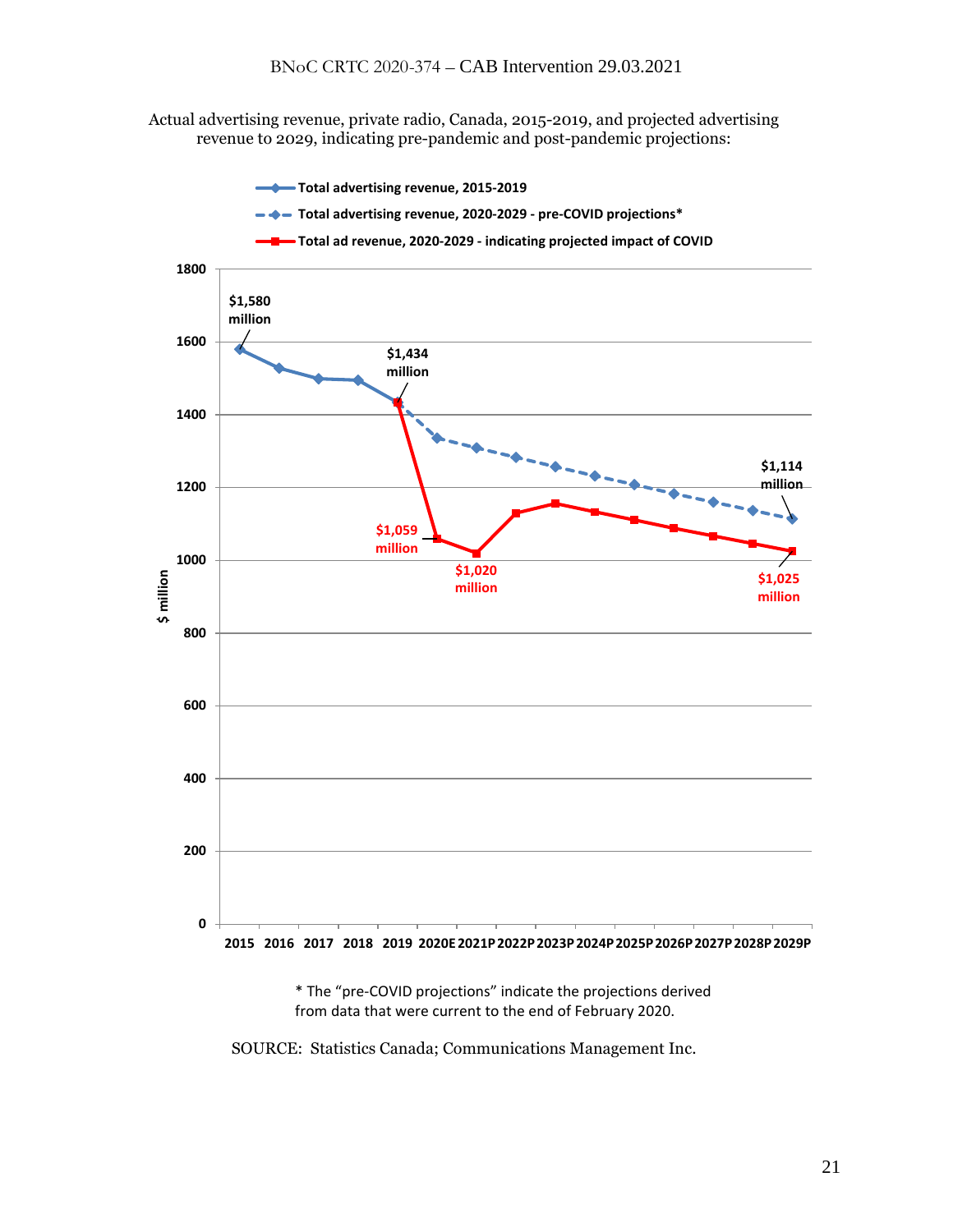48. While the CAB respects that the Commission has to be careful in its assessment of short-term economic impacts, there can be little doubt that commercial radio operators will exit COVID-19 in considerably worse financial shape than they entered it. It is unrealistic to expect that any rebound will bring radio revenues back to levels they would have otherwise had.

### **Implications for the future**

- 49. All signs point to radio exiting the pandemic with its relevance to Canadians high, but its business model increasingly challenged. Its tuning will be higher than the Commission projected in 2018, but its financial situation considerably worse.
- 50. Radio's ability to sustain its reach speaks to both its enduring relevance and the opportunities for the future. Canadians still want radio, but they will not continue to want it (or as much of it) unless radio operators can offer as good a product as their digital competitors.

### **A. Remaining local and relevant**

51. Radio's continuing relevance and value to Canadians offers helpful guidance for industry and policy makers. First, radio has to continue to be able to provide a competitive product, and requires flexibility and financial resources to do so. Second, radio's competitive edge will remain its local content. How each individual station achieves this will depend on its format, the audience, market and day part it targets as well as financial resources and strategic outlook. There is no one-size-fits-all solution.

## *1) Local programming*

52. The Commission's local programming policy states:

Under the local programming policy, licensees of commercial FM stations in markets served by more than one private commercial radio station are required to devote at least one-third of the broadcast week to local programming. Commercial FM licensees broadcasting less than one-third local programming must, by condition of licence, refrain from soliciting or accepting local advertising.<sup>35</sup>

53. This sensible, flexible policy does not require local programming, but creates a strong financial incentive to provide it. The policy has both succeeded and stood the test of time. For almost thirty years, this policy has aligned private broadcaster commercial interests with public policy objectives. Even through COVID-19, private radio stations have proven that they will provide as much local programming as they can, appropriate to their individual circumstances, programming strategies and financial resources. This policy has successfully maximized local programming – including local news and information – for the system as a whole.

<sup>35</sup> *Policies for local programming on commercial radio stations and advertising on campus stations*, Public Notice CRTC [1993-38.](https://ct-url-protection.portal.checkpoint.com/v1/load/sqRcEt6hugrperYB-3WBIl6Gb43_lCH0KSvDt_q3J48UnhKJ54ZYhStbiUkDGP1Bc06GIsvMud3lr6VfHVlMsW5IcGsSFn2WML9shP1vJx-LO9J2XVuRTZn8QphxbCSuoandPZWOev01k210leTtyv3x5m9MdTNQJ91vExuthoIsBrcneAnFH3IUiXPN8vda5OpvBVrzNVihVIVXVThOgjibL04l_DI38eroVNzv2g) See also paras 182 through 218 of the 2006 Radio Policy. No changes were made in 2013. Broadcasting Public Notice [2006-158](https://ct-url-protection.portal.checkpoint.com/v1/load/fIkb1RbLikQwD7B3P3A1U38d-E3GiW3SR6S-Kf3ljmJXxYMOodQRdnVo5izr7Uuql3VjOA-ozW-ts8tmsmoYa7U58I_TSf_X2amLGxLEaw9DHt-1IOUA-hspBAytVMmfgYyPCbDRVrHPtZR-HNFZIqKOdrfAfDrYY0rWbzb-d6WhXTRNui5M7KRSoNqJFMcGStKn9cipilWTeaVTZZK8nbXn27mzSNi0GEPIeg2K1qoDNw) defines local programming for commercial radio as "programming that originates with the station or is produced separately and exclusively for the station." This appropriate definition allows local programming to also be produced remotely as long as it is for station concerned. [https://crtc.gc.ca/eng/archive/2006/pb2006-](https://ct-url-protection.portal.checkpoint.com/v1/load/5WwoMzJSGyc5F5fh2vFr5ZJLwfcWSPLwRFGBeVNoqxTipCZYKINWt7-xhv4blfAemnmKu0aNlwcqgxdlAz-lux6QSsuSKFv1q-_rEJy8h_wo02g5dDXhlyu9RKc29tkCWxrI7R9bbud9kDV_qKBkg1JfFcahKgh6-ZKJaIM5krgq08wCMOv_-zrMr6caH4GKoJeh3oJ7egUI_uw5PgOAmWX1UoozoPyCRjXbnRG1Xb1E1Q) [158.htm](https://ct-url-protection.portal.checkpoint.com/v1/load/5WwoMzJSGyc5F5fh2vFr5ZJLwfcWSPLwRFGBeVNoqxTipCZYKINWt7-xhv4blfAemnmKu0aNlwcqgxdlAz-lux6QSsuSKFv1q-_rEJy8h_wo02g5dDXhlyu9RKc29tkCWxrI7R9bbud9kDV_qKBkg1JfFcahKgh6-ZKJaIM5krgq08wCMOv_-zrMr6caH4GKoJeh3oJ7egUI_uw5PgOAmWX1UoozoPyCRjXbnRG1Xb1E1Q)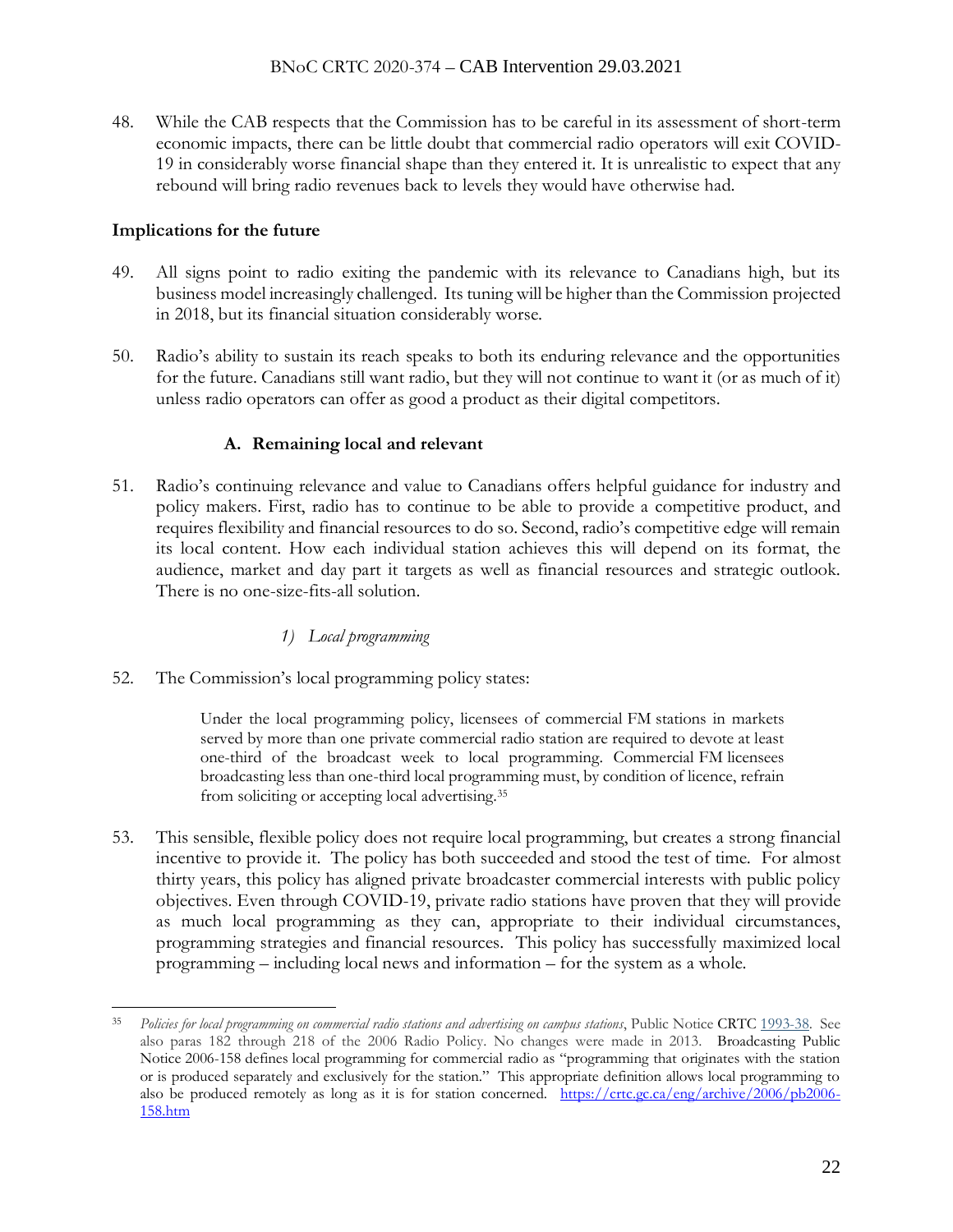

Radio is the #2 source identified for local news by 58% of Canadians, next to TV at 76%, when respondents are reminded to exclude traditional media feeds in their social media streams

- 54. The CAB survey results attest to the success of this incentive-based regulatory approach:
	- Radio stations exercise highly differentiated local programming strategies, appropriate to their audience demographics, formats, and markets and epitomized by their approach to local news: 36
		- o Private radio groups report that 75% of news is comprised of scheduled newscasts, and 26 out of 48 reporting radio groups place all their reported hours news in scheduled newscasts. The remaining 22 groups occupy full range of scheduled newscast utilization for news – from less than 20% to over 90%.
		- o The number of scheduled newscasts a day (for music-based stations) also covers a full range – a group average of 12, from a high of 24 to a low of 3.
		- o Similarly, on average, groups report that 47% of spoken word is news, but on a per group basis, there is a full range – from 100% to less than 10%.
	- Despite revenue declining by over a quarter from 2019, respondents reported a 6.9% and anticipated 5.4% increase in news hours in 2020 and 2021 respectively. Spending on news has decreased by only a fraction of decreases in revenues – down only 2.3% and a projected 0.8% from 2019 levels in 2020 and 2021 respectively.
	- Instead, broadcasters responded to the pandemic by cutting lesser priority expenses which regrettably include other spoken word and programming expenses. Compared to 2019 levels, programming and production was down 10.9% in 2020, and is projected to be down 12% in

<sup>36</sup> The CAB Survey asked for information on news and spoken word programming. As a matter of practice, almost all radio news is local programming, produced exclusively at or for a local station. Some spoken word may be syndicated, but the majority would also be local.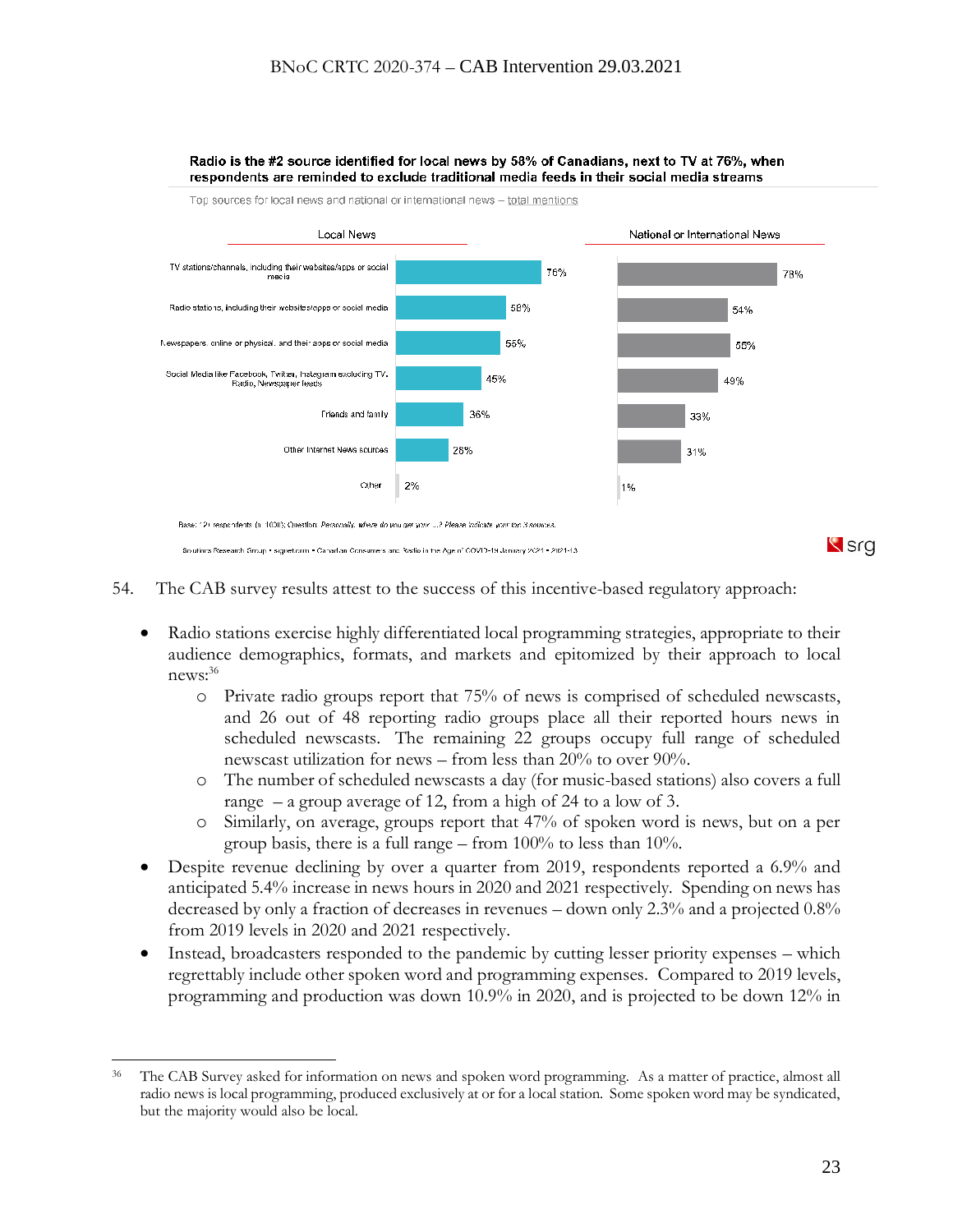#### BNoC CRTC 2020-374 – CAB Intervention 29.03.2021

2021. Spoken word was down 8.5% from 2019 levels in 2020 and is projected to be down 12% (from 2019) in 2021.

### *2) Local news and information*

55. At present, the Commission asks radio broadcasters to report on hours devoted to news programming and (for larger groups) expenditures on news personnel, $37$  but it does not typically impose news-related conditions of licence on radio stations. The Commission's current definition of radio news is as follows:

### **Content Subcategory 11: News**

The recounting and reporting of local, regional, national and international events of the day or recent days, with particular emphasis on the topicality of the events or situations selected, or on the constant updating of information, or both as well as background material about current events when included in newscasts but excluding weather, traffic and sports and entertainment reports.<sup>38</sup>

- 56. Radio spoken word is defined as anything other than news, music and advertising.<sup>39</sup>
- 57. In reviewing this definition, it is clear that it understates radio's news and information contribution:
	- First, by excluding from news all information on "weather, traffic and sports and entertainment"; and
	- Second, implicitly by biasing in favour of formal newscasts and downplaying the role of radio personalities in combining what might be dismissed as 'banter' with relevant and appreciated snippets of news and information.
- 58. In this context, it is worth noting that the definition of television news (Category 1) specifically includes "newscasts, newsbreaks, and headlines" and "may include weather reports, sportscasts, community news, and other related features or segments contained within 'News Programs.'" Moreover, TV broadcaster regulation of 'news' generally includes Category 2a) Analysis and Interpretation, i.e. "Programs on various topics that include analysis or discussion, for example, talk or panel shows, consumer affairs or reviews, newsmagazines and documentaries that do not fall under Category 2b)".<sup>40</sup> This category excludes programs presenting information primarily for "entertainment value."
- 59. Radio's 'informal' news and information role is no less important. It speaks to the fundamental differences between the radio medium and other media, and Canadians varied and different expectations of what their radio stations should offer. Some listeners only want to hear music

<sup>37</sup> See, for example, Annual Aggregate Return disclosed for larger radio groups at [https://crtc.gc.ca/eng/industr/ann.htm](https://ct-url-protection.portal.checkpoint.com/v1/load/36_kvogWyRgxIMSPc7_cdCTAw9vIRpr-Y74q6i5jTdWE0ufvZ1JnoLegW39IhN5R6vpsw6p9ZvGTM3TVjHndWWQc9eSGBTu7-VHRkhe-C5R-FaDg8n3Ah-mYf8Bz_GV5ufCE9EwR5juD_Jx-ybr5Haa-HMhKXuzBxCmxmTJOodQOz2BVPGBzQaFoAS6lg9mw5LRGuUIjBYI4sEe5v8NIJN037vb5QA)

<sup>38</sup> [https://crtc.gc.ca/eng/archive/2010/2010-819.htm](https://ct-url-protection.portal.checkpoint.com/v1/load/YRlXzwF4CkcE_6tFZfZz-lVOW2uvgZtM5iFRF373sfkm0VIaotFdInlJ3tUN4VUeKgamJ-DqfI4xI_VuyN0n2yQF0O5BSB0uD-NllQk3jM_j6KRpd3MFVDsCQXA6OWaLgyf9ogzYRJ1aTUQ5w3owbVcjZpfRIqU_q5qwx2nUi4IxtqFlgY-8RM7Tn_ChYMG0lRVyeTqmmqIDagbU0kGoL54Em-WbIn0_wQypy-5Lke8)

<sup>39</sup> *Content Subcategory 12: Spoken word-other:* All programming with the exception of material falling under subcategory 11- News and categories 2, 3, 4 and 5 (Popular Music, Special Interest Music, Musical Production and Advertising).

<sup>40</sup> This is also how the Federal Government approached support for news in the CAB administered \$22.5 million COVID-19 Emergency Relief Fund for independent broadcasters.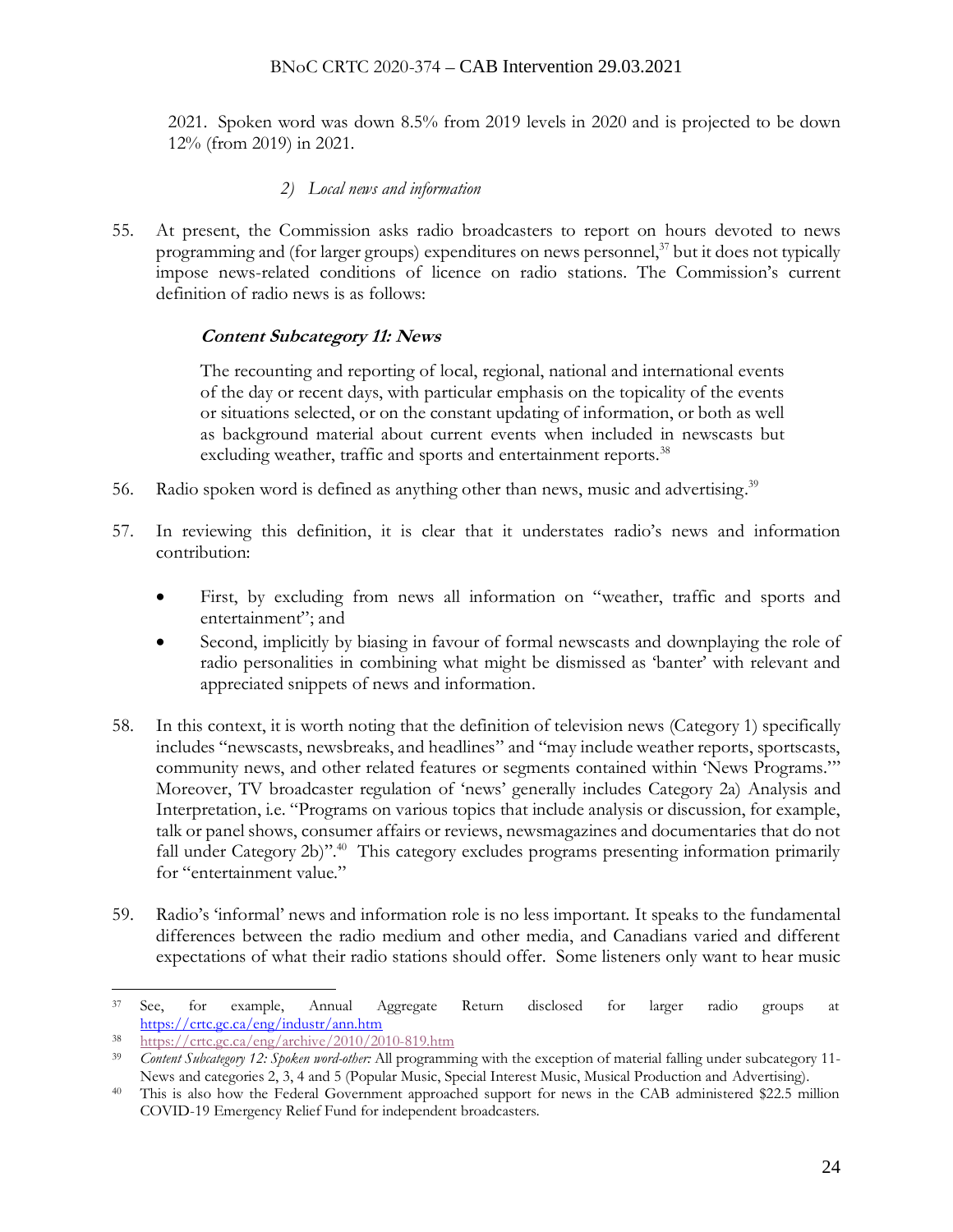for long periods of time with minimal, to no, interruptions. Others want news or spoken word content. Another group may not want "the news", *per se*, but want to be in the know. Being in the know may be as much about Drake's latest collaboration, the newest song from Les Cowboys Fringants, Jamal Murray's latest buzzer-beater, or who is performing at your local music venue, as it is about the latest COVID-19 numbers.

- 60. Moreover, how Canadians consume news on radio increasingly mirrors how they do it on digital media. They want information in bite-sized bits, not long dissertations. They get it from a variety of sources – short and long form, text, video and audio. They want it when they want it, and don't necessarily want to wait till top of hour. And what they want from radio is information that is predominantly local.
- 61. The Commission's definition of radio news captures the notion of "topicality"; what it does not capture is that topicality needs to be delivered in ways appropriate to the audience. Topicality provided in a conversational, informal manner by radio personalities may not meet any easily definable or measurable regulatory construct, but that does not mean it is not serving the news and information needs of Canadians – to the extent that they want those needs met by radio.

# *3) Maintaining the flexibility to compete*

- 62. Private radio can never be a hyper niche medium; it cannot appeal to all possible tastes, it cannot support every type of Canadian music, report on every newsworthy event, or provide in-depth coverage.<sup>41</sup> What radio stations do – and must be positioned to continue to do – is offer competitive audio programming including popular music and the right amount and type of news and information content for a given daypart, market and audience.
- 63. Each and every radio operator in Canada exercises different resources, synergies and strategies in their curation of the different elements of its value proposition. Radio will only be able to compete if it has the flexibility to make decisions as to the right mix of music and spoken word, news, information and personality, to attract the largest possible audience in the demographic, market and niche served.
- 64. COVID-19 has also proven that talk radio (including news and sports) has the most challenging business model of all. Spoken word programming is expensive – the programming budgets of all-talk stations often exceeding those of music-based stations by multiples. Because of this, talk stations have only ever been viable in larger Canadian markets,<sup>42</sup> where sufficient audience can be monetized, and where they can be part of a local ownership group that share overhead.<sup>43</sup> While French-language talk stations are mostly on the FM dial, English-language talk stations

<sup>&</sup>lt;sup>41</sup> That is not to say that radio news does not probe the issues of the day, or that talk shows do not include expanded discussion and debate. Radio stations do, however, routinely refer listeners to other sources for news and information 'details' – sometimes reliable third-party sources (municipal websites, sports venues, cultural spaces etc.) but often their websites, portals and affiliate news brands.

<sup>42</sup> Talk formats exist in markets as small as Winnipeg, and have been attempted in smaller markets, but with little success. For example, Rogers launched news/talk stations in Halifax, Moncton and Saint John in 2004. As of 2014, only the Halifax station remains in a news/talk format.

<sup>43</sup> While stand-alone music format stations can thrive in markets of any size, the CAB is aware of no stand-alone news/talk stations. Without the synergies of a three or four station local operating group, it would be almost impossible for an all-talk station to be viable.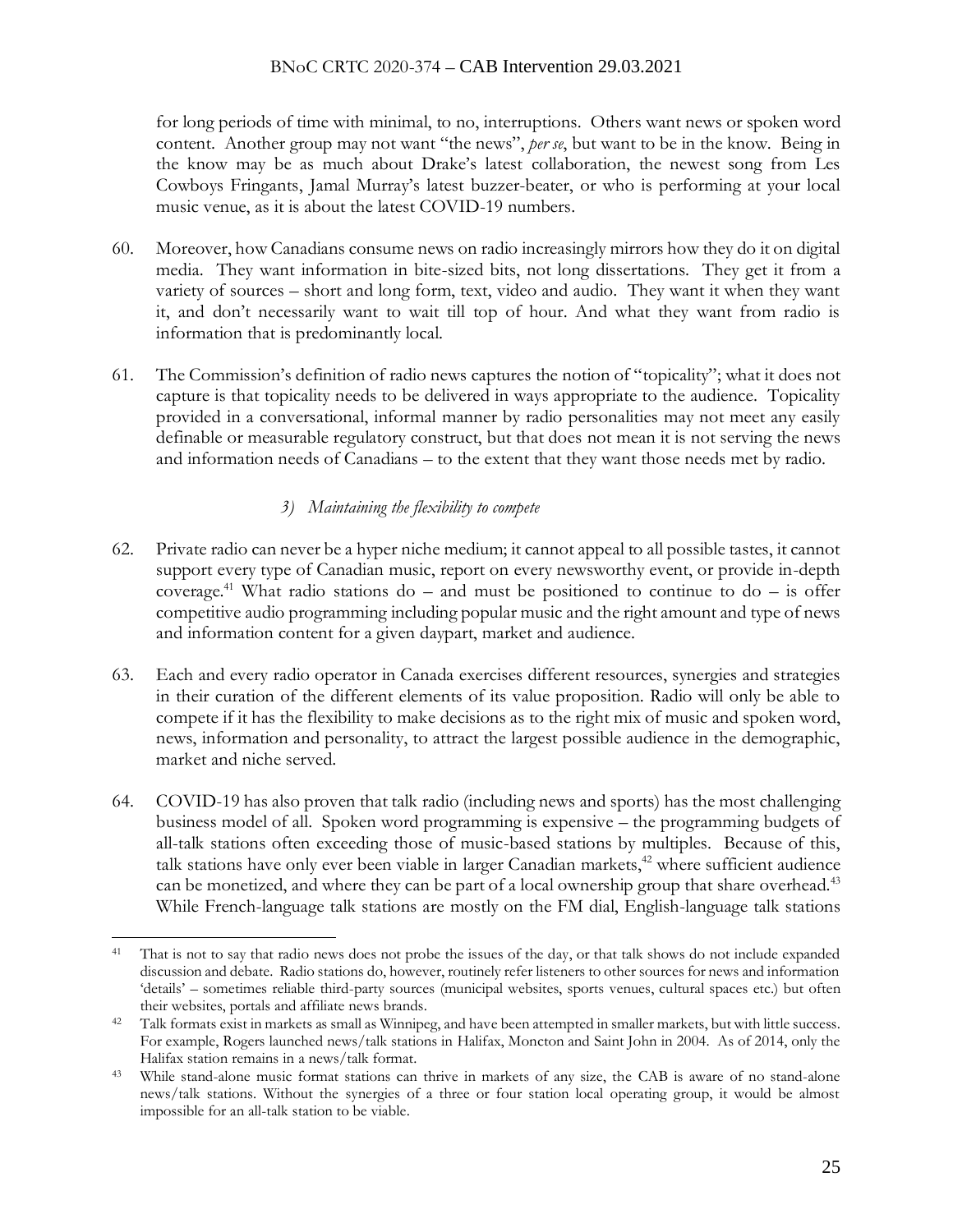suffer the additional burden of being almost exclusively on AM – a technology ill-suited to metropolitan markets to begin with, and one whose audio fidelity is less and less acceptable even to its historic core 55+ demographic.<sup>44</sup> The inability of English-language AM stations within local ownership groups to transition to FM, and the current lack of a viable future business model or transition plan, is a key cause for closures and cuts at AM stations over the last ten months.<sup>45</sup>

65. The broader lesson: in-depth local news and information programming is essentially no longer viable on radio without support. While it may be able to continue to survive based on internal cross subsidy temporarily, ultimately, just as external support has been necessary for TV news<sup>46</sup> and print news<sup>47</sup>, it is becoming necessary for local radio news.

# **B. Technological challenges and opportunities**

66. Radio's digital future is being shaped as much by third party platforms as its own. As stated in the report, *Status of Digital Broadcasting Technologies for Radio* (Technical Report, at Appendix G) prepared by Kirk Nesbitt, advisor to the CAB Technical Coordinating Committee:

Canada is nowhere near transitioning to digital radio broadcasting. Possibly, it may never occur …. For the purposes of the next seven to ten year planning horizon, policy makers should assume listeners will increasingly migrate to digital platforms. Those platforms will not be OTA digital radio broadcasting platforms – they will be fixed and wireless Internet platforms.<sup>48</sup>

# *1) Multi-platform synergies*

- 67. Canadian radio broadcasters have adapted to recognize that multi-platform distribution is essential – including ensuring that free radio signals are always available to consumers, be it through receivers, computers, smartphones or smart speakers. HD Radio remains nascent in Canada, and is at least a decade away from having any material benefit for mainstream, commercial radio stations.<sup>49</sup>
- 68. Radio streaming apps, such as Radioplayer and iHeartRadio Canada, provide a competitive advertising-supported alternative to foreign streamers, allowing Canadians to easily access loved brands, and a multiplicity of genres. Station groups with strengths in particular music genres,

<sup>44</sup> See, re AM Radio limitations, Status of Digital Broadcasting Technologies for Radio, CAB Technical Coordinating Committee. The CAB noted in its 2013 Intervention, serious declines in tuning to AM, from 24.1% of all 12+ tuning in 2006, to 17.5% in 2012 – including, an average decline in French markets of more than double that in English markets (-11.1% to -4.7%), but still a massive decline in 55+ tuning to AM in Canada's three major English-language markets from over half of all hours tuned in 2006 (51.7%) to 40.5% in 2012. (Paras 18-21.) AM tuning declines have continued to outpace FM tuning declines since 2012.

<sup>&</sup>lt;sup>45</sup> This includes the closure of CHRF 980 AM, Montreal, a French-language talk/music station owned by the Evanov Radio Group.

<sup>46</sup> As recognised by the CRTC in the *Policy framework for local and community television*. <https://crtc.gc.ca/eng/archive/2016/2016-224.htm>

<sup>47</sup> As recognized by the federal government in introducing the Journalism Tax Credit.

<sup>48</sup> Paragraph 13.

<sup>49</sup> Technical Report, paras. 27-52. HD Radio has notional consumer benefits, including up to three multiplex channels on FM, but technical and adoption challenges remain.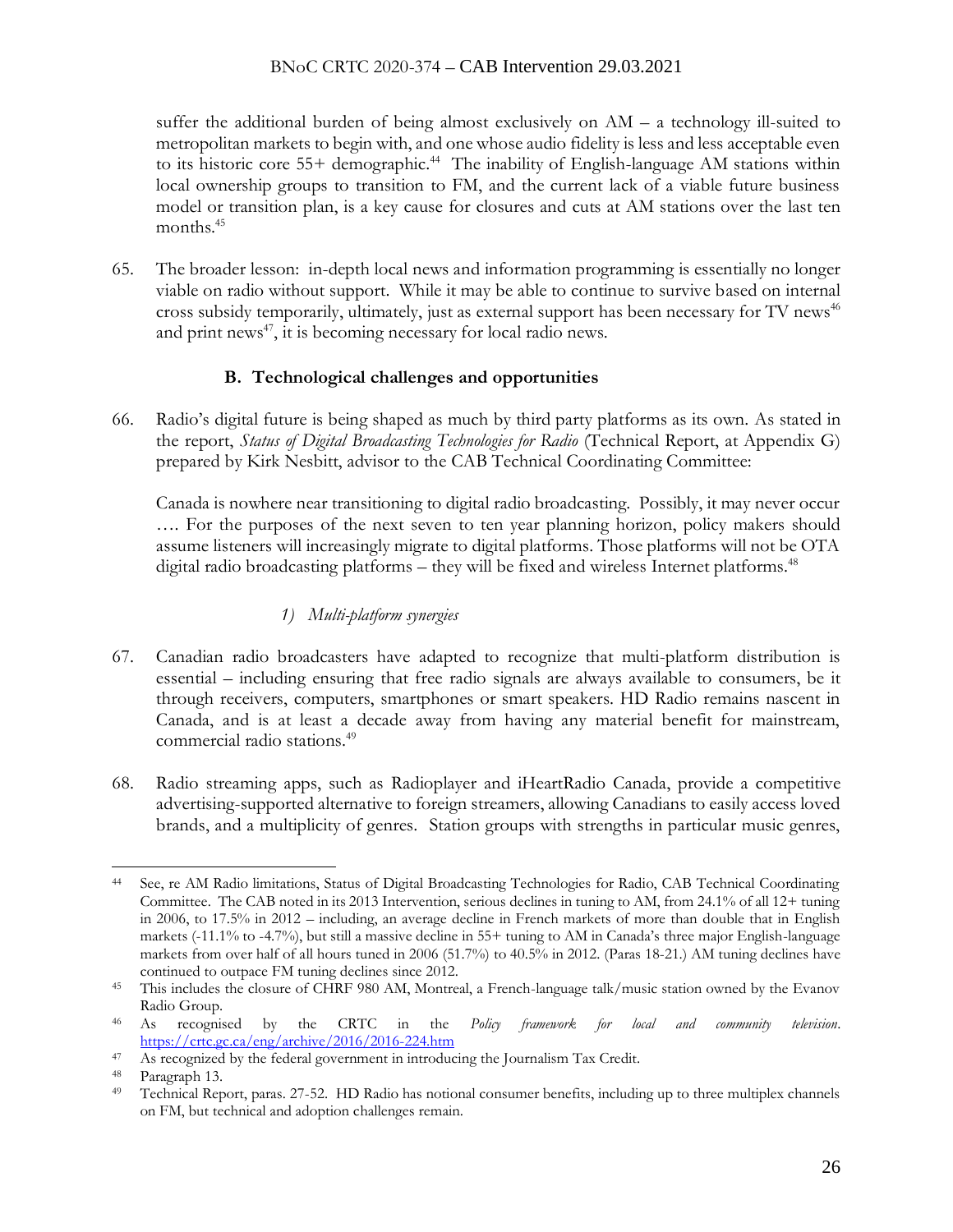or music generally, find synergies beyond streaming radio signals. For example, Indie88 Toronto has parlayed its unique status as Canada's first indie music station into making its website a destination for independent artist music and information.

- 69. Multi-platform strategies go far beyond distribution and promotion. They are now an essential content production strategy as well. In the recent CBC/Radio-Canada renewal proceeding, the Corporation spoke about its integrated cross-platform approach, particularly for news and information programming, and how it now goes to the level of local reporters filing stories for at least two of radio, print and TV.<sup>50</sup>
- 70. For those broadcasters with applicable synergies, this is very much the case for private radio too, and for both large and small players:
	- Similar to CBC/SRC, the largest radio-TV-online news players (Bell Media, Corus, Rogers) leverage both their key brands and local cross platform resources to appropriately feed these local media assets with news and information content appropriate to their market, nature and audiences; and
	- Local independent radio stations with strong local/regional news and information portals/websites also promote, share and, as appropriate, co-produce local news and information content across their local and regional platforms.<sup>51</sup>

# *2) Key technological trends and radio's increasingly mixed distribution model*

- 71. The key technological trends affecting radio were identified in the *Harnessing Change* report, including:
	- The growth in broadband Internet faster speeds, more data consumption;
	- Increasing adoption of music streaming services;
	- The use of multiple internet-connected devices (smartphone, tablet, smart speaker);
	- Declines in time spent listening to music radio stations attributable to broader choice driven by new technology platforms;
	- Continuing dominance of AM/FM radio is the audio source most used in the car;
	- Advertising revenue flowing more to companies investing in platforms and data, and less to media companies investing in content;
	- Streaming music revenues growing and compensating for the decline in music sales; and
	- User-uploaded content offering nearly unlimited choice.<sup>52</sup>
- 72. As is also clear from both the SRG and CMI Reports, these trends are no longer some future theoretical concern. They are very real, have impacted radio for at least the last decade, and will continue to do so going forward. For radio, somewhat linked and somewhat separate changes

<sup>50</sup> See, for example, Transcript Volume 1, Line 498, and 927-928.

<sup>51</sup> In smaller markets, in particular, many independent radio broadcasters established significant online local news and information a decade or more ago. While most report that these online portals and websites have not been profit generators, they have helped such broadcasters retain and expand their local news and information presence and relevance.

Harnessing Change, June 2018, select Market Insights.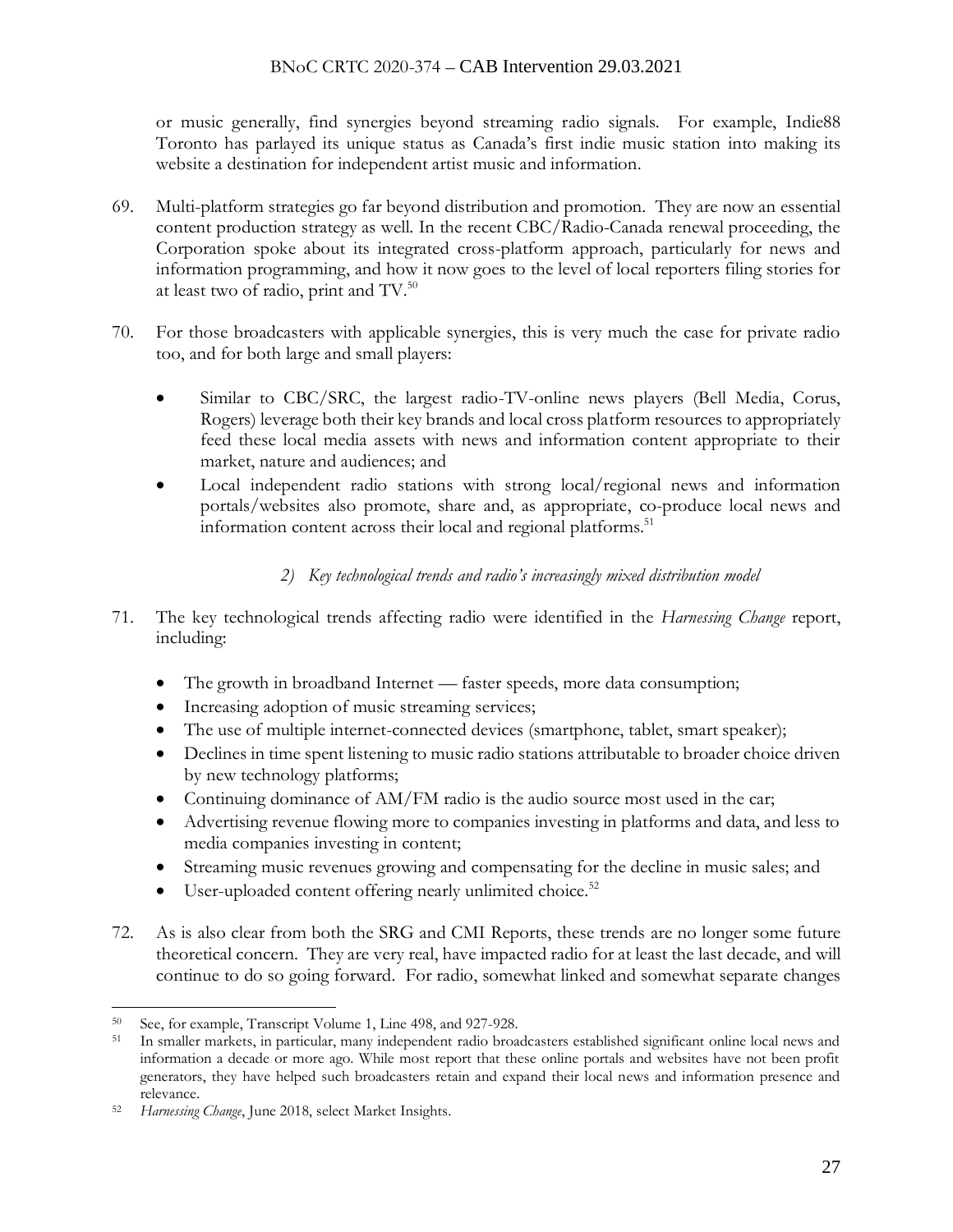in the distribution of listening and advertising are the key underlying, and largely immovable, factors. And on the listening side, declines in drive time listening are the biggest single ongoing risk.

- 73. For the industry as a whole, in Fall 2019, in-car listening represented 71% of radio's reach and 40% of tuning.<sup>53</sup> But the *financial value* is even greater. For most radio stations, the six to eight hours of morning and evening drive time bring in between a half and three quarters of advertising revenues.
- 74. Therefore, declines in in-car listening caused by shifts to digital platforms and, pre/post COVID-19, the work at home phenomenon – directly correlates to declines in radio audiences and hence advertising revenues.
- 75. The way in which Canadians listen to radio is also changing. For the first sixty years of radio's existence, there was only one way to receive it: over the air through AM or FM frequencies. The expansion of cable television in the 70s and 80s brought other means of radio distribution, but there is little evidence of its widespread use.
- 76. In the late 90s, seeing the world go digital, radio started to take this path in Canada, with a European digital audio broadcasting standard, DAB. However, by the mid 2000s, Canada had effectively abandoned its failed DAB experiment, attributable to limited receiver availability and insufficient consumer value added. 54 The US launched HD Radio around the same time that Canada was launching DAB. It is now also a voluntary standard in Mexico, and holds experimental status in Canada.
- 77. But something far more significant than digital radio happened to radio distribution in the last ten to 15 years: the landline Internet, the wireless Internet, combined with the computer, smartphone and other connected devices. Today, upwards of 32% of Canadians report listening to radio more than an hour a day on their smartphone and 31% on a PC, laptop and tablet – higher than any other means including via portable radio, stereo or radio station website.<sup>55</sup>
- 78. This has profound effects on both radio distribution and competition. Whereas for its first eighty-five years, radio had a virtual monopoly as the only audio medium, now radio is increasingly distributed with a plethora of competing digital media. Over the air – in analog or digital – radio competes with other local radio stations; on the Internet, it competes with everything the world has to offer.
- 79. While it is in the industry's self-interest to maintain a viable direct radio owned and controlled over the air path to the consumer, technology may ultimately pass that by. At this stage, it is more likely that in twenty years 5G will become a more dominant distribution path to the consumer than FM or HD. Indeed, there is a possibility that Canadian radio will ultimately all but skip the generation of digital distribution altogether.

<sup>53</sup> Fall 2019. SRG Tuning Report, p. 18.

<sup>54</sup> See Technical Report, Appendix B, para. 84-90.

<sup>55</sup> SRG Consumer Report, p.40.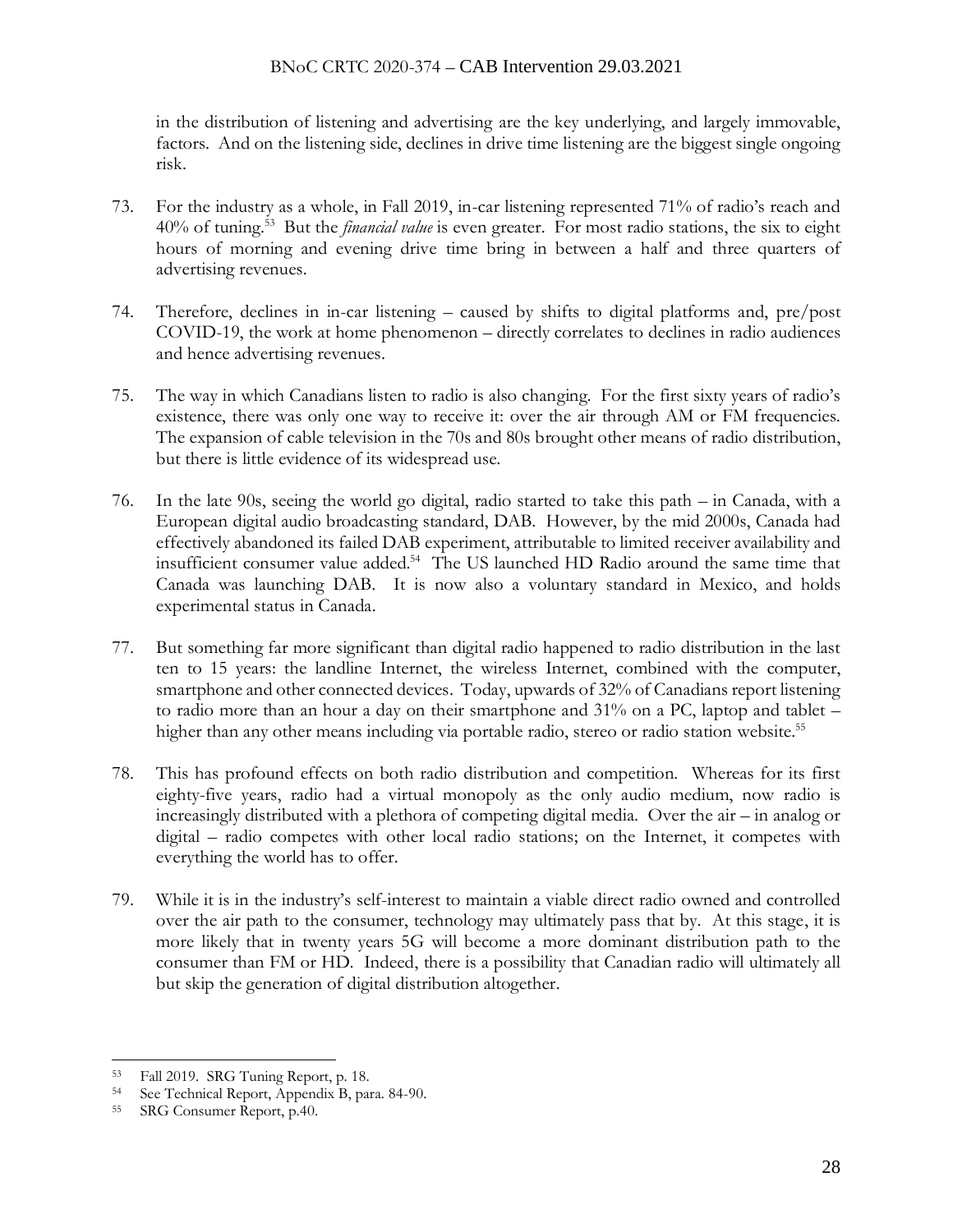80. What is clear, for the purposes of the next five to seven year horizon, is that radio will have an increasingly mixed distribution model – analog, online, wireless, HD all being elements. Cheaper data plans and 5G will usher in more wireless listening. HD may grow, and potentially become a more material means of receiving AM services in metropolitan markets and niche services generally. AM will continue to be vital in reaching rural and communities across vast geographic areas, while FM will continue to be a competitive broadcaster-owned medium everywhere.

### **III. Updating the Commercial Radio Policy Framework to Respond to Changing Business Realities**

- 81. For the last 50 years, the policy objectives for Commercial radio have remained remarkably consistent:
	- Maximizing exposure for Canadian music and Canadian talent;
	- Maintenance of programming diversity;
	- Ensuring programming of high standard, including local programming; and
	- A strong, well-financed commercial radio sector in both official languages.<sup>56</sup>
- 82. Today's open broadcasting system is, however, revealing the necessity for both a different emphasis and tools.
- 83. In its *Harnessing Change* report, the Commission accepted this reality:

Traditional Canadian services have historically operated in a [closed](https://ct-url-protection.portal.checkpoint.com/v1/load/WAVjW1ppt00y3VZQFd4hnw12TC7ZeNy0kzjv9F4_xn4eAu11qJIF0X67Oa2z44Qd4n56nRkzgaBCUk_yGUlOAf1XxwNwy9fnTWS1CRj_Zr78QZKlrxEE1JscRnM04Ps-kAg3InMwoIlmuJseLwcFaJvz3ed3-BwTDqlengL4BZsGmokpY31LY7TVfqYqDpNftHZDIsKr3TxBHUDlj6BCVDfCiUaC8JpG0yq4tLDWpxw#r5) economic and regulatory system, with closely guarded borders, protecting them from competitors outside and in many cases within Canada. Those borders are now being [forced open,](https://ct-url-protection.portal.checkpoint.com/v1/load/d0MtHb-QtMW9_S5J4mC_Gwc1FT2YnhsHdL3HsRkMWn5keDNa3xE1hNHs8kVnup_CQ-A0NIqdrtjpaGFSCTgZQwSMDvVQTob2GpdxRs6tTjsSd8WE1D5eQDiQmSR3q9Pzsbxjo1jffOQvfUnfGhrEBfJH3oWY1gyAshgjO2ajiyEo9yb6xaz4djqrJidVZ3dTuwRFJ2IzU4pQJppaa1ZhMUssmhF1Zpr5HYIoYlZng_A#m13) creating new [benefits and challenges.](https://ct-url-protection.portal.checkpoint.com/v1/load/auaFdHNj9BoVa9XtpCtfSLosYmYcqrgvcWl-wp3uM0N04O1QJvO8bqX7Ezb7bN8pWd9zhtPbcQucDgVatMyZNdJ8KjYwp9tBa0T5Vh6jQ4Hl7-jn6CRiFB8HhvO65jc4oQTFuQHgwdM0VzGN-_eNwc1LA5FKXp88--DneNk9EWJOFl3SkPuwbfpTAl8rlPXbQiK5vVK8uij8ueRDyOYcifKJlHsfx3e5hv3bg7wL9Qc#o1) …. Though [Canadians' expectations](https://ct-url-protection.portal.checkpoint.com/v1/load/zcam2wYbLAw2ZorR8wl5ki1cVAF-NEQTPfywg0EflQonf4jzXKPuLGttG_Hs1-69sZFn-_s_-BPJaYXJQyoPViGmuEcpAeEdUkBr4zDQ2VCBE7ZiXswEbL_erAh91Oo81d2H6qqe8S0Kayb6yjy0UqjZI_kLo5J0Yv1JOIdWOmt8e-YJDLiW3fVvdfyYginteTdlXonNcuJRzoAzzmKWYO3nDrCmCBma4vuPB5PoX3Q#r4) are higher than ever before in terms of what [video](https://ct-url-protection.portal.checkpoint.com/v1/load/HOIdaTF5xcvFi9r9jyvcGjQr0iHF4WCLgDU6_d4AbZha5YOkyYKBLPJ8sUJqyOKKd6_-FBhjZNPqqOgyLt5wxd22Kk_bIDxnmwR63YdB-pjbfBayXxN6ialAuPcFsy3cQZ0WneY0DqwY4tgVVp6ybuMMWsobzmMNdUrtgLOyno6RkKpz44OGSlTfPrlzNpUFmL_AIh88-IT_hpk0h35x-Gp6C-SwtQht8OlAL8HBehk#m4) and [audio](https://ct-url-protection.portal.checkpoint.com/v1/load/wSMza7oSQYgNHx94EWW2v7mHhtmlZbY43FCZM9ZAwoEY1ICy-Tq0LR4ommre0UjckAvyRcHN7XfFO2W60eARIQlvdp_GBqCoCiglsk_fZ_JnOJM6msYXRO0_oz6_z5iKA7DKsa3B4CsEjF4F2s0cqo-R1DrzbAuxO4YT239Wd_YtysH40gj7Q6OR4e5lAnQ1WluhocR7cn9pyyqwas1A1icncXKh303Ax93XiwevtQI#m6) content they consume and where and how they consume it, traditional Canadian television and radio services will face increasing difficulties in meeting those expectations.

… an important risk is that the legislative and regulatory frameworks currently employed in Canada are not easily adaptable to the changing reality. Whatever the future holds, more innovative and adaptable tools will be necessary to address the risks and opportunities of technological change impacting the video and audio markets.<sup>57</sup>

<sup>56</sup> See, for example, the objectives expressed in the 2006 Commercial Radio Policy (Broadcasting Public Notice CRTC 2006-158), including developing "A strong, well-financed commercial radio sector in both official languages capable of contributing to the fulfillment of the policy objectives set out in the *Broadcasting Act* (the Act)." See also Public Notice CRTC 1990-111, *An FM Policy for the Nineties* and *Commercial Radio Policy 1998*, Public Notice [CRTC 1998-41.](https://ct-url-protection.portal.checkpoint.com/v1/load/EwWDftDXURSbBFdbVETlJ-6QDDXVMzwqf5UdU1WPsSaanAht28pYYatnoCQZLSOqfMS_-c7EQiYgZSREHDRFnPASBGVteTLByuThPwL3u6lCH8tcG4D_zRH94hMEgvy6cRtlPhmA66LAyt0J5tIswqaxLOySd54ilUDNMOS4hAxmYAnL31N6oTJBSZdmJaYQlzqumGmhQnjrHmKXldBpl9XcUt4u4FeHdO2tnc0kOQ) Today, there are notable parallels to the 1995 *Review of Certain Matters Concerning Radio*, where the Commission stated, "the Canadian radio industry as a whole continues to experience financial difficulties. The Commission wishes to ensure that radio stations have the flexibility necessary to make programming adjustments and to implement economies while still meeting the objectives of the Act … the Commission's own decreasing resources coupled with its increased workload provide an additional impetus to review its regulations and policy guidelines to ensure that they are still necessary and effective." [https://crtc.gc.ca/eng/archive/1995/pb95-60.htm](https://ct-url-protection.portal.checkpoint.com/v1/load/FZNBzKOb4H6ZmCDfLHf1_RLsDtdsFU_se0bIYCIMHCiOWgMD_THL77U6PNtfrnReqvc9YMvAvp-_fOY2nP9B6Vn-hbP9cW6xqm4_2VWo04YVgDqbA732-nDcBERfZMILhAWvcqVGwzg06XdkiwLmm35KFGxCQlbe3t68VaKgJDohNfschYxr-S176tHHequJbgehCVlB7AYKi7uOS3lPCWKwE1dtJqJ2JqkZNxOtJQ)

<sup>57</sup> Opportunities and Risks. Opportunity 5 / Risk 7: New developments at <https://crtc.gc.ca/eng/publications/s15/eval.htm>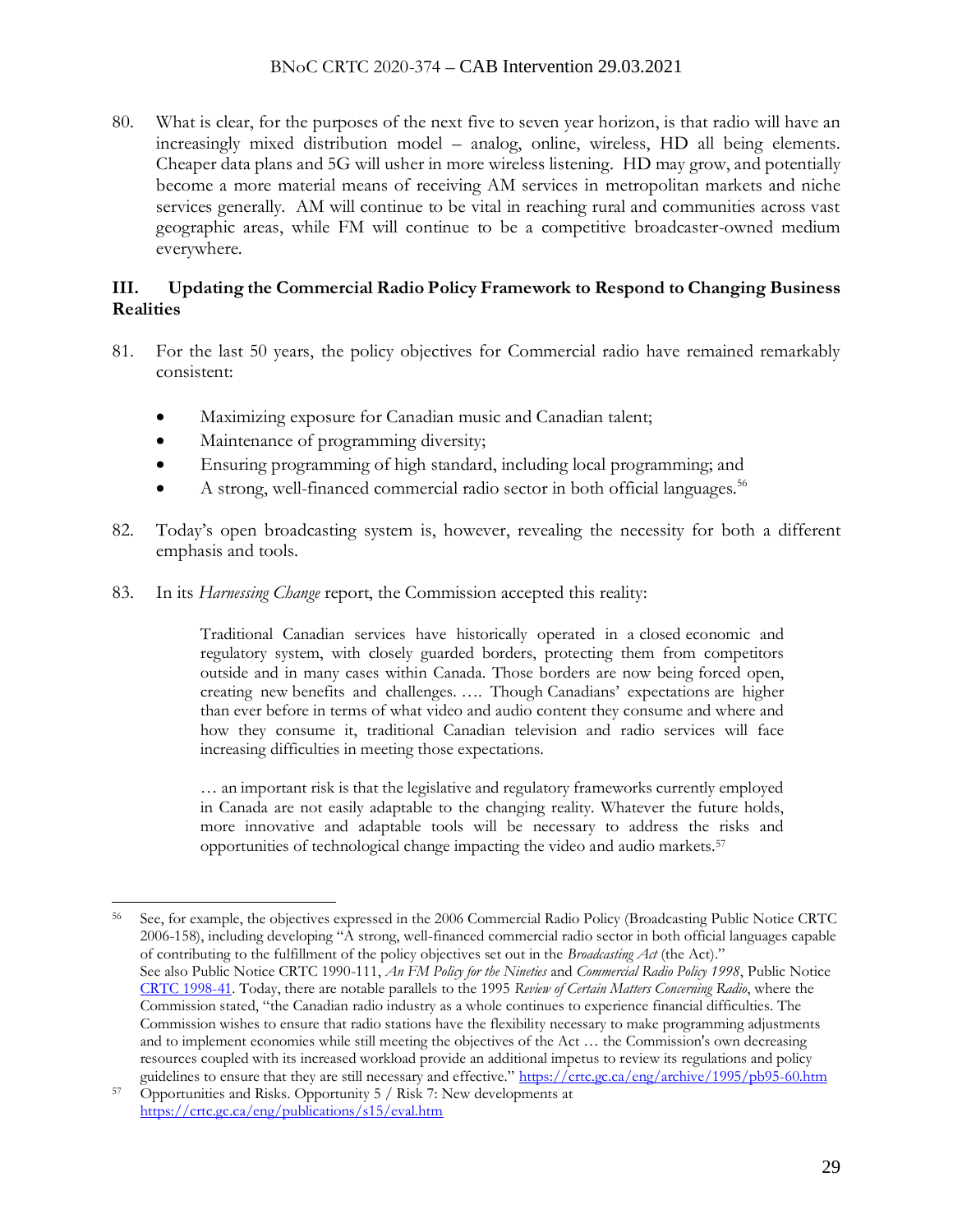#### **New challenges, new priorities**

- 84. Radio is not as 'resilient' as once thought, and even if it were, an open system means it is no longer possible to control entry or impose regulations without consequence. Excessive regulatory obligations, be they content restrictions or ownership limitations, that reduce radio's competitiveness or increase its cost structure simply drive audiences and advertisers further to digital platforms. This serves no one's interests. Moreover, radio does not just compete in the audio space, or the music space or local news and information space – radio now competes for time and advertising dollars with social media platforms, video, gaming and more.
- 85. Local news and information programming always a core private radio strength, but not historically identified as a policy priority – has emerged as the area of content most valued and at most risk.
- 86. All local media now including radio are suffering from the breakdown in the advertising supported business model for local news. Communities across the country have lost their daily newspapers, and now risk losing their local TV stations and radio stations – or, more immediately, the local news and information programming that makes these stations "local".
- 87. Another area of concern caused by the rise of streaming services is the need to ensure continued language diversity. In a closed system, the Commission could control the amount of competition French-language radio would face. However, in today's borderless broadcasting environment, French-language stations must compete directly with foreign streaming services, almost all of which offer predominantly English-language programming.

#### **Success in achieving other priorities – content diversity and Canadian music**

- 88. By contrast, significant progress has been made on other radio policy objectives. Aided by a half century of support from commercial radio, Canadian music has become an international success story.<sup>58</sup> Moreover, content diversity, particularly that of music content, is being enhanced by the plethora of new digital options, and it can be demonstrated, would benefit further on radio by more flexible common ownership limits.<sup>59</sup>
- 89. Private broadcasters already provide as much local news and information programming in English, French, ethnic and indigenous languages as is appropriate to their services and formats and as is financially sustainable. Placing scheduled newscasts on a hits station with a young demographic, or increasing news on any music station to an extent or in dayparts that listeners are not demanding, will lead to lower audiences and revenues.

As stated by the Commission, "Canada's support mechanisms (e.g. CCD, music quotas, funds) have helped nurture successful artists. Year after year, Canadian recording artists and music selections appear on the charts for the most popular musical artists and best-selling tracks and albums worldwide. There is also a star system closer to home, with Canadian French-language musicians occupying the top spots for the highest-selling albums in Quebec in 2017. In addition, several Canadian French-language artists also shine on the international stage (e.g. Coeur de Pirate and Pierre Lapointe), with album sales in France that are as high as sales in Quebec." *Harnessing Change* report, Market Insight 22.

<sup>&</sup>lt;sup>59</sup> The CRTC Ipsos research asked about diversity of music within commercial radio but did not ask about diversity across all media. Even within commercial radio alone, however, Ipsos found that 32% of respondents found 'diversity of song, genres and artists' satisfactory and only 11% found it unsatisfactory. CRTC Ipsos Report p.19.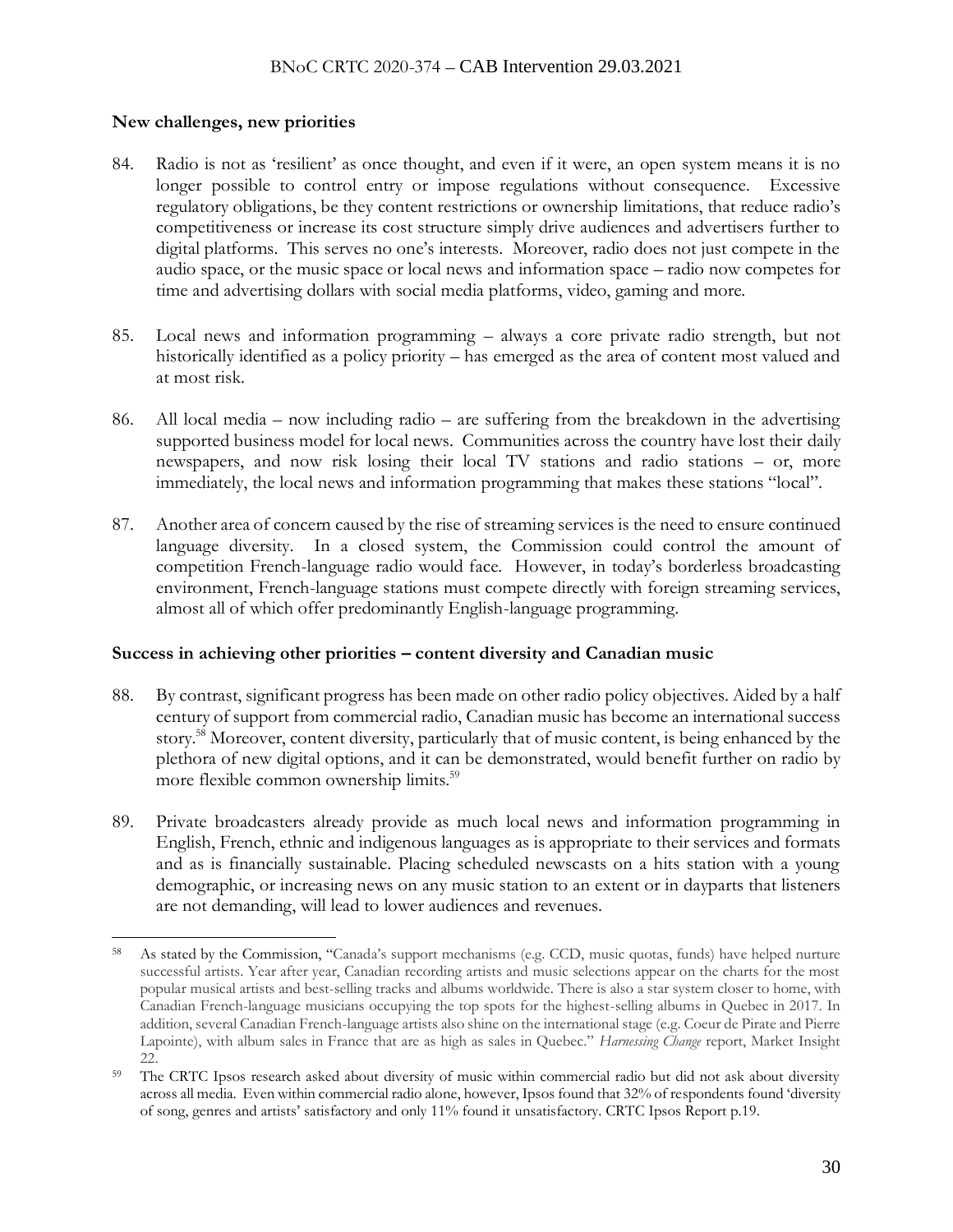- 90. In effect, this is what is also already happening in respect of Canadian music, including FVM. At 35% or more for popular music, Canadian content levels are twenty five percentage points higher than, or more than three times, a normal "market" rate. At 65%, FVM music is at least twenty percentage points above a natural "market" rate.
- 91. Unfortunately, music content requirements at these levels are not helping record sales or touring revenues, nor are they helping radio stations build audiences and advertising, or allowing stations to reinvest those revenues into local programming. They are just driving listeners from private radio to unregulated platforms.
- 92. The CAB respectfully submits that radio regulatory policy can no longer rely on restrictive tools. The path forward should not be more regulation of private radio but less. The CAB urges the Commission to implement a framework that relies more on market forces to meet objectives like diversity and local programming. It should reduce content obligations and ownership restrictions to help stem the loss of audiences and advertisers, and allow stations to cut operational costs other than local programming. It should use incentives to encourage behaviour – such as more support for emerging artists – rather than prescriptive regulations. And it should anticipate and encourage funding support from government and online platforms in lieu of increased obligations on private radio stations.
- 93. The objective for this proceeding should be clear it is about setting the conditions for a sustainable Canadian commercial radio sector in a vastly different environment, one in which private radio has an opportunity to survive and thrive in ways that also meet core public policy objectives.

#### **Towards a future fair and equitable regulatory framework**

94. In the Notice, the Commission states:

This proceeding will consider current objectives of the *Broadcasting Act*. If a change is made to the *Broadcasting Act* during this process, the Commission will notify the interested parties of how to proceed to take this into account.

- 95. The CAB accepts that this current proceeding can only be based on the *Broadcasting Act* (the Act) as it exists today. To that end, nothing the CAB is proposing in this proceeding relies on, or even necessarily anticipates, a new Government-led policy framework, be it through the power of direction, Bill C-10 or other legislation.
- 96. However, there is nothing legally preventing the Commission from initiating a process to consider rescinding or amending the Digital Media Exemption Order (DMEO)<sup>60</sup> and applying contribution requirements on foreign audio, music, or possibly even audio-visual news and information players, such as Spotify, YouTube or Facebook. And doing so is critical. As the Commission noted in the *Harnessing Change* report:

<sup>&</sup>lt;sup>60</sup> Broadcasting Order CRTC 2012-409.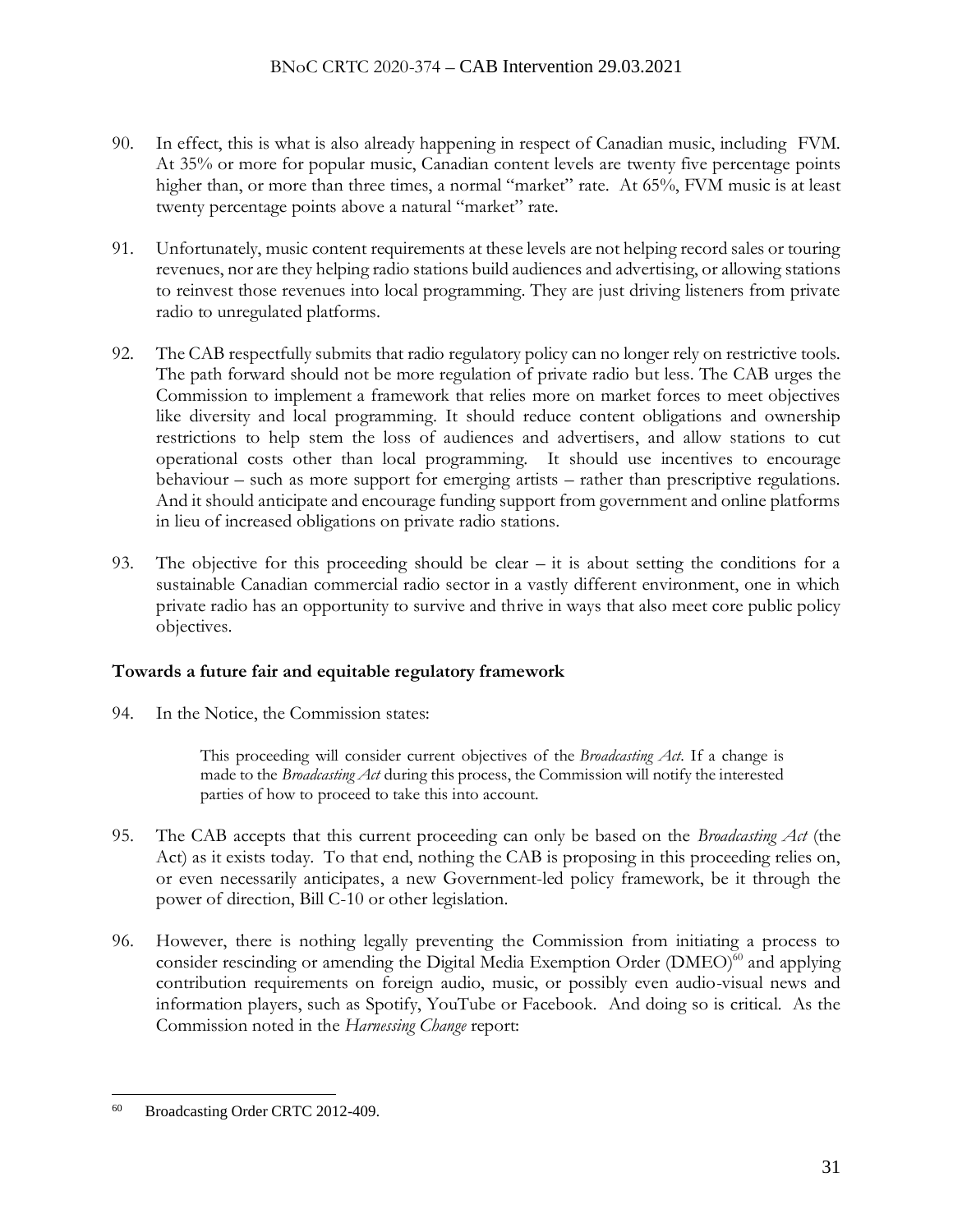The current regulatory approach to audio and video content establishes benefits for traditional players, as well as related obligations. Neither these benefits nor these obligations are applied to the many online international services also operating in Canada and playing increasingly important roles in the broadcasting system. These services draw significant revenues from Canada and Canadians and, in some cases, also make important contributions, but neither their roles and responsibilities nor their contributions are currently recognized—and are certainly not guaranteed. These services are not identical and so should not make identical contributions. Instead, their contributions should be appropriate to their circumstances, while providing the greatest benefit to Canadians. These contributions, however, should be equitable to ensure that all players can compete fairly and effectively, which also benefits Canadians.<sup>61</sup>

- 97. The recommendations the CAB is putting forward in this proceeding optimistically presume that in the next two to three years obligations will be imposed on online players, including equitable contributions from music streaming services (audio and audio visual). This submission merely proposes the minimum changes necessary to keep radio competitive as we finally begin to move towards equity with online players.
- 98. Any change made to the *Act* as a result of Bill C-10 would therefore have no impact on the CAB's proposals. However, our proposals do assume that any proceeding held within three years on equitable contributions from foreign online platforms would expressly include a review of the contributions of private broadcasters, and whether they require further adjustment to achieve equity. They also assume that if no such hearing is held within three years of a substantive decision in this proceeding, the Commission would entertain a further review of commercial radio's contribution requirements.

#### **IV. The Canadian Music Industry is well positioned for the future**

- 99. The changing fortunes of the Canadian music and radio industries and their interplay, is the subject of a report by Ross Davies, a radio consultant and former executive, *The Road Ahead – The new relationship for Canadian Radio and Music,* (Music Report) attached as Appendix H.
- 100. As noted in the Music Report, the introduction of Canadian content requirements on AM stations just over 50 years ago ushered in what most would agree was one of the most successful combined cultural/industrial policies ever.
- 101. At the time, AM radio was itself 50 years old. It was well established and reasonably profitable. The new "competing" medium was FM radio – not a 'foreign' threat, but a new technology that was to usher in more Canadian radio stations, more choice, and better signal quality.
- 102. In the 50 years since then, both the Canadian music and Canadian radio industries have grown significantly. Generations of Canadian music artists have been able to take advantage of the platform radio provided, and build successful careers. Radio stations withstood the growth of television, and carved out their niche as local audio media.
- 103. Nevertheless, the last 15 years has brought significant changes in the operating environment for both industries. As noted in the Music Report:

<sup>61</sup> *Harnessing Change*, June 2018, Conclusions 4(ii) at [https://crtc.gc.ca/eng/publications/s15/pol1.htm#pr2](https://ct-url-protection.portal.checkpoint.com/v1/load/pnbjtkZyZFIOJV1JjctGgj9PXilYavXUTfcSsoF6xI8z7I99rXHjcZ-FUZ0QslcxZvoS3UGzqtHHr2DVdsDl5OvGdx1VAC_Uv7CEYE-pJ4qUxclpzMoTsId4H4NG_HYXF84E6GktNKvbkOAaHnGWNiJ4mjDxiMSQYRDPwkPAU-_2yvuqt4JY6XPL6DlrYsehhF-aM1M3PchqfGwnlJmxanfKx9sY5xk-hrQYkTrPnHs#pr2)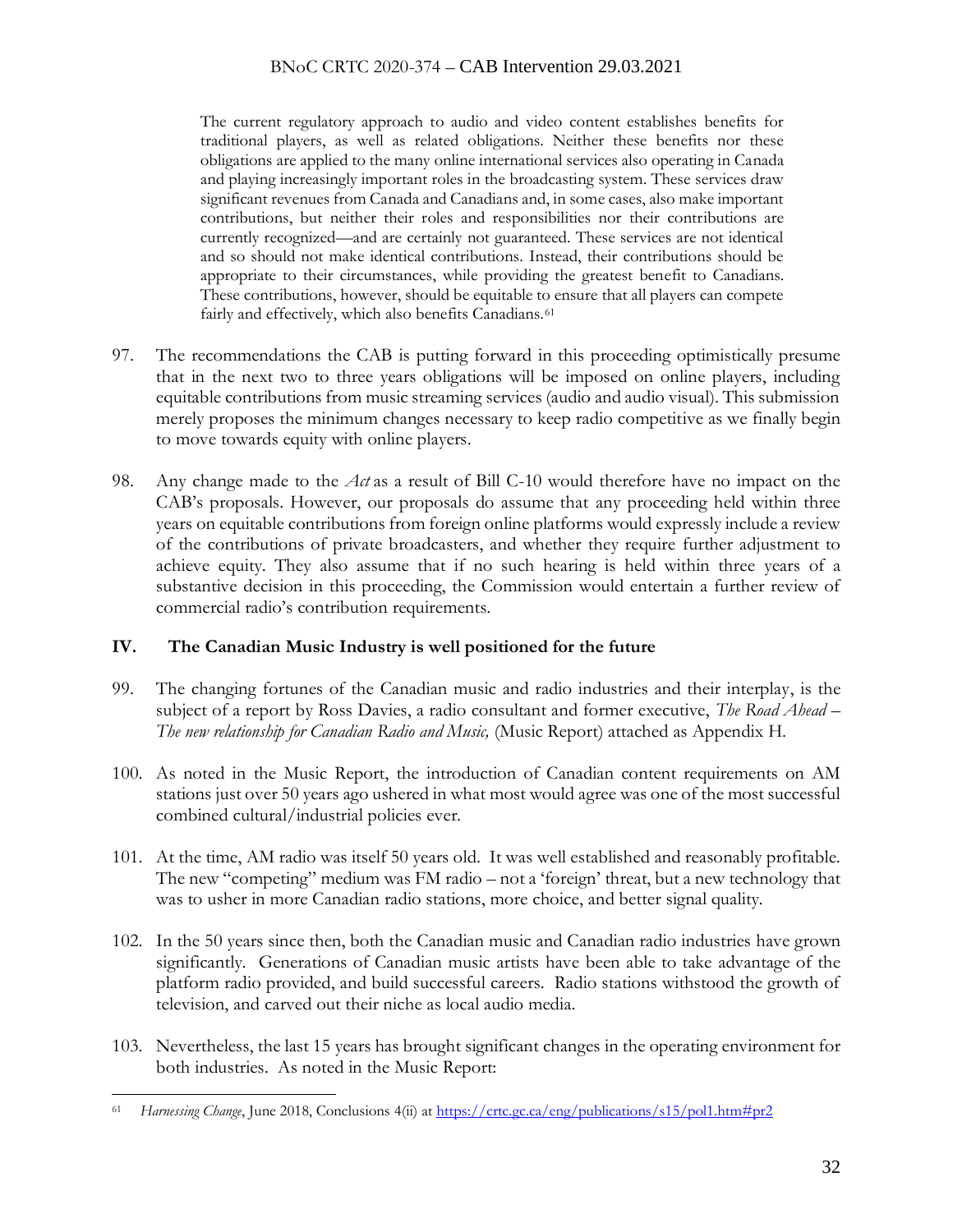By the time the next radio review was conducted in 2006 Napster had come on the scene and free file sharing through various pirate sites decimated record sales. iTunes only had its initial launch in 2003 and was a very new service as people got used to listening to music on their digital devices. Between 2000 and 2006, revenues from physical sales in Canada dropped from \$1.3 billion to \$564 million, a decline of over 57%. Digital services, having just begun and still in the early stages, represented only \$34.5 million, for a total of \$618 million.<sup>62</sup> The music industry was in retreat - there were several rounds of downsizing staff, lower investment in artist recordings and mergers of the major labels as the industry was forced to contract.<sup>63</sup>

104. By 2013, the music industry had hit rock bottom, while private radio in Canada was relatively healthy. However, by the time the pandemic hit in early 2020, the tables had turned:

> While it's a little early to have 2020 revenue figures from last year the trend is clear and the music industry is building its revenue back thanks almost entirely to streaming.<sup>64</sup> In 2018 streaming revenue alone was worth \$343 million which was almost 10 times the revenue generated in 2014.<sup>65</sup> This number increased again in 2019 by 31% and by mid-year 2020 this trend had stayed on track with an increase of 16%<sup>66</sup>. This all points to streaming revenue for 2020 in excess of \$500 million and total revenue for the Canadian music industry, even with COVID-19 impacts, of \$1 billion.

- 105. From 2013 to 2018, Canadian recorded music revenues grew 20.1%, while private radio revenues declined 6.8%.<sup>67</sup> Put another way, since the CRTC's targeted radio policy review, the "revenue gap" between the private radio and recorded music – between regulated and a portion of beneficiary revenues - had declined by over 16%.<sup>68</sup>
- 106. Through these massive changes, radio's Canadian content requirements remained unchanged, and its financial support for Canadian music artists were both relatively stable and much greater than CCD contributions alone. Combined amounts to CCD and copyright collectives for the use of Canadian music averaged \$100 million a year over the last 10 years (2010-2019).<sup>69</sup>

<sup>62</sup> Music Canada statistics<https://musiccanada.com/wp-content/uploads/2014/06/2006.pdf>

<sup>&</sup>lt;sup>63</sup> Sony and BMG merged in August 2004 and EMI was sold to Universal in 2012 reducing the major label music companies from five to three.

<sup>64</sup> A trend noted by the CRTC in its 2018 *Harnessing Change* Report. See Figure 30: Streaming music revenues are growing and have compensated for the decline in music sales. [https://crtc.gc.ca/eng/publications/s15/mar3.htm](https://ct-url-protection.portal.checkpoint.com/v1/load/ieMtRjRg9QTSZnvFHRQPuYnnbrF4hc87M2s5MrA78HqukY8Si2vpjsVpK8hudqtsAX1GbsqdmPQ-jJbhoXxUZgRmhzIKuiTFfCVTyTCs-n2yQlUWw_Eyx0wG9Xgc_QOsCm5zUobzZVvfLz29MK4l0fOJHZWJpPdqHUKDuwSc7_S5a30TucDPJcWqfpoQ_xY50FUQ0sED8Mey7Day0OR2AqLGbGkJtJyyX2_hdjG8wuI)

<sup>65</sup> Music Canada statistics [\(https://musiccanada.com/wp-content/uploads/2019/04/2018-Stats.pdf\)](https://ct-url-protection.portal.checkpoint.com/v1/load/7LOh4LjJa72G947IDy-UCbtCv-9F-Nw-5JSxX3k5PnnC72kvvgJHus2uq18eY5cQjSxdTTKsqf8ZRGBeO1-lVsRiOFd7T3Xqs009Nuv2yINvQTiY9yjIzAykgWwuLJyRLHHPJOeFh1UaOO8cXxl6Anzln1n0Vau3bRjoJleZL__caXSQje8jmQa0G4Z5Ed0t5HM7mB9QcOkpPUMVaz6y0uZ-el2bl54niC6a2wGReVv9V7cIZ2M2kM1UqjQbWbQRZQ)

<sup>66</sup> [https://www.billboard.com/p/nielsen-music-mrc-datas-us-year-end-2019-report-canada](https://ct-url-protection.portal.checkpoint.com/v1/load/hBN_T8dTOG2oHpIFk-m_Q5_ij3krrQ_u9cJNbMN6qYULf4LD56-uW9rMv-zQn5TPjJWWkEVJ7sj8sp_WzpblFKI4Yema1mDi3gKhO4kgA1TAHJw4Hh2ykeK1i2uTm6HsL9bAnW0bEgST4AI3-hYb9LYbQJ7pqD0XNkyPvbRSgUJsREdk2Pv0kWlwFQSb_a-MBZJDuO_WdojXwwoIiuk1JugPahIyuhBgsGUfIiTvVJ4But2qglFcq12hohqePXhsDy5WbrpEfhD3xJfHbQX2g-9D) 

<sup>67</sup> Music industry revenues from Music Canada "Total Music Market" statistics (physical and digital recording sales, and other revenue streams such as performance rights and synchronization licenses), but excluding touring and merchandizing. Private radio revenues from CRTC Financial Summaries.

<sup>&</sup>lt;sup>68</sup> In reality, the Canadian music industry, writ large (and absent COVID-19) is significantly larger than Canadian private radio, and has been for some time. A 2015 report commissioned by Music Canada found that live music companies in Ontario alone generated \$628 million in revenue from live music activities in 2013 and generated profits of \$144 million. [https://musiccanada.com/wp-content/uploads/2015/12/Live-Music-Measures-Up.pdf.](https://ct-url-protection.portal.checkpoint.com/v1/load/vE45F8s9mlZXxFHQSW0dfx_zVkJqQaUMg5iM0dxqh2SlEwMPiQ-ruKRdOVoM1B1f2-SXkbmYjuznwksTy8B39ecbrgNymGaMUYx5ckJtzLSL1Px52_T_wie02gwJO-5L3MZGzW1Ee7_mw04-C_2aPOEHu2NpPjxiFLluiBcBIJY2YjPq9jqLiq6WSEzoE8W19LDztJnX9bFhLi0gKwBtbOgNWE83nkqO4B1Qrz5G48rJWMlVZ9DlIaL26AaQ75venn1Zu_UpffGtaPdlNA) While live music all but shut down during the pandemic, it is poised to return post pandemic with a vengeance.

<sup>69</sup> CMI Report, p.10.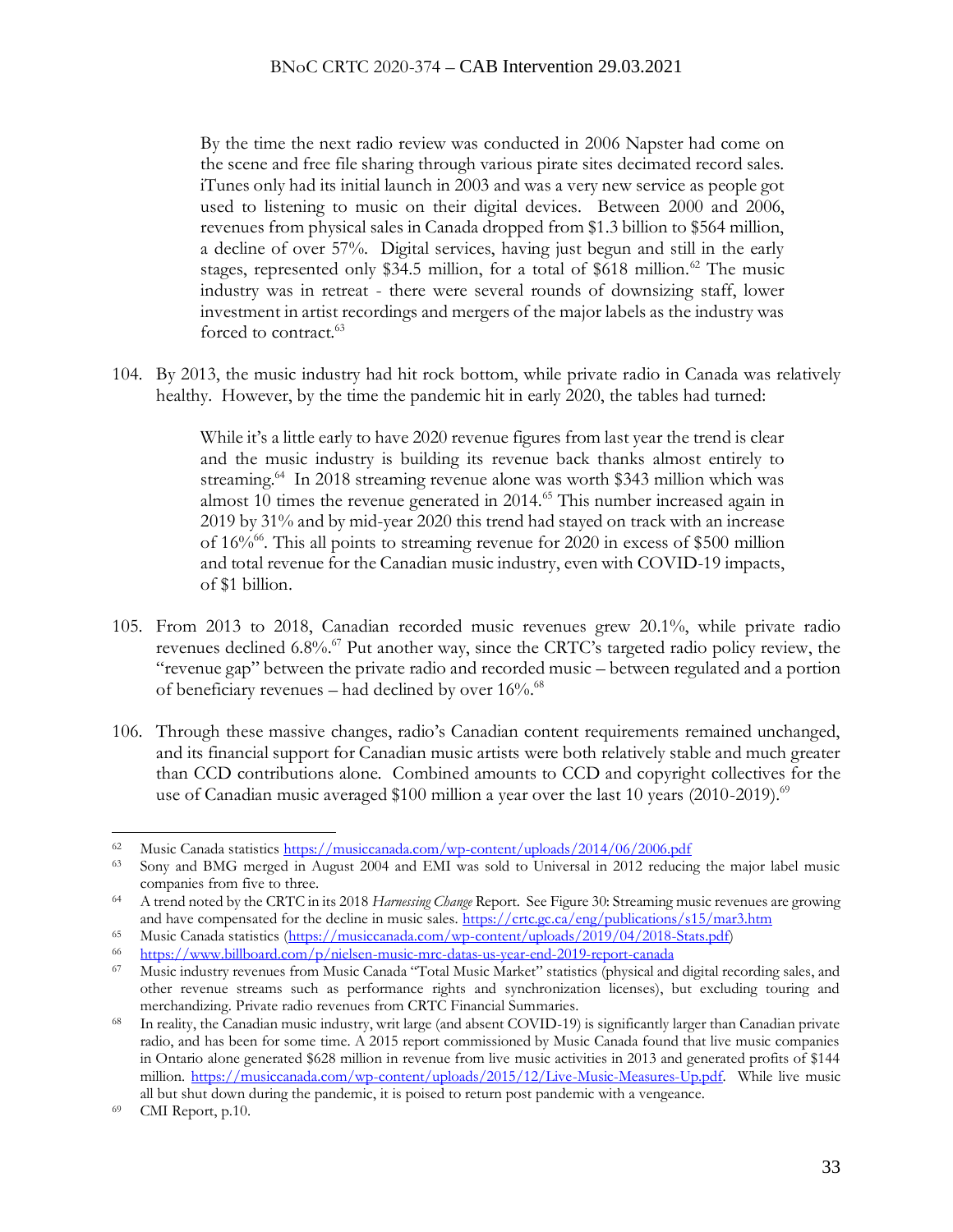

Total of CCD and copyright payments from Canadian private radio broadcasters to Canadian recipients, 2010-2019:

**Note:** The copyright payments shown here have been adjusted to exclude the estimated portion of those payments that went to recipients outside of Canada.

SOURCE: CRTC; Statistics Canada; Communications Management Inc.

- 107. COVID-19 hit both sectors hard, and neither is expected to recover overnight. And yet Canadian music shines. Instead of complaining about Canadian ads on the Super Bowl, Canadians witnessed the Weeknd anchor halftime, the first ever Canadian artist to do so, and the first artist ever to headline it alone.<sup>70</sup>
- 108. While radio cannot ever be expected to approach 2019 revenue levels again, the music industry is poised for global growth, with Canadian artists playing an even greater role. Pent up demand for live concerts is strong, with virtual performances a new source of revenue.<sup>71</sup> Regulatory contributions from foreign platforms, should they be introduced, will add another level of support for Canadian talent.
- 109. By any reasonable measure, the future looks bright for Canadian music. In contrast, the future for Canadian private radio is much more challenging.

## **The artist's path**

110. As set out in the Music Report, as important as radio has been to Canadian music, not every musical artist's path benefits from radio airplay and exposure. Radio is a mainstream 'hit'-driven

<sup>70</sup> In the past, the Super Bowl has, however, featured Canadian stars such as Shania Twain and Dan Ackroyd.

<sup>71</sup> See, for example, Music Report, p. 6.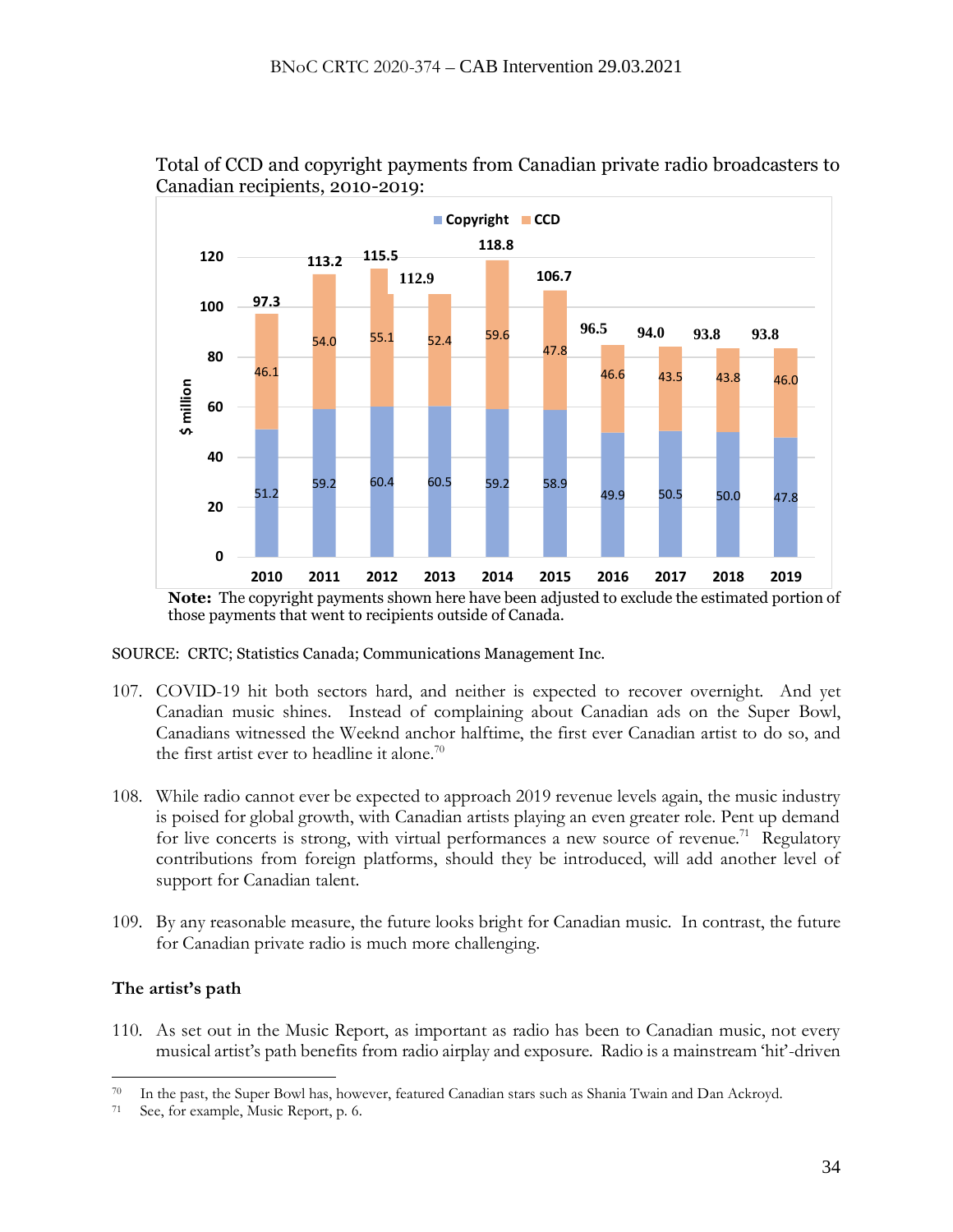### BNoC CRTC 2020-374 – CAB Intervention 29.03.2021

medium. It can help create stars. But just as all talented hockey players do not make the NHL, many talented musicians do not become radio stars, or choose a different path. Unlike sports players, however, many musical artists can build careers in cover bands, in folk, instrumental and other niche musical genres. And while radio CCD contributions may help along the way, radio airplay is not a factor.

111. What is a factor, and what has been a major boost to such music artists, is the ability to build a community on the Internet. This factor, and its significance for public policy, has exploded since the targeted radio review in 2013. And it goes well beyond streaming revenue:

> Whereas in 1998 artists would be funded by the labels to record an album, make two or three expensive videos and have big campaigns to increase profile at retail – none of these things exist today for most artists. … For most developing Canadian artists, the goal is to build a fan base using digital platforms, social media and touring to increase and solidify a loyal fan base. Videos get made cheaply and can be promoted on artist websites, YouTube or Instagram. For artists at all stages of their career, post COVID-19, touring revenue is going to be their predominant source of revenue.

> This recent trend towards streaming platforms is a welcome change, particularly for more niche artists, because the customized playlists allows for promotional opportunities to reach a specific fanbase with specific tastes. While there have always been examples of successful artists who do not garner significant radio airplay (Dave Matthews, Metallica, Jack Johnson), there are now even more avenues for developing artists to gain audiences unique to their specific style which may not suit more mainstream targeted radio formats.<sup>72</sup>

## **Radio's support for Canadian music remains important, but it is no longer the only vehicle**

- 112. As the Commission states in the Notice, radio "remains the leading audio distribution platform for music, news and spoken word content across Canada". However, it is no longer the primary source for support and exposure for Canadian artists. Given the various different platforms on the Internet, artists now have new self-directed avenues of promotion, awareness and distribution available. As a result, the artist's path to a meaningful career has changed dramatically over the past decade.
- 113. Understanding today's reality for the discoverability of Canadian music and exposure of artistic talent is vital for the Commission in this proceeding. A new regulatory framework must both embrace and support the new path Canadian music and Canadian radio must carve for survival and indeed success. In the CAB's view, this requires both a greater targeting of radio's support for Canadian music and a recognition that Canadian content levels help no one when they start to make radio less viable and do not increase the domestic market share of Canadian artists.

## **V. Establishing a new Commercial Radio Policy Framework**

114. A new policy framework for commercial radio must recognize four realities:

<sup>72</sup> Music Report, p.5-6.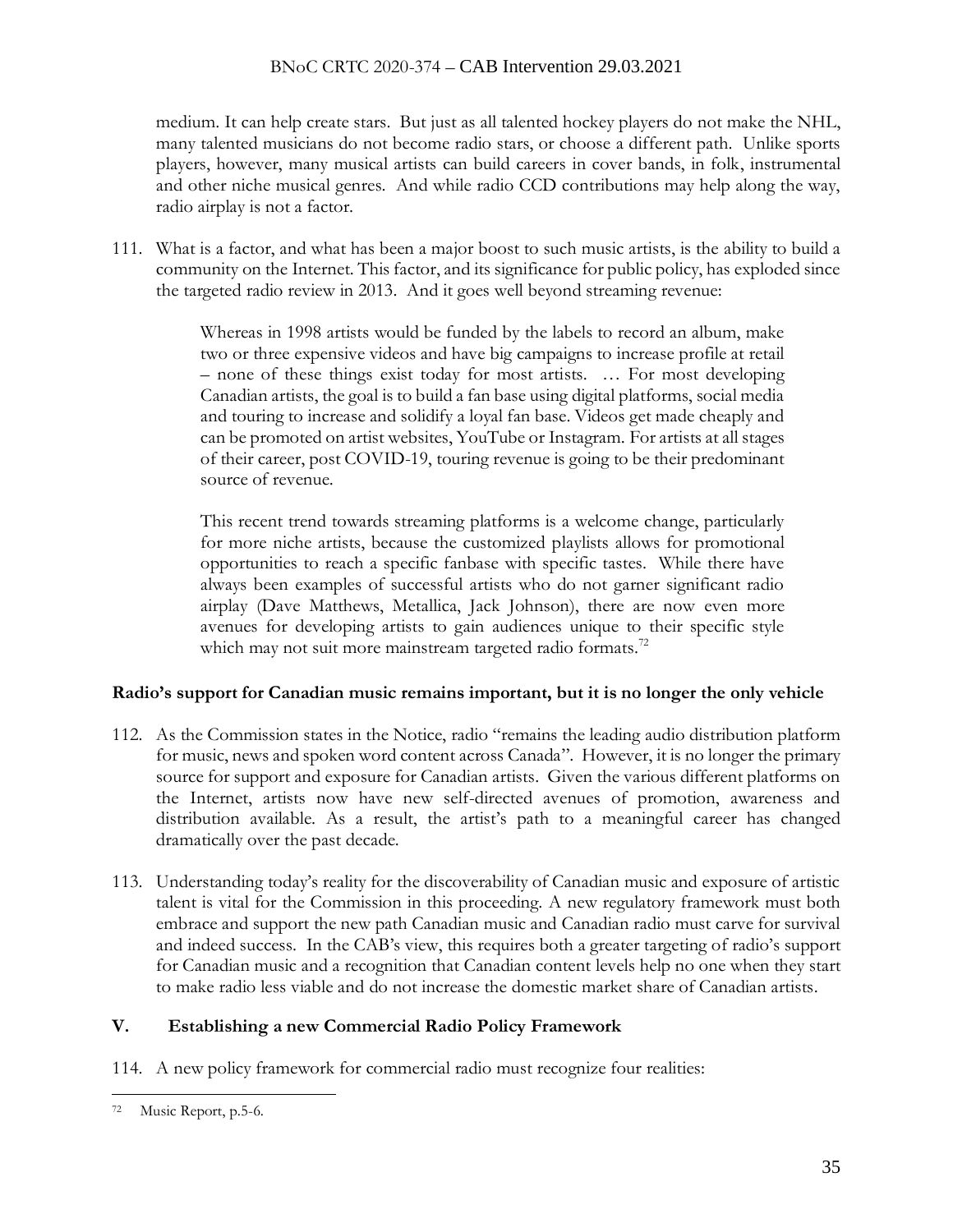- First, that radio's core competitive advantage and greatest public policy contribution is its localness;
- Second, every radio station will respond in a different programmatic way, appropriate to their demographic target, music genre, personalities, market, synergies and resources;
- Third, private radio's operating environment is being increasingly challenged listeners spend less time and advertisers spend less money; and
- Fourth, today's open system means that it is no longer possible for the Commission to control entry or impose regulations without negative consequence.
- 115. For private radio to continue to succeed, it must evolve and the regulatory framework must evolve with it. Radio cannot maintain current levels of ownership diversity, support for Canadian music, and local programming, including local news and information, and remain viable at the same time. Something has to give, and in 2021, we have seen that if something does not change, radio's viability and local programming will suffer.
- 116. It is important that every decision made in this proceeding be looked at through the prism of competitiveness. If it helps radio compete, it will serve the broader public interest – the public interest in at least one viable strong local medium in hundreds of markets across Canada that connects people to their communities.
- 117. The CAB's regulatory proposals in this proceeding have all been developed in recognition of the new realities facing commercial radio, and their consequences.
- 118. To achieve this, we respectfully request:
	- A more targeted approach to the support of Canadian music and French-vocal music, that better reflects competitive realities, and supports Canadian artists, including emerging artists, first and foremost. This involves updating MAPL and starting to incent, rather than just mandate, airplay.
	- The relaxation of rules designed to ensure content and ownership diversity in the radio segment. Canadian private radio companies now compete with global companies orders of magnitude larger. There is no lack of content diversity generally, but a lack of Canadian content on competing digital platforms.
	- A moves towards a more fair and equitable regulatory framework, including (a) no new or increased expenditure obligations, (b) reductions in tangible benefits payable and (c) greater flexibility on CCD contributions, monitoring and compliance, and eliminating unnecessary rules that can never be expected to placed on digital platforms.

## **A more targeted approach to Canadian content (Cancon) exhibition**

### **A. Cancon levels closer to, but still significantly higher than, natural market levels**

119. At 35% or more for popular music, Canadian content levels are more than three times reasonable measures of normal "market" level, such as (a) the market share of Canadian artists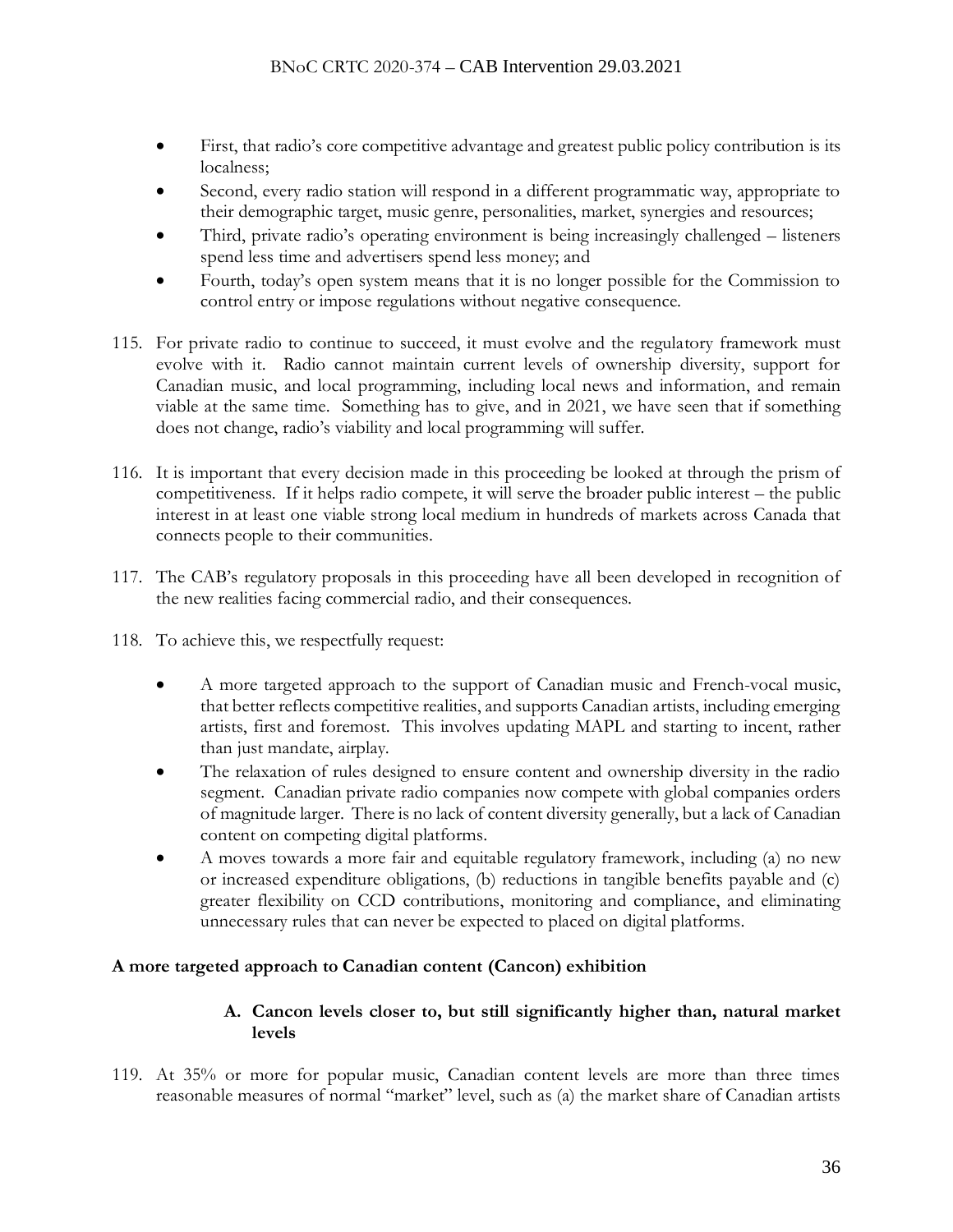#### BNoC CRTC 2020-374 – CAB Intervention 29.03.2021

on domestic music streaming charts (10.4% in 2017; <sup>73</sup> (b) Canadian music sales as a percentage of total (10-15%); <sup>74</sup> (c) the percentage of top 100 songs played by Canadian radio stations that are Canadian (6%); <sup>75</sup> and (d) the percentage of BDSradio top 1000 titles streamed in Canada that are Canadian (7.2% in 2021).<sup>76</sup>

- 120. When mandated Cancon levels become so out of sync with market reality, they become a material competitive disadvantage. Radio stations are forced to over play musical selections that may not attract listeners. 77
- 121. What makes this all the more problematic in the current environment is that at the same time as competing unregulated music services are flourishing, the discrepancy between mandated Cancon levels and market levels is actually increasing.
- 122. Statistics Canada data filed by the CAB in the 2006 Radio Review indicated that Canadian recordings only comprised 17% of total sales of recordings in 1998 and 16% of total sales of recordings in 2000 and 2003.<sup>78</sup> The 35% Cancon level was therefore then twice a reasonable proxy for a market level.
- 123. A Cancon level two times greater than the market is a significant obligation. But radio programmers have been able to successfully meet that challenge, and are prepared to continue to do so. A Cancon level of three times the market or more starts to have the opposite effect of what it was intended to accomplish. Instead of promoting and helping Canadians discover music, it turns them away.
- 124. Results from the CRTC's Ipsos Report are mixed on Cancon requirements. In Ipsos Focus Groups, "awareness of Canadian Content Requirements was mixed to low"<sup>79</sup>. While, in principle, a majority of "Canadians support the Canadian content and French-language music rules currently in place for commercial radio and relatively few are opposed"80, they oppose the imposition of any such obligations on streaming services that would "interfere with consumers' ability to choose the content they want."<sup>81</sup>
- 125. For this reason, the CAB proposes that the Commission reduce the current exhibition requirement for popular Canadian music from 35% to no more than 25%.

<sup>73</sup> Notice, para 30. *[Evaluation of the Canada Music Fund 2012](https://ct-url-protection.portal.checkpoint.com/v1/load/1HOXHcDzC7wrnLLxFVutcCzrC6lxvQ_XhLNDsO_7P9nsGgkaB9ELvGGZWCmftxKeBvb0batHc1LXDxasfW_D9vA7UH-BtLCWi3LLYGUcMWM-XzyvCVB2ymFM2K-sNHZ171HE2cu8zt3QcvEF-wYeIeJiGtMd13VBHeJSbV1itkgwqzIPAJFMOILeQXFSn8T35wODQYC5abEDhYhgJlhHFgRQfSEbvjlWxoG_1fpLL44K1YeU1mhOl-L0zk7kAmJY2sl-3jI8Y6XQ4zNTUfoIG6eaVDdeguQPPeQ-YtyUKjfKQg6OYf-GS28j6OveynQqrDwXXxoAobn3dT-ghtQclsl9LGqQ)–2013 to 2017-2018*. Streaming being today's most common alternative to radio and hence a more relevant statistic than sales.

<sup>74</sup> See generally, Music Report, p.10-11.

<sup>75</sup> DB Media and P1 Media Group *Music Test Analysis*, Appendix A to Music Report.

<sup>76</sup> BDSradio top 1000 titles, *Audio Streaming Report*, Forsyth Consulting, March 2021, Appendix B to Music Report.

<sup>77</sup> Supported by research findings that only 6% of the top 100 songs played by Canadian radio stations are Canadian (6%), also find that roughly 59% of the worst testing 100 songs are Canadian. Ibid.

<sup>78</sup> CAB filing for Broadcasting Public Notice CRTC 2006 - 158 (Page 7, P 52).

<sup>79</sup> CRTC Ipsos Report, p.24.

<sup>80</sup> Ibid, p. 22.

<sup>81</sup> Ibid, p.32. In addition, "there was a view that the percentages per se were less of an issue, rather the issue being that a handful of very famous Canadian artists and bands tend to dominate the airwaves. This in turn led to calls for more support for the rest of the Canadian artist industry." p. 5.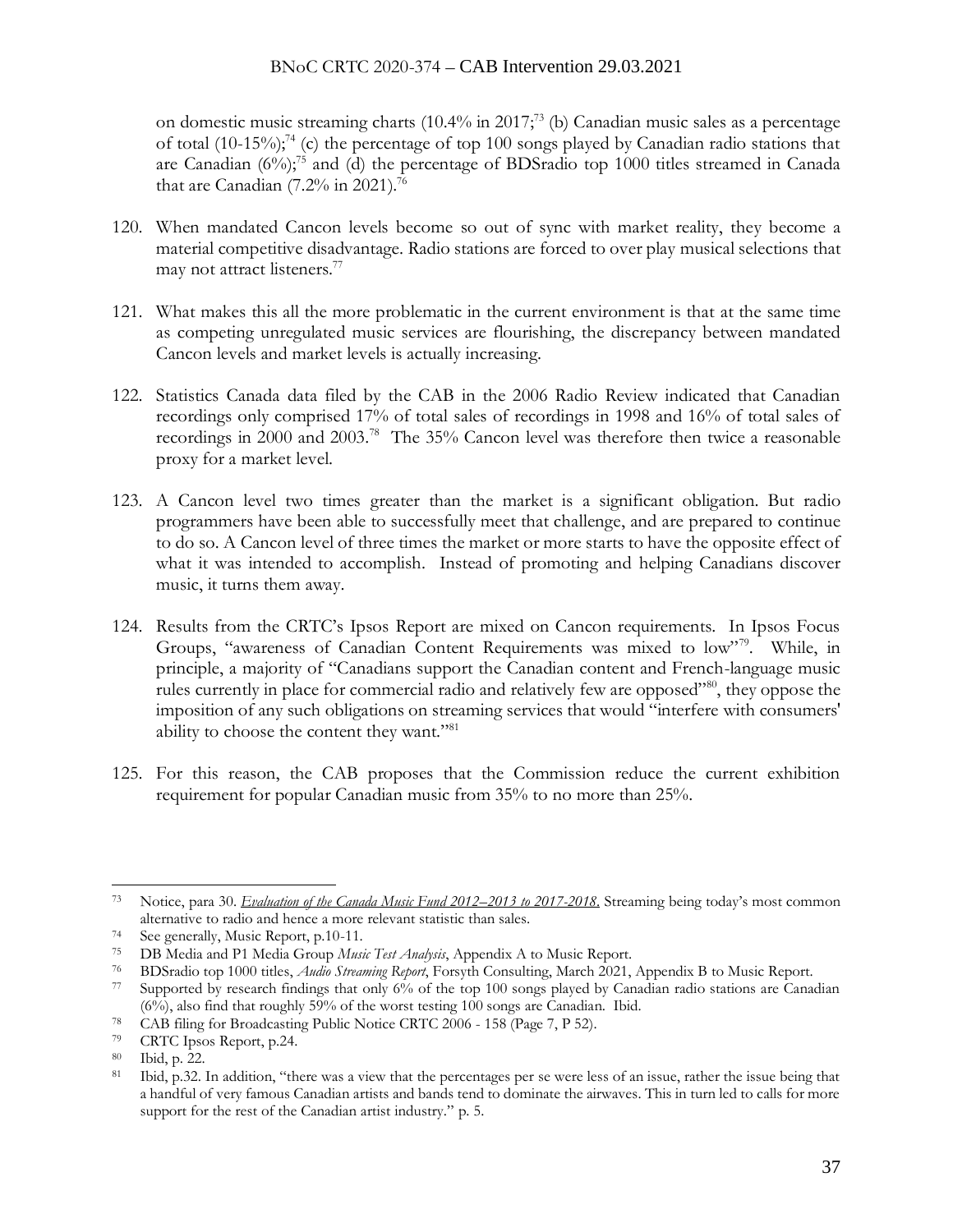# **B. Updated Expectations Concerning French-language Vocal Music (FVM)**

- 126. Current FVM levels similarly exceed what can be reasonably considered market levels by a wide margin. Notably:
	- Over the last ten years, French-language sound recordings have captured an average of 36.71% percent of total sales of sound recordings in Quebec;<sup>82</sup> and
	- By contrast, English-language sound recordings generated an average of 58.54% of total record sales in Ouebec.<sup>83</sup>
- 127. Moreover, a recent CAB-commissioned analysis of consumption of music via online streaming services such as Spotify, Apple Music, Tidal, YouTube, Soundcloud and Amazon Music reveals that the percentage of FVM being streamed by French speaking listeners represents only 0.6% of all streaming in Canada or under 2.6% of streaming by French-speaking listeners. <sup>84</sup> This compares to 7.2% listening to Canadian content overall – in itself, a significant enough departure from regulated Cancon levels, but nowhere near the disconnect that exists between private radio FVM requirements and streaming FVM reality.
- 128. This points to both the extent of the public policy challenge of maintaining FVM on popular media in Canada, and the considerable downside of a policy that attempts to address this challenge by imposing excessive FVM on regulated broadcasters that will just further drive audiences to unregulated alternatives.
- 129. By making FVM requirements more flexible, realistic and attainable, the Commission would also make them more effective at achieving their public policy objective.

## **C. Modernizing MAPL, Airplay Incentives and Other Content Specific Rules**

- 130. In anticipation of this proceeding, the CAB convened a committee of radio programmers from member stations across the country to review and make recommendations on MAPL and airplay options. The Music Report identifies those recommendations, which the CAB addresses in detail in response to the Commission's questions.
- 131. Each of CAB's recommendations follow those set out in the Music Report and serve at least one of the following three objectives:
	- 1. To place greater weight and emphasis on the role of the Canadian artist, reflecting both their unique and irreplaceable contribution to Canadian creativity and the way in which technology has changed how that contribution is made;

<sup>83</sup> Ibid.

<sup>82</sup> L'Observatoire sur la culture et les communications du Québec, Rapport 2020, (2010-2019) page 11.

<sup>84</sup> MRC BDS top 10,000 titles streamed in Canada for the 5-month period on a weekly basis from October 2020 to February 2021, per Music Report, Appendix H to the CAB Intervention. Canada's French speaking population was estimated at 22.8% of the total by Statistics Canada in 2016, with the French population by mother tongue being 21%. [https://www.canada.ca/en/canadian-heritage/services/official-languages-bilingualism/publications/statistics.html.](https://ct-url-protection.portal.checkpoint.com/v1/load/o8vS1gAb083luj-NM-FL4im_m38zcIsHFtm1Exw9fQ_n5IRkA5mP-obZRuNrAuSUWrncb1Xe49Oil8wcjodKit-QYzMa7RWc8yWJd4bv_FFiNmVi72PdE-c48pRSB0tkAHR0khpgAOM6ojFF-dxZNEU5uP8JJpLL9-b28-or4KBO_Y0tgh2HaU6ob_auzH-qqTJAgYdpTo6Q_obP4q_HZE1YMUBCku5a5YDdXE0eEhYkN85go2S-h7Lxm5tBKctkZE6Y46p_FoCs3_R3gQNwbS4kB6di-t9jNWnQqPYT5tenYgXSkLlrKnwOz3U23wZJ) Conservatively assuming all listening to FVM is by French-speaking listeners would mean that 0.6%/22.8% or more accurately 5,186,346/893,702,946/22.8% = under 2.6% of French-speaking listener streaming is to FVM.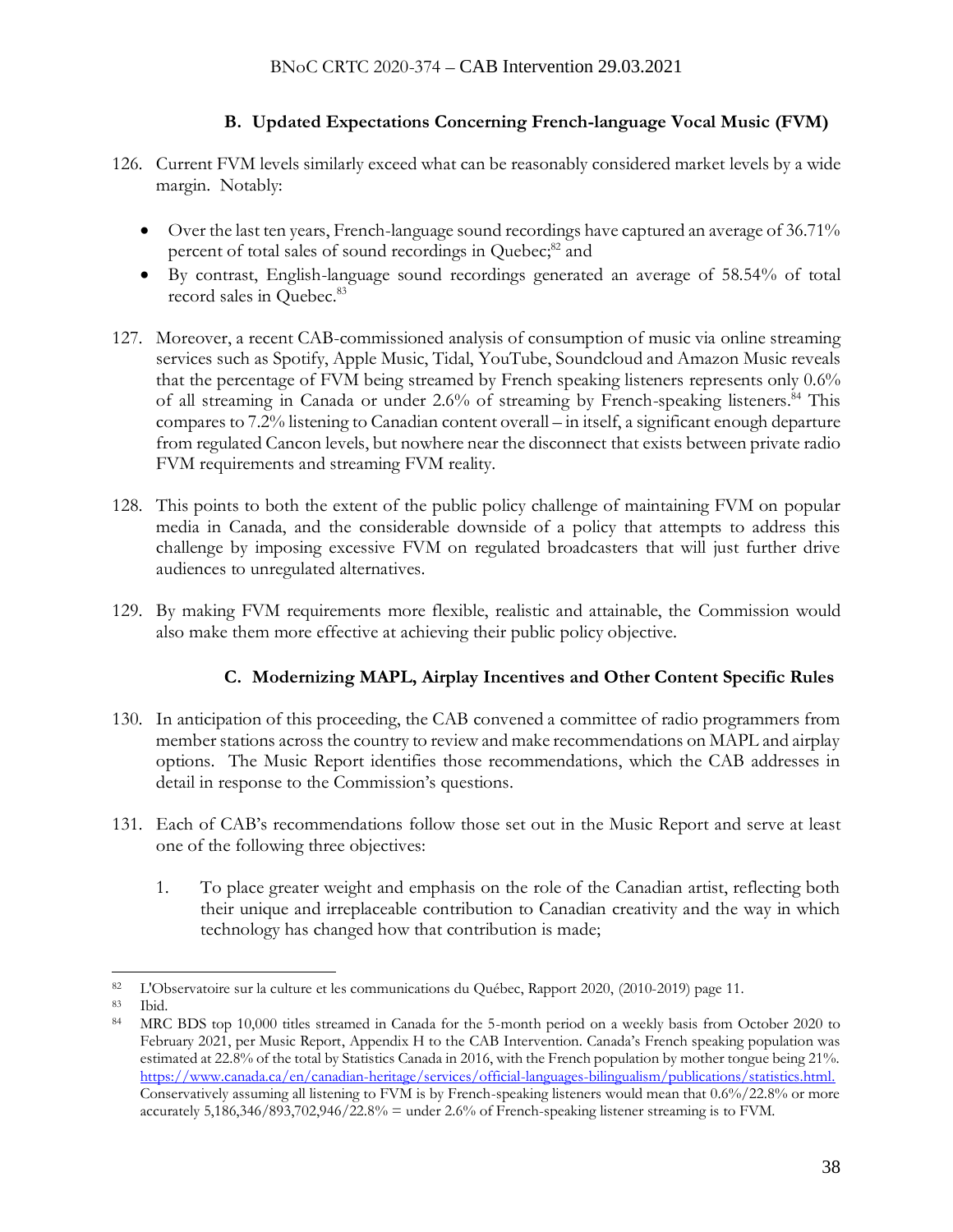- 2. To incent greater airplay of emerging artists; and
- 3. To update outdated rules and better reflect current circumstances.
- 132. In placing greater weight and emphasis on the role of the Canadian artist, CAB proposes the following:
	- **Adjust the A (artist) criteria in MAPL to count for 2 points**. This would recognize that the A in MAPL is the most important defining element of a Canadian song. It would end the counterproductive practice of denying recognition of songs by Canadian artists who seek to take advantage of collaboration opportunities on the global stage. It defies common sense when songs like "Everything I Do, I Do It For You" by Bryan Adams, "Sorry" by Justin Bieber, "I'm Yours" by Alessia Cara, "My Heart Will Go On" by Celine Dion, "You Needed Me" by Anne Murray, "In The Night" by The Weeknd or "Forever and For Always" by Shania Twain do not count as Canadian content, because of current definitions. In the minds of all Canadians, these songs are clearly "Canadian".
	- **Update the P (performance) criteria in MAPL to include production by a Canadian.** While the P in MAPL currently includes "a live performance that is recorded wholly in Canada", it excludes Canadian producers using non-domestic production facilities. When the Commission first issued the MAPL criteria, the "P" was designed to assist the Canadian production industry by allowing performances produced in a Canadian studio to qualify. The rule was later adjusted to refer only to "performance", that is, where the musical selection consisted of a live performance that is recorded in Canada or wholly performed in Canada. This provides little assistance to, or incentive to use, Canadian producers, and fails to recognize their creative value.
- 133. The other two components of the MAPL system would remain unchanged and two points would continue to be required for a song to be counted as a Canadian selection.
- 134. In addition, to incent greater airplay of emerging artists, the CAB proposes:
	- **Creating a 150% Emerging Artist Credit.** All stakeholders agree that fostering and developing future music stars must always be a priority, and that Canadian radio is a good vehicle to help. As the CRTC has recognised in other such circumstances, an incentivebased approach is the best way to achieve public policy objectives while not compromising competitiveness. The proposed credit would provide a material incentive for current music-based formats to focus on featuring new and emerging artists as part of their daily playlist. An artist would be considered "emerging" when a period of five years or less has elapsed since the release of the artist's first commercially marketed song. Each qualified artist would be credited as receiving an additional 50% spin count (i.e. 1.5 spins) that in turn would help stations maintain their minimum weekly Cancon commitment. The 150% spin credit would also be applied against FVM requirements.
	- **Create a spin credit for a Quebec artist singing in another language**. This would also be applied against FVM requirements, and would help French-language radio better compete while still supporting homegrown artists. The credit would reduce FVM quotas by a percentage equivalent to the percentage of vocal musical selections by Quebec artists singing in a language other than French, up to 10%.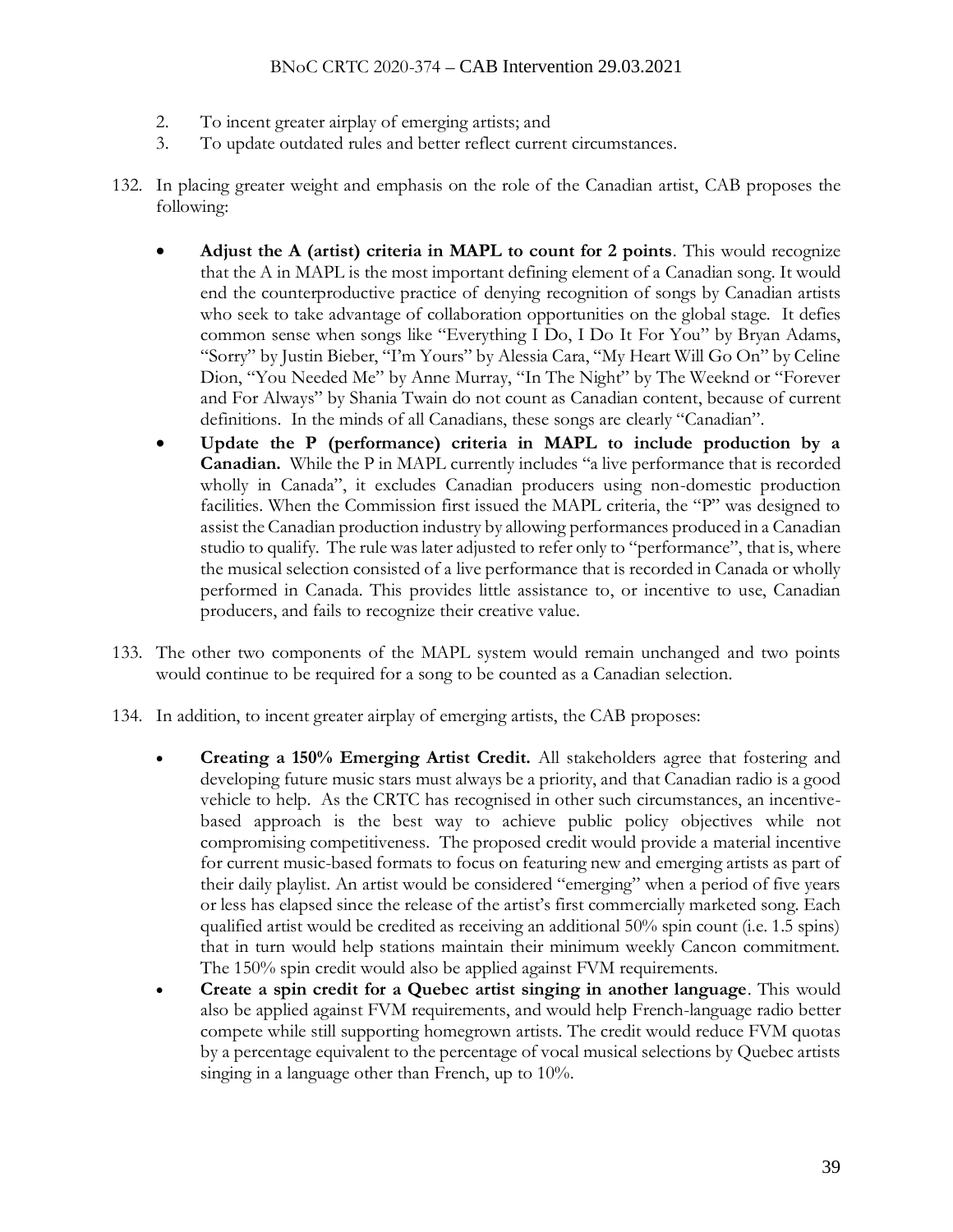- 135. Finally, other rules that should be updated to better reflect current circumstances include:
	- **Update the 5% Cancon relief policy for oldies formats.** This rule was first implemented over 20 years ago, with the benchmark year to qualify for relief set at 1981. While it served its purpose at the time, today it is two decades out of date. Resetting the date to 2001 would allow gold-based formats where 90% or more of their songs are pre-2001 to qualify for the 5% benefit (i.e. a new 20% overall Cancon commitment). Going forward, we recommend that the benchmark year become a floating benchmark that is calculated by subtracting 20 years from the current date. This will ensure this guideline stays up to date automatically. Given the unique situation in Quebec and the even greater problem of over exposure of FVM, the benchmark should be ten years or more for French-language licensees.
	- **Eliminate all Category 3 conditions of licence for Category 2 music stations.** In an effort to promote diversity of formats, some non-specialty format radio stations are mandated by their licence to play a percentage of Category 3 music, often in the range of 10-15%. The typical result is that otherwise mainstream stations play jazz or blues music for a few hours late at night, generally to very low ratings. Today, the need to provide that kind of diversity on Canadian radio is diminished by the presence of digital music services. Canadian services like Stingray Music, CBC Music, Radioplayer Canada and iHeartRadio provide dedicated digital streaming channels of non-stop specialty music formats like jazz, blues, and classical.<sup>85</sup> International providers like Spotify, Apple Music and Amazon Music also do the same. Listeners who wish to hear specialty music now have access to it 24/7 via digital streams, and they are less likely to tune into a mainstream radio station for a late-night or weekend specialty music program. These conditions of licence now only serve to prevent terrestrial radio stations from maximizing their potential audience.
	- **Revise the current measurement window to 5:00 a.m. – 7:00 p.m. M-F and 5:00 a.m. – 1:00 a.m. all week.** This would more accurately reflect today's prime time listening window. Commercial radio now identifies morning drive starting at 5am during the week. Key morning show talent start their shows at either 5:00 or 5:30 a.m., not 6:00 a.m. Station advertising rate cards reflect this in their time blocks. Further, today's work environment features flexible working hours, the result of which is more and more tuning taking place prior to 6 a.m. Similarly, the current industry afternoon time block is 3:00-8:00 p.m. for sales purposes, which again accounts for the increase in flexible hours in the workforce. There is a significant amount of tuning taking place up to 7:00 p.m.
- 136. The effect of these proposed changes would depend on station formats and programming strategies. Modelling suggests that emerging artist airplay would materially increase in formats conducive to emerging and independent music, and represent aggregate increases across the sector.<sup>86</sup> More Canadian music played by radio would feature Canadian performers and artists, be they vocalists, instrumentalists or producers. Rather than being disincented from

<sup>85</sup> Radioplayer Canada and iHeartRadio provide diversity through out of market radio stations; other services have even more niche, including personalized, music streams.

Music Study, p. 13.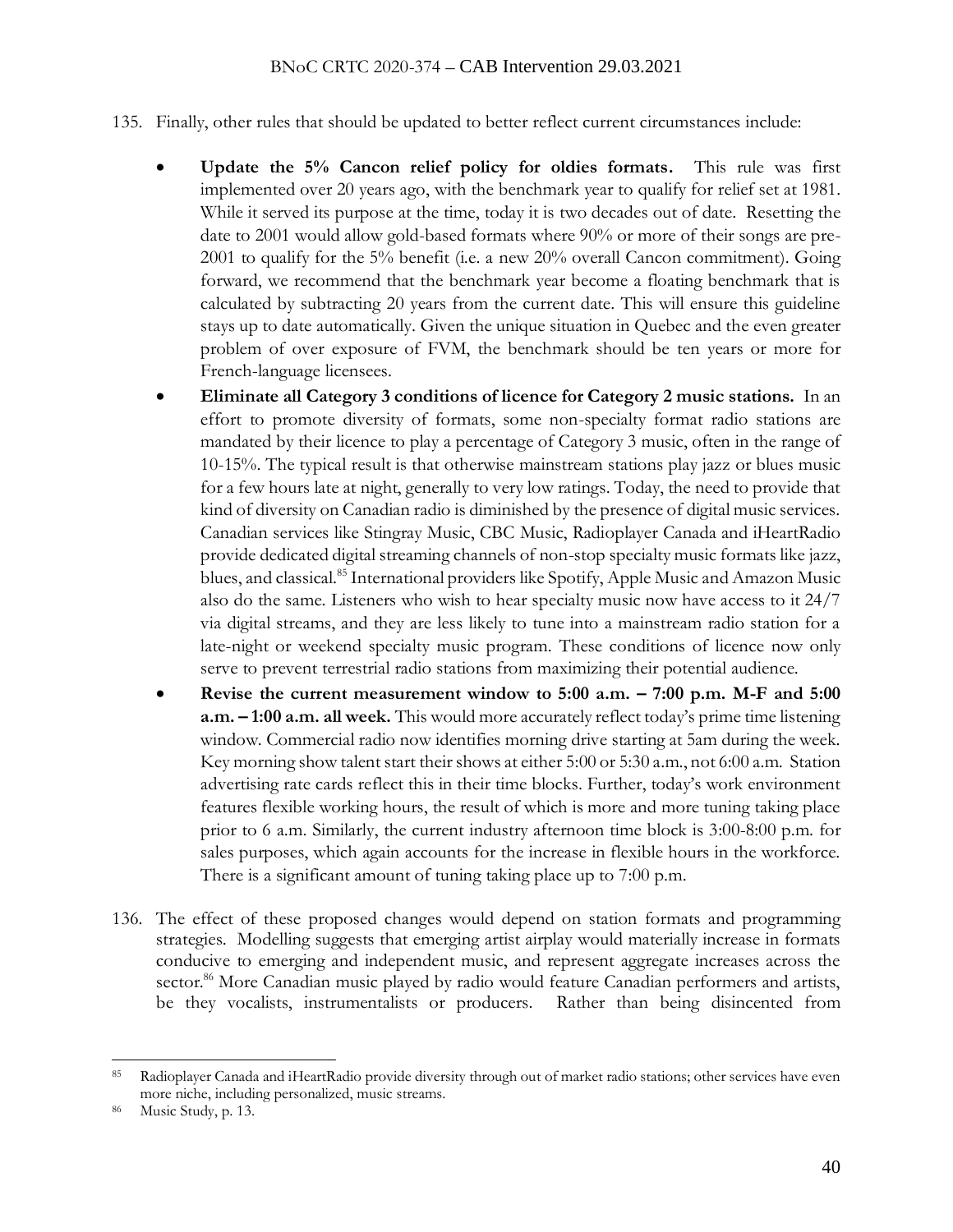collaborating internationally, Canadian musical artists would have more incentive to shine on a global stage, enhancing opportunities for touring and royalties.

137. In return, Canadian radio stations would be better positioned to play more Canadian music that resonates with their listeners, and closer to natural market levels.

### **Increased opportunities for local operational efficiency**

- 138. For five decades, regulators have operated on the assumption that diversity in Canadian radio must be assured through regulation, not entrusted to the market. When radio could be considered a market unto itself, placing stringent limits on ownership of multiple stations in a given market may have been reasonable.
- 139. Similarly, when advertising sales were logically segmented between different media appealing to different demographics at different times and in different ways, severe restrictions on local ownership generally did not undermine radio stations' profitability.
- 140. However, the market has changed dramatically. With local radio losing market share to a plethora of digital media, when every dollar counts, the public policy focus must change. Specifically, it must shift from finding room for new stations to furthering the survival of existing stations, under current or new ownership. It must position incumbent stations to take advantage of greater operational efficiencies.
- 141. These are not theoretical issues. CRTC financial statistics demonstrate that through to 2018, despite revenue declines, radio programming expenditures held.<sup>87</sup> Private radio stations have done this by managing costs elsewhere in their operations. They took advantage of the latest digital technologies for music storage and playback, studio space and reporting. They centralized national sales, accounting, billing, human resources, promotion, creative and strategic management, and made them as efficient as possible.
- 142. Before the pandemic hit, broadcasters had trimmed non-programming costs by \$77 million, or over 10%, during the previous five years, <sup>88</sup> but faced with sudden revenue losses caused by COVID-19, virtually all station groups were forced to more deeply cut both programming and non-programming costs, almost overnight. Radio broadcasters conducted line by line budget reviews to reduce or eliminate any non-essential line items, with maintaining local news and information programming through the pandemic the highest priority.<sup>89</sup>

<sup>87</sup> In fact, as both a percentage of revenues and expenses, programming and production expenses actually increased two percentage points over this period. Programming and production expenses for commercial radio were \$510M in 2015, \$499M in 2016, \$501M in 2017 and \$503M in 2018, despite revenue declines totalling \$89M over this period. Programming and production declined to \$488M in 2019; on a percentage of revenue basis, however, 2019 did not represent a decline from 2018.

<sup>88</sup> From \$747m to \$670m between 2015 and 2019. CRTC Financial Summaries.

<sup>89</sup> As confirmed by the CAB Survey.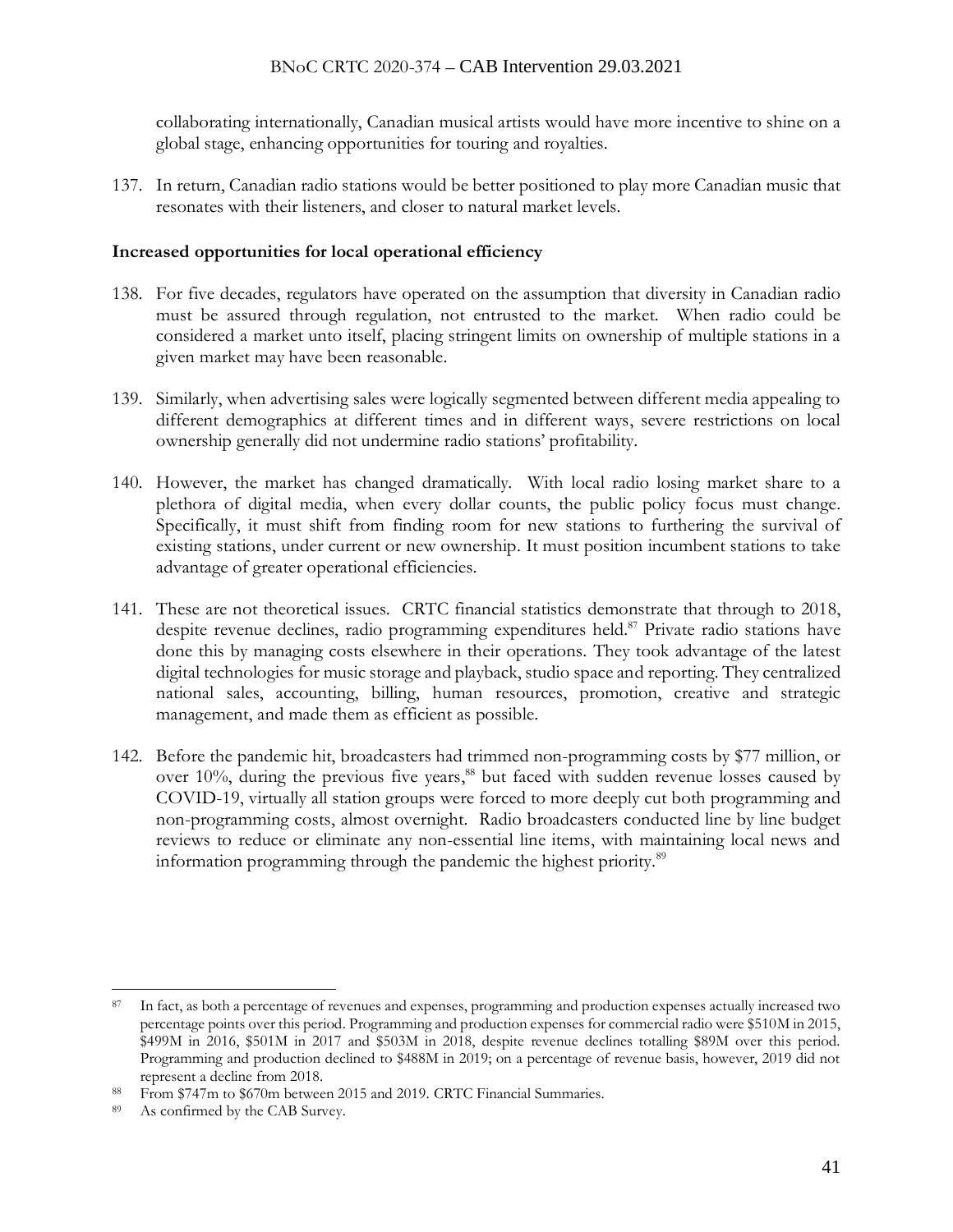- 143. Thanks to the CEWS, staff cuts were initially avoided.<sup>90</sup> Unfortunately, as CEWS support has diminished,<sup>91</sup> and the extent and duration of the pandemic's effect on revenues become clearer, radio operators have had to make difficult choices to ensure short and longer term viability. These include:
	- Limiting local event coverage;
	- Relying more heavily on third party news feeds;
	- Voice-tracking more day parts;
	- Regionalizing more daytime programming; and
	- Producing more local programming remotely.
- 144. Few additional opportunities for operational efficiencies remain under the current regulatory regime, and difficult decisions loom for every operator in the country.
- 145. Entering their second century, private radio operators will have to be even more nimble, cost effective, and free to meet listener and advertiser needs to be successful. Radio regulatory policies needs to position private radio for success, beginning with revisions to the Common Ownership Policy (COP).
- 146. An updated COP, reflecting today's business realities and policy priorities, will be positive for all concerned.
	- Canadians will benefit from radio stations that have more resources available for on-air programming;
	- Operators who do not believe they, or certain of their stations, are in the best position to make the transition can sell;
	- Operators who see a solid, albeit challenging, future in radio can trade or buy; and
	- The Commission will have created a policy environment that assists viability and ensures the resources are available to invest in local news and information.

## **A. Achieving a new common ownership balance**

147. The Commission established the current COP over twenty years ago, in 1998, based on the operating conditions that existed at that time.<sup>92</sup>

<sup>90</sup> Independent radio broadcasters have also benefited from \$14 million out of \$22.5 million in Emergency funding provided by the Government of Canada, and issued in Q1 and Q2 of the 2021 broadcast year. Recipients report that this funding helped maintain news and information programming over those periods; but given the ongoing impacts of the pandemic, it will have little lasting effect.

<sup>91</sup> While CEWS was ultimately extended to June 2021, given lower revenue impacts and adjustments to CEWS eligibility, radio broadcasters report receiving one third as much support from CEWS starting in Fall 2020 than early Summer 2021. CAB Survey.

<sup>92</sup> First established in *Public Notice [1998-41](https://ct-url-protection.portal.checkpoint.com/v1/load/q5dbmuTPruXXv5BuBPbR7I2At7niBC733ba47Nj8vHWcHPHp3Oqw9R9ztk2Qna9xPo_kbOemJpTyLat8Hp5jHS0m2FjykM-NAabWw9-miN9lNMxZ4wSOL3VVImA87nljZmFjqvyfDQ61lhRY6QYQsj7PvSUIgHEj8183Ntkao0YWzkHKFBGqXxDtktby-MIJiCf6l5i_grQnB0LqDcQ7Akxro3hlYJ69YAaZEA0C4g)* (the 1998 Commercial Radio Policy), confirmed in the *Public Notice [2008-4](https://ct-url-protection.portal.checkpoint.com/v1/load/MNoAEuen3XmoWrWZT_ybsdCq34JZyAbgBNGc1vi8vqSla1dzHDGrMQM_jwudS7I7AEtMRiv_icIw10ewC3xbgMp266LtY3U9JyUy3EvN7CVmiH8gtfbvFfLUtV0NqjF4uSU7IlHod44205v5fL_oWoRpi8s1trLn3dCcDxKQQ3W_HznlgMAAlHFFE5ED8My9U4uQtww56NUCmlITMbctXr9OXbeQDOMq8-jAECG8h0c)* (the Diversity of Voices Policy), and the 2013 targeted radio review *Broadcasting Regulatory Policy CRTC [2014-554](https://ct-url-protection.portal.checkpoint.com/v1/load/tUnDeMw1YtocpA_gWuGZW2_L7XL50g3VG-dfrlDKsxg8Cm_7WdNWpzVtvb2Ty5AU4DD_cJiDtGdbvUClgBGGbYRIurpj0b1WNfq37a--W55ozdO7vK5hq80pdGJfzAUvURq3T9Fm88CXP9lxE1wX7mvZ8MuUMgig0y0WdP1GpLT1LExVkN44gZI3ZNHybYBsK2CSE3oxF4nFNRS7wcWl6Yhh3fZ9ku6LA4K65e9ZdBM)*. The rules are: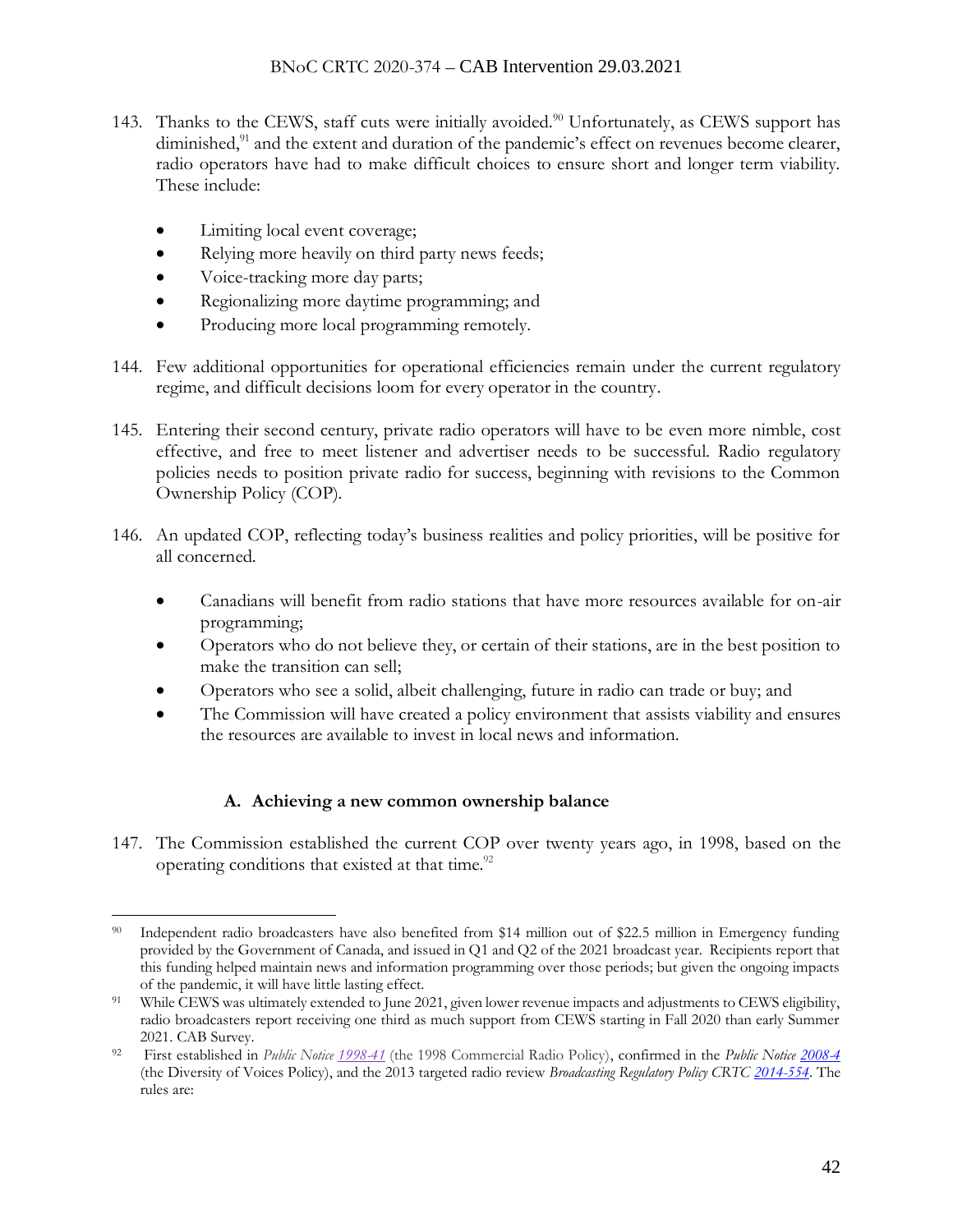- 148. Canada's COP for radio is far more restrictive than what is allowed in the U.S. Since 1996, the U.S. Federal Communications Commission (FCC) has used four market tranches and allows common ownership of up to five radio stations in markets with 14 or fewer radio stations, and eight stations in markets with 45 stations and over.<sup>93</sup> In response to a December 2018 FCC Notice of Proposed Rulemaking, the U.S. National Association of Broadcasters (NAB) proposed that entities in the top 75 Nielsen Audio Metro markets be permitted to own up to eight commercial FM stations and an unlimited number of AM stations, and that all ownership limits on radio stations be eliminated in all other markets.<sup>94</sup>
- 149. The CAB's ownership policy proposal borrows from the current U.S. multi-tranche approach, but is nowhere near as aggressive as broadcasters in the U.S. now propose. It is designed to allow radio operators to recover from severe revenue declines and position them better to navigate future challenges. By permitting consolidation, the CAB proposal would balance the interests of larger and smaller players, buyers, sellers and those who choose to maintain the status quo. It is broadly endorsed by radio operators across Canada.
- 150. The CAB's COP proposal would eliminate band restrictions and be comprised of three tranches, as follows:

Prior to 1998, the Commission generally restricted a person to ownership of a maximum of one AM and one FM undertaking operating in the same language and in the same market. The CAB's proposal in the 1998 Commercial Radio Policy Review was:

- In a market served by five stations in a given language, a person would be restricted to ownership of no more than three stations, provided that this number includes at least one AM and at least one FM station.
- In markets served by seven or more English-language stations, common ownership would be restricted to no more than three AM and two FM stations, while in markets served by seven or more French-language stations, such ownership would be restricted to no more than two AM and three FM stations.

In addition, a person may own or control one digital radio undertaking for every analog radio undertaking. The rule does not reflect the presence of public, community or exempt radio stations.

- <sup>93</sup> The US rules:
	- In a radio market with 45 or more stations, an entity may own up to eight radio stations, no more than five of which may be in the same service (AM or FM).
	- In a radio market with between 30 and 44 radio stations, an entity may own up to seven radio stations, no more than four of which may be in the same service.
	- In a radio market hosting between 15 and 29 radio stations, an entity may own up to six radio stations, no more than four of which may be in the same service.
	- In a radio market with 14 or fewer radio stations, an entity may own up to five radio stations, no more than three of which may be in the same service, as long as the entity does not own more than 50 percent of all radio stations in that market.

[https://www.fcc.gov/consumers/guides/fccs-review-broadcast-ownership-rules](https://ct-url-protection.portal.checkpoint.com/v1/load/aGWT3EMWl_8Whd_sOmYj9v9vtDNCEMcVi5pOWYyWYIBuna_sdsAcaY0oy9OFrVoTilHh6MJ3CYdR8PLLgPgBBbfgHxEReFgUkUyBvBKfM3McH3CsVowaRLblCVSUsamjAJUshY8bVMfAlnmfEWacw-CLBEjIYu7wMZv3bAmqphWHvoUR1tShN8QWMsDT20NoSOPWBA0XSecrH9qigDn3qzqz41CjEV2Qw9ZTRSjUe2VCIomiQWtfy-aL_dh-NJLKIExasOqHiccPzA)

current 75th market, El Paso, is a metropolitan population of just under 700,000, and on the order of 20 radio stations.

<sup>•</sup> In markets with less than eight commercial stations operating in a given language, a person may be permitted to own or control as many as three stations operating in that language, with a maximum of two stations in any one frequency band

<sup>•</sup> In markets with eight commercial stations or more operating in a given language, a person may be permitted to own or control as many as two AM and two FM stations in that language.

<sup>94</sup> [https://www.federalregister.gov/documents/2019/02/28/2019-03278/2018-quadrennial-regulatory-review-review](https://ct-url-protection.portal.checkpoint.com/v1/load/HAppNa1RnZLUq1vHFyqdJbuFruewqNQbk22TSp-zuKc_h0_G_riaFjeo0OYrdS_v8kPI7qgcXtCz8jy_RwgsdVVVJ_deKk4wiczzjxtLZsd02usFg4RJGeBWmZDpiog7GFcyP0BQsgZeVMYa8FX3_Ss7uR7IscEYU7WMnOB7v1l2sR6EF3CYio9Lmt_aarW2H0B6hTLc5fHC59c99_qrObZF4y_2uBD5Jh7yLCAIjPmqt0MYyX_FgC_SEVbShV_NJNBuhaB5CwKsQaXL5fSHekYJAkhUGmL2Sx8lS06h3Z5AuPoe6RVx1hWR1SnHLauPtQUxkOeqOagIpvUytr-_mpWVnf4f-1dasIHUgCuRQZNl4NuLE5Q)[of-the-commissions-broadcast-ownership-rules.](https://ct-url-protection.portal.checkpoint.com/v1/load/HAppNa1RnZLUq1vHFyqdJbuFruewqNQbk22TSp-zuKc_h0_G_riaFjeo0OYrdS_v8kPI7qgcXtCz8jy_RwgsdVVVJ_deKk4wiczzjxtLZsd02usFg4RJGeBWmZDpiog7GFcyP0BQsgZeVMYa8FX3_Ss7uR7IscEYU7WMnOB7v1l2sR6EF3CYio9Lmt_aarW2H0B6hTLc5fHC59c99_qrObZF4y_2uBD5Jh7yLCAIjPmqt0MYyX_FgC_SEVbShV_NJNBuhaB5CwKsQaXL5fSHekYJAkhUGmL2Sx8lS06h3Z5AuPoe6RVx1hWR1SnHLauPtQUxkOeqOagIpvUytr-_mpWVnf4f-1dasIHUgCuRQZNl4NuLE5Q) [https://www.nielsen.com/wp-content/uploads/sites/3/2019/09/market-populations-and-rankings.pdf](https://ct-url-protection.portal.checkpoint.com/v1/load/q4ob2R1piMQblZA0QQ0IgLgQj0BoTulDEwyNvB66UuzyWBD8tfHI4I9PAcQdCsGrymz4JA6FiKgpa_t3hovC56ulxjo8vV5IEH1gFEgaiElGV2zI_BmaqMmgIr_LK199qhXpvu5pS_f2PzD7X2WWCEoTS_nOxvMCuM0aKQQsM0tVlV-vfssKqJx31hauUj5fCE6Lhrjc8BIUJykxaHf5MhVDtz4z3NegVG4JsxtE577kJYqoVFuD2AUfbA0HcCs9fT-SPG_ntZF8ren7yY5WSuj-XacjXnfvM4GESpoU) The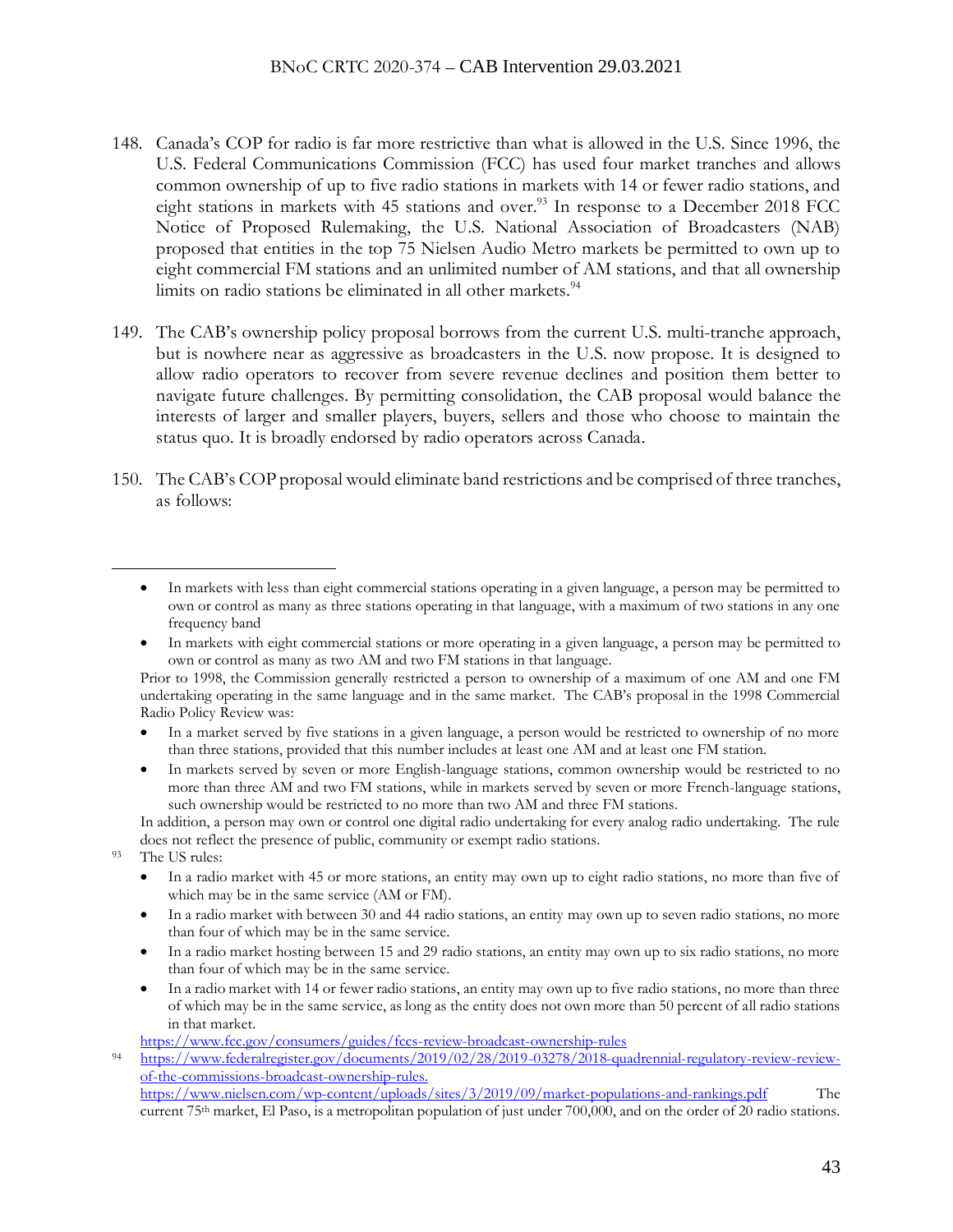- 1. In markets with eight (8) or fewer commercial stations operating in a given language, a person may be permitted to own or control as many as four (4) stations operating in that language.
- 2. In markets with between nine (9) and sixteen (16) commercial stations operating in a given language, a person may be permitted to own or control as many as six (6) stations operating in that language, provided that the person does not own or control more than 50 percent of all stations operating in that language.
- 3. In markets with sixteen (16) commercial stations or more operating in a given language, a person may be permitted to own or control as many as eight (8) stations operating in that language.
- 151. As is the case with the current COP, these rules would apply to radio transactions on a case-bycase basis in an appropriate public policy proceeding, and could permit exceptions that the Commission deems to be in the public interest.<sup>95</sup> In order to reflect the particular circumstances of smaller markets and/or needs of smaller broadcasters, they would be subject to additional safeguards, as discussed immediately below.

## **B. Support and safeguards in smaller markets**

- 152. Providing radio service in smaller communities comes with unique challenges. Some of these differences are obvious. For example, the smaller the market, the smaller the advertising revenue base, and the smaller the number of radio stations it can sustain. Conversely, smaller markets cannot sustain the format niches like indie or urban music format stations, ethnic stations, or all-talk stations.
- 153. Other differences are less obvious. For example, the Commission has long recognized that in the smallest markets, a single operator with two or three stations is typically better positioned to serve the needs of that market than multiple operators. Multiple licence ownership ensures limited market revenues can efficiently serve different formatted stations, which a single owner is incented to make as diverse as possible.
- 154. Essentially, the Commission has recognized that while encouraging greater competition between radio operators in larger markets generally benefits consumers, competition in smaller markets should be tempered, in the public interest.
- 155. Today, frequencies are severely limited in Canada's largest markets, so the issue of whether such markets can sustain new radio station entry is all but academic. That is not the case for smaller markets, where frequencies often remain available.
- 156. Moreover, while commercial radio operators' major competitive threats lie with digital media (not each other) this is particularly true in larger markets. In larger markets, smaller single station operators can and do carve out effective niches, and compete successfully with multiple station

<sup>95</sup> This would include grounds of "economic necessity", recognized by the Commission as early as 1985, when the Commission granted "the Windsor exception ... based on the severe economic challenges faced by Canadian radio operators, given Windsor's proximity to the large Detroit market." Decisio[n 85-66.](https://ct-url-protection.portal.checkpoint.com/v1/load/wPfcPAtndfXsMQy6xOmH-cAZhflifRQFNzgKy5lTe4RW_TFsZl3GYn8H5PB5tEgQxSiKDuKlG3EOcAITfDX1YMyqxAbZr9RQi2wubOHU0a1q3ukpvjoN7V8o7vEWItHsZRWMnXv9yrOtWkEoVEwTXtfZfmqNUhKIs4RAblS_TBB-CSD47vbwYa0oA_0FKjcUoEh0i7DoU_Ssy7lIDKItJuD2jzcHyfwugfVqtXM4Qg) See also Broadcasting Information Bulleti[n 2010-341.](https://ct-url-protection.portal.checkpoint.com/v1/load/IWhvm7t9DXkkoJ8nGDOXgFXenLivRQHh5sjGpGmQ-O_LgYdc7oQmnibEwHHbLOegvM3QRFeHqrYoqzmpcAnlazNLElmHTV64-LtSNJCmDs3d5IKuEgWH3j-pQxxMI0zZCyBklN8-9-wMzonWOI_X_wsNNXyLBTakrDgmD9oWE6KDzPGz1xpgUyOdd7lfii137ML-E2ScSMJvwCkIYKJVcnBdVSzrKuKuTl2kfCc-U3I)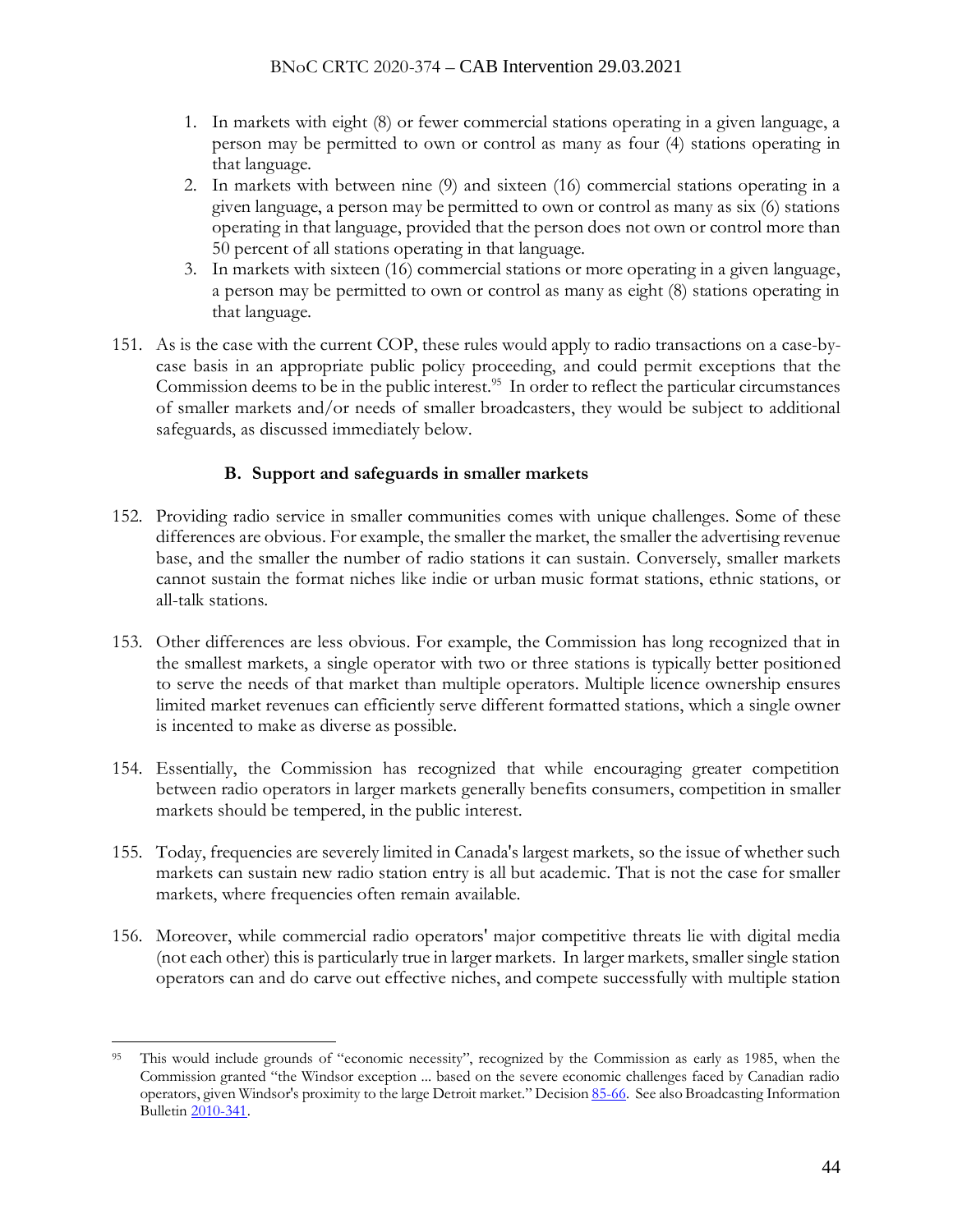groups owned by much larger companies. The business strategies of a single operator cannot fundamentally alter competitive balance in local radio or broader advertising markets.

- 157. This is not necessarily the case in smaller markets. Smaller markets include fewer local media choices, less direct national advertising and less developed local digital advertising. Collectively, this means incumbent radio operators rely to a greater degree on local advertising. A new entrant in a three or five station market that drops ad rates to gain share can severely depress revenues for incumbents. Conversely, a single station operator may find itself unable to compete with a large local multi-station group.
- 158. The CAB believes the Commission's general approach and philosophy to the provision of commercial radio service in smaller markets remains sound. However, to ensure that a new market entry and COP framework serves the needs of smaller markets and smaller broadcasters, and reflects their particular competitive challenges, the CAB proposes the following additional policy provisions:
	- In a single operator market of three stations or less, an existing incumbent would be entitled to apply for an additional station or stations, up to the maximum of four stations, without triggering a call for applications.<sup>96</sup> Additional stations would not be subject to a condition of licence requiring operation in a specialty format. This would ensure the provision of additional programming choice as well as solidifying the position of the sole operator in the market.
	- The Commission's market capacity test would be amended to draw a distinction between the capacity of a market to sustain a new incumbent-owned station vs. a new entrant (the former having lower of burden of proof to demonstrate that entry is sustainable). Barring exceptional circumstances, priority would be given to granting new licences to incumbents.

# **C.Impact of the CAB COP Proposal**

- 159. The CAB provides an assessment of the impact of its COP proposal in response to the Commission's Questions. Based on CRTC Local Broadcast Market Data<sup>97</sup>, we expect that adoption of the CAB proposal would have the following results:
	- Stations in all market sizes would benefit from fewer station closures and local programming cuts than would otherwise occur;
	- In markets of 10 or fewer stations, the number of owners in the market would drop by no more than one;
	- Mid-sized markets of 11 to 16 stations would generally see the number of owners drop by no more than two;
	- Larger markets could see more significant drops in the number of owners, but given their much greater local media diversity to begin with, they would still retain far more distinct local media voices than smaller markets; and

<sup>96</sup> This would effectively add another ground for exception to the requirement to issue a call as set out in Broadcasting Regulatory Policy CRTC [2014-554.](https://ct-url-protection.portal.checkpoint.com/v1/load/n1zFzaBjgBkiX_qcT2y_OKvWM00OhXOnV_EqqoycgztX2R5gESkMdo3gM6ocvGxm_InKcOjegAVo2hztuVibrOE4Pvp2Vewm9JsPc8sJ2dGeNeb_Uz5xTNOfnSycSSjakX37RoL8BkWOgUDdk4ig3wbbv0IFZJCAE6MqkeFAHvQv6sDTaqhMNsyzF7WtUYMwoPp7bKrHq-_gLeprUcvV-63UFdkQ01wCPJdLW0oRed0)

[https://crtc.gc.ca/ownership/eng/dov\\_ind.htm.](https://ct-url-protection.portal.checkpoint.com/v1/load/9Bj5H8p3LVeMRSjT_KjUGGUXyG5egSn5uYpcbEv9J7gC3voYMfmy7ndwdMOm5XqhkPWGCKasbX52xhmDf14wp9WrxMjug13jf31qgVcgg-LZLDDo9vA_dPgY9y6CNfNe5qCb2TpelDJYUJUEwJ37_ctLnLxbY7WrVvqRl5dAcXZ58pGdCofz4S_8zSSnGe1Bq92qHDj1groJNXHM5H4W39nqUWAwWyeFS3rZZQ)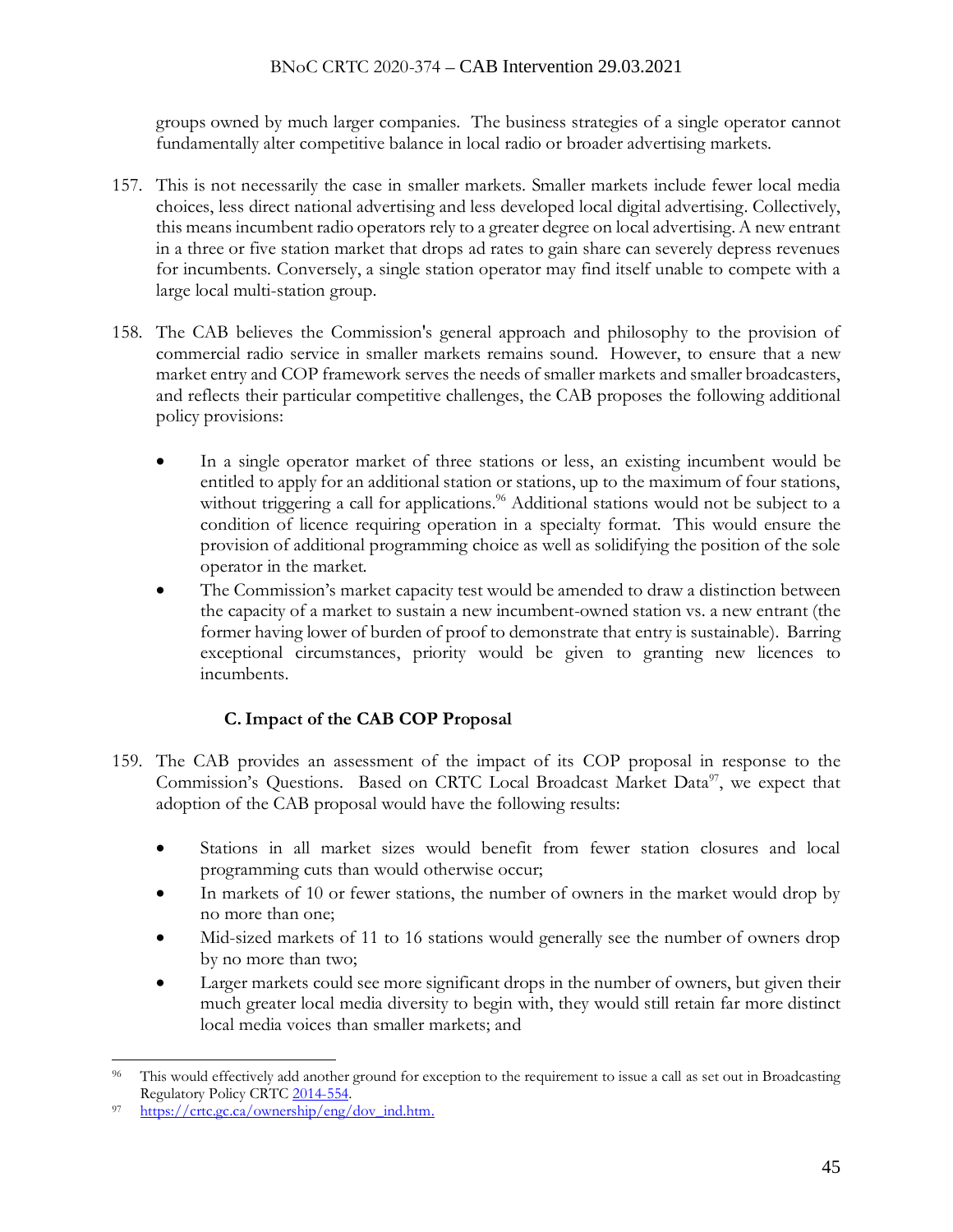- Overall ownership diversity would remain far higher than other local media.
- **160.** It should be noted that such outcomes are market specific. Among other things, they would depend on the decisions of willing sellers and willing buyers. Ultimately, operators will maintain their status quo or seek to buy or sell based on their individual cost-benefit assessments. No operator would be forced to do anything, but greater opportunities for local operational savings would be available to those who choose to take advantage of them.<sup>98</sup>

### **D. Local cooperation on sales and operations**

- 161. In the past, broadcasters regularly entered and exited Local Management Agreements (LMAs), including Local Sales Agreements (LSAs), to bring efficiencies in operations and were allowed to do so without Commission prior approval.
- 162. However, the Commission began imposing increasing restrictions on LMAs and LSAs in 1999. At that time, the Commission began requiring prior approval and generally authorized such arrangements only where: they involved unprofitable stations; the number of stations in the LMA did not exceed what would be allowed under the COP policy; and, the arrangement is a "temporary alternative business model"<sup>99</sup>. As a result, very few LMA/LSA arrangements exist today. 100
- 163. Given the current state of the radio market and what is expected in a post-pandemic world, CAB urges the Commission to revisit its approach to LMAs/LSAs. We strongly believe that permitting greater flexibility in the use of these arrangements would serve the public interest. In particular for stand-alone stations or smaller operators, such agreements could act as practical and immediate alternatives to cuts, sales or closures. A more flexible LMA/LSA policy would provide additional opportunities to achieve local operational efficiencies.
- 164. The CAB therefore urges the Commission to:
	- **Eliminate pre-approval requirements for bona fide LSAs.** Competing broadcasters in the same local market can already hire the same sales agents.<sup>101</sup> Accordingly, there is no principled reason to restrict a broadcaster from outsourcing its sales to another broadcaster.
	- **Eliminate pre-approval requirements for LMAs that are consistent with CAB's proposed COP.** Pre-approval requirements would remain for LMAs that are in excess of those limits**.**
- 165. Clear criteria could easily be established to distinguish LSAs from LMAs. Registration could be required of LMAs, regardless of scope. Given no registration requirements currently exist with

<sup>98</sup> CRTC commissioned research also suggests that Canadians are generally unconcerned about ownership. Little more than half (53%) of commercial radio station listeners claim to even know the names of at least some the company(ies) that operate the commercial radio station(s) that they listen to. CRTC Ipsos Report p. 23-24.

<sup>99</sup> *Local Management Agreements*, Public Notice CRTC [1999-176,](https://crtc.gc.ca/eng/archive/1999/PB99-176.htm) para 13.

<sup>&</sup>lt;sup>100</sup> CAB is aware of only twenty current LMAs/LSAs among its radio members.

This already happens all the time with national sales. Private radio broadcasters tend to outsource to one of two companies, Canadian Broadcast Sales or Target Broadcast Sales.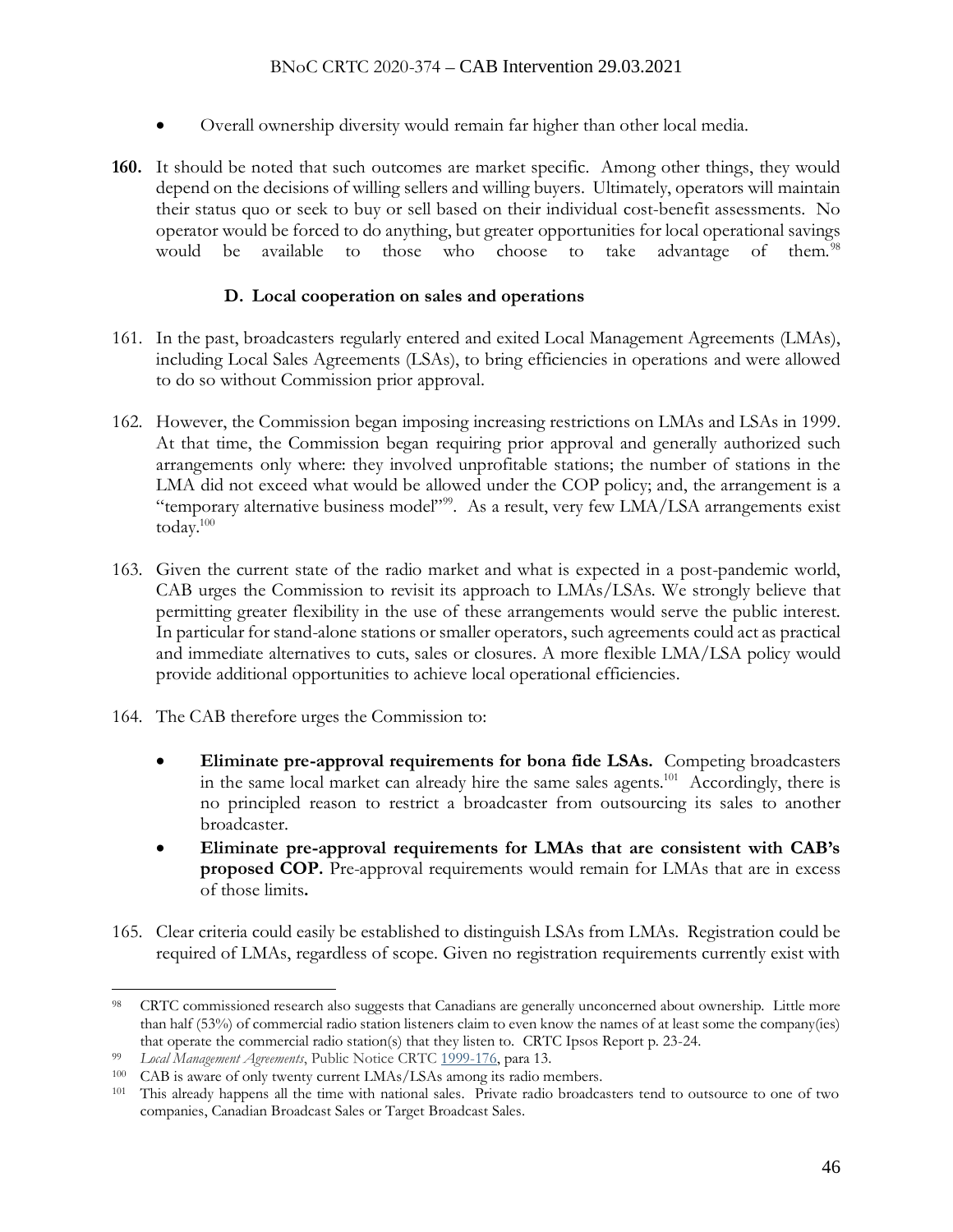respect to outsourcing of sales, CAB does not believe a registration requirement for LSAs would not be necessary or appropriate.

## **E. The particular challenges of AM stations**

- 166. As discussed, all commercial radio stations across Canada are suffering. That said, as CRTC statistics confirm, AM stations generally remain in worse financial shape than FM. For example, in 2019, AM stations had PBIT levels of 3.4% compared to 17.3% for the industry as a whole. Moreover, AM stations experienced a -3.1% CAGR decrease from 2015 to 2019, compared to  $-2.4\%$  CAGR for the industry as a whole.<sup>102</sup>
- 167. AM radio's challenges are well known.<sup>103</sup> Its audio quality remains poor relative to FM stations, satellite radio and digital. There remain significant costs to operate large antenna towers. Signal interference in large city centres compromises the fidelity of AM stations in these important markets. Increasingly, new model vehicles are not offering AM radio. Nevertheless, the AM band remains home to a large share of the total news, information, and other local programming available on Canadian radio. AM stations are worth supporting.
- 168. By allowing AM stations to transition to FM, or be supported by additional FMs, under the same ownership, the CAB's COP proposal will finally help resolve the precarious situations of urban AM stations. Along the same lines, CAB strongly encourages the Commission to permit simulcasting of AM stations on FM. Providing station owners this flexibility would undoubtedly assist them to transition the highly valued AM programming to superior FM frequencies.

## **F. CAB's Proposals strike the right balance**

- 169. A broad cross-section of Canadian radio broadcasters have endorsed the CAB's COP and LMA/LSA proposals. This includes large, mid-sized and small companies, serving markets of all sizes across the country.
- 170. We believe that CAB's proposals strike a balance between operators' interests, future perspectives and public policy objectives, and encourages the Commission to adopt new approaches to radio ownership.
	- Radio ownership must be compared to other media, including digital media (radio's main competition), who are far more consolidated and have far fewer barriers to consolidation;
	- The trade-off of decreases in ownership diversity in return for stronger capacity to maintain local programming, is, in today's circumstances, a necessary and appropriate one;
	- Operators of all sizes will benefit from adoption of more permissive local operational rules, including greater freedom to pursue common ownership and/or LMAs on a market specific basis;
	- Smaller radio operators do not need protection from larger radio operators. In the smaller markets where most smaller players operate, however, they and their listeners would

<sup>102</sup> CRTC Financial Summaries.

<sup>103</sup> As noted at para 64, above, and at paras 13 and 79 in the Technical Report.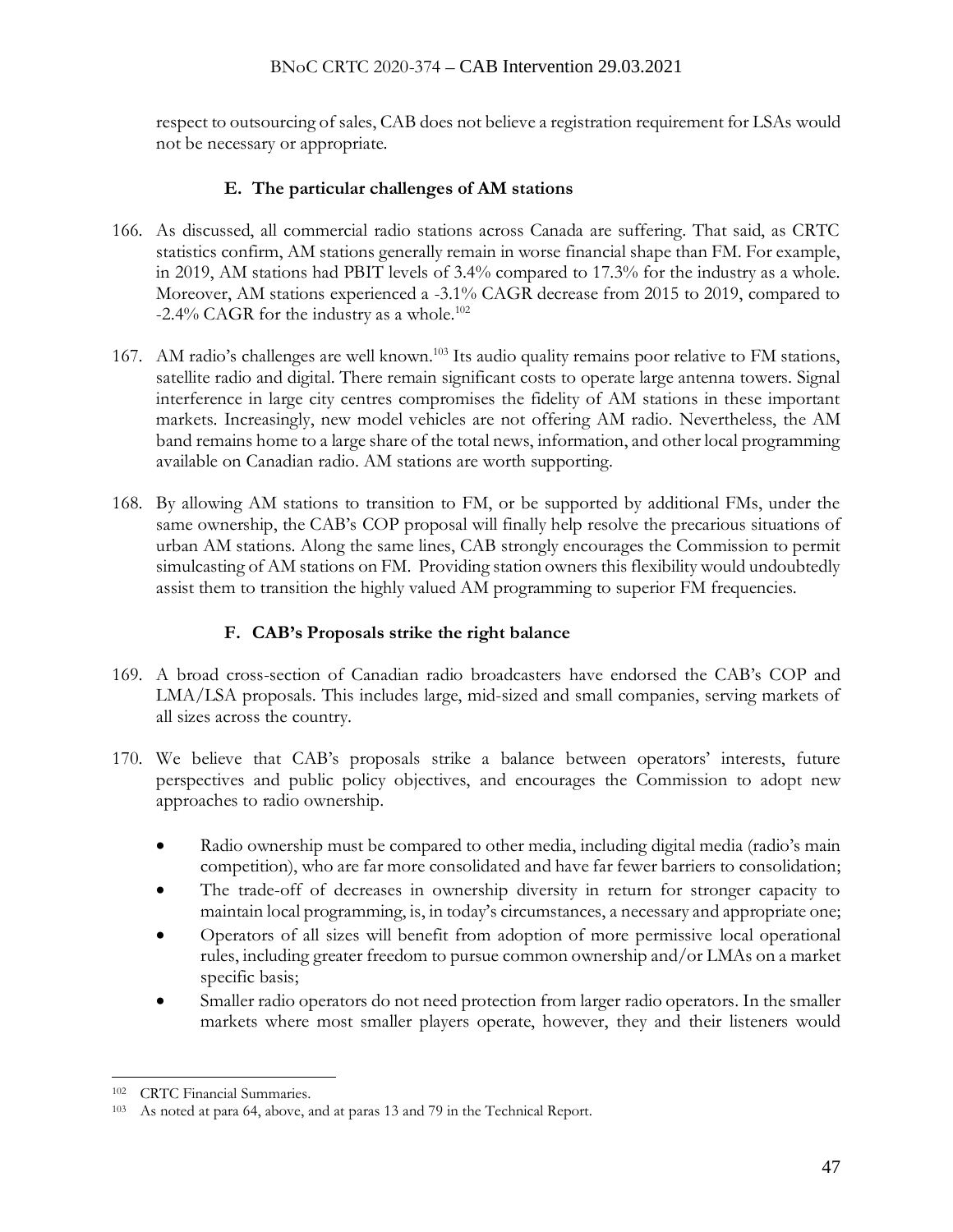benefit from some specific measures that would offer a greater opportunity to grow and compete; and

Radio would still have more smaller business ownership than any other local medium.

### **Increased flexibility and modest reductions in financial obligations**

- 171. Section 3 of the *Act* mandates private radio, as an important element of the Canadian broadcasting system, to:
	- be readily adaptable to scientific and technological change;
	- contribute in an appropriate manner to the creation and presentation of Canadian programming;
	- make maximum use, and in no case less than predominant use, of Canadian creative and other resources in the creation and presentation of programming; <sup>104</sup> and
	- provide programming of high standard; and specifically:

(i) contribute significantly to the creation and presentation of Canadian programming, and (ii) be responsive to the evolving demands of the public

to an extent consistent with the financial and other resources available.

- 172. Notably, nothing in the *Act* requires radio undertakings to directly support artists or producers of content *per se*. It is the creation and presentation of Canadian programming that the *Act* expects radio broadcasters to support, not the creators behind it. That is not to say creators are unimportant – to the contrary, as the CAB's proposals in respect of Canadian content exhibition recognize, Canadian musical artists are the most essential input to the supply and production of Canadian music.
- 173. While some radio stations acquire syndicated U.S. talk or music countdown shows, and many subscribe to foreign news feeds, the vast majority of radio station programming expenses are to Canadian programming – representing \$491 million in 2019, a third of industry revenues. Programming expenses include compulsory licences for the use of music, at rates established by the Copyright Board. Total copyright royalties amounted to \$80 million annually as of 2019, which is 54% higher than they were at the time of the last full radio review, and on a lower revenue basis.<sup>105</sup> More disconcerting still, an unnecessary bilateral agreement, arising from the CUSMA negotiations, to apply national treatment to neighbouring rights is poised to see these royalties increase to the sole benefit of foreign interests. 106

<sup>104</sup> Unless the nature of the service provided by the undertaking, such as specialized content or format or the use of languages other than French and English, renders that use impracticable, in which case the undertaking shall make the greatest practicable use of those resources.

<sup>105</sup> CAB estimates. In contrast to the figures at the chart below paragraph 106, this figure includes copyright royalties to non-Canadian artists.

<sup>106</sup> For 32 years, since the Rome Convention and later under the WPPT, Canada has required reciprocity on neighbouring rights. A Ministerial Statement issued April 7, 2020 removed a standing exclusion of US stakeholders from radio neighbouring rights payments that reflected the reciprocity convention given US radio stations pay no neighbouring rights royalties. The amendment will effectively *double* the number of compensable plays on Canadian private radio stations, and so *double* their royalty payments, costing Canadian private radio broadcasters an additional \$20M a year. 100% of the extra money will go to US interests. There was no legal requirement for this change.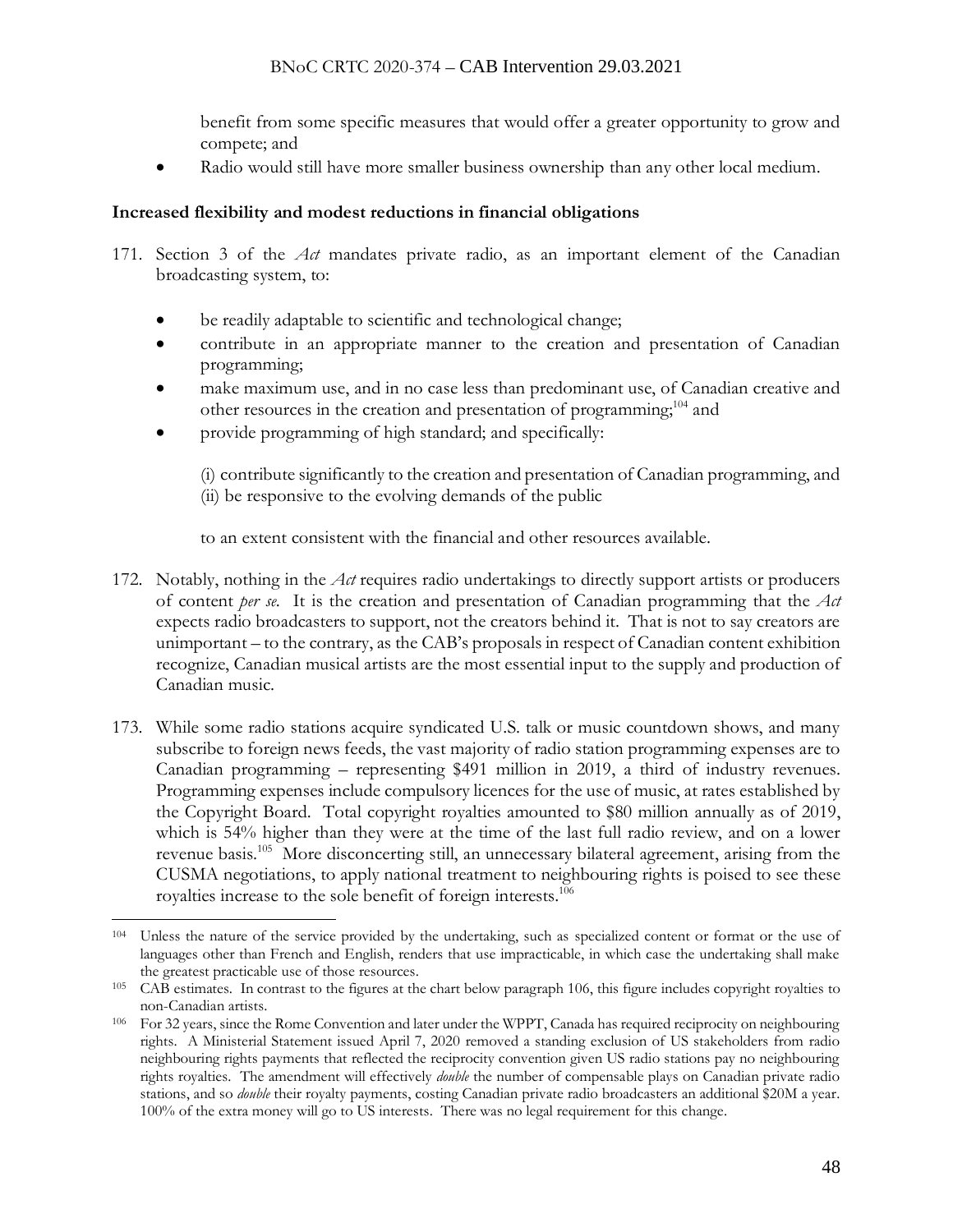### **A. There is no public policy basis for increasing radio CCD requirements or decreasing flexibility**

- 174. Part of radio's long history of support for Canadian music has come in the form of funding and other in-kind support for Canadian talent such as on-air interviews and concert promotions, including extensive initiatives at the community level. Radio's role in funding Canadian talent has always been but one part of a larger mix of public and private monies flowing to the Canadian music industry, supporting a range of initiatives and largely targeting music infrastructure.
- 175. The requirement for direct financial contributions from radio to Canadian (musical) talent development (CTD), now Canadian Content Development (CCD), has been in place for almost forty years. In the intervening radio policy reviews, the Commission has honed funding levels and criteria, including an increasing focus on emerging Canadian talent and expansion into nonmusic related support.<sup>107</sup>
- 176. As noted in the CMI Report, for the 10-year period through to 2019, Canadian private radio's total direct financial support to Canadian music in CCD and copyright payments exceeded \$1 billion.
- 177. To the extent there is a perceived or demonstrated need for greater financial support for the Canadian music industry, the government should step in, or the Commission should act on its own initiative to secure contributions from online music platforms players. An increased transfer of wealth from private radio stations to the Canadian music industry would not fulfill the broader objectives of the *Act*.
- 178. To the contrary, it would only serve to divert funding from local news and information programming, which the Commission has identified as a core priority in this proceeding. This is especially true with respect to the current policy on tangible benefits that requires a purchaser to commit 6% of the value of the transaction to a variety of initiatives. As outlined earlier, greater local operational efficiencies are the key to the private radio's financial sustainability and ongoing ability to support public policy objectives. Consolidation will deliver those efficiencies. BDU transactions have not been subject to tangible benefits payments for decades and there are no rules involving mergers of foreign online streaming services. The current 6% tangible benefits requirement acts as an inequitable, competitive barrier for radio operators, and it is counterproductive from a policy perspective because it discourages consolidation that would drive operational efficiencies.
- 179. Finally, the Commission's suggestion in the Notice that it should end or limit local CCD initiatives is concerning. In the aftermath of the pandemic in particular, radio support for local concerts and other community music initiatives will be a vital and much appreciated measure to support artist exposure and touring.

<sup>107</sup> See for example Public Notice CRTC 1995-196 and Broadcasting Public Notice CRTC 2006-158 (where CTD became CCD).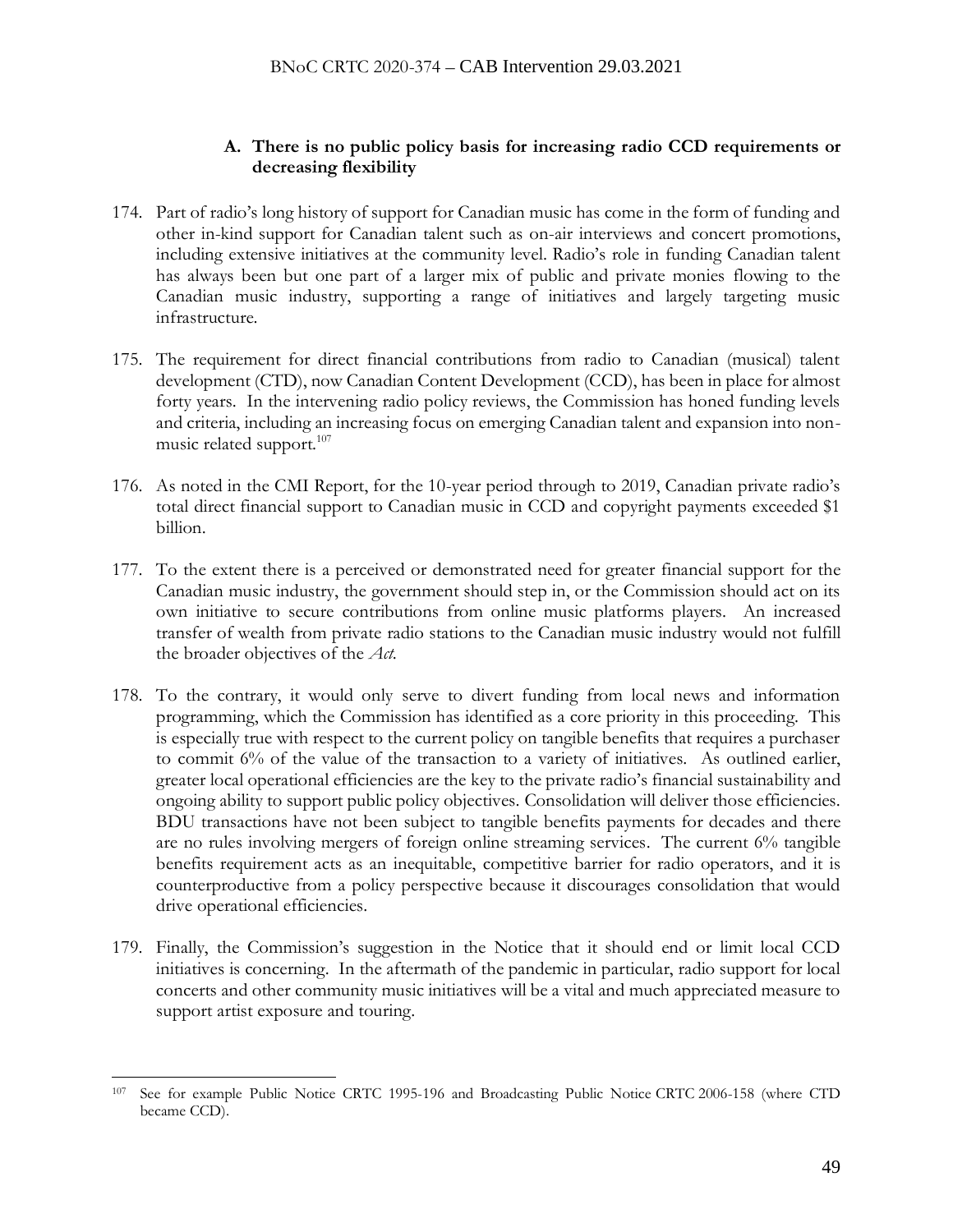- 180. Accordingly, as further set out in response to the CRTC's questions, the CAB recommends that the Commission:
	- Impose no new expenditure requirements;
	- Maintain basic CCD contributions at current levels;
	- Maintain flexibility to direct discretionary CCD contributions to local initiatives;
	- Establish clearer criteria on eligibility, and a staff pre-clearance mechanism; and
	- Reduce tangible benefits payable on radio transactions to  $3\%$ .

# **VI. The French-language private radio market**

- 181. The distinctiveness of French-language broadcasting and the unique challenges faced by French-language radio stations have been long recognized in broadcasting policy and practice. As the CAB has observed in past radio review proceedings,<sup>108</sup> differences include the relative number of stations, AM versus FM presence, revenues and profitability:
	- While the number of private English-language radio stations has grown by more than 200 over the last twenty years, reaching a peak of 599 stations in 2018 (estimated at 595 stations today), the total number of French-language stations held relatively steady through that same period, and has declined relatively faster (peaking at 100 stations in 2017; estimated at 96 today);<sup>109</sup>
	- French-language broadcasting also has far smaller portion of AM stations (5% of total vs. 17% in English-Canada), and these stations have, on average, been more profitable than their English-language counterparts (13.4% vs. 2.3% PBIT);<sup>110</sup> and
	- Revenues of French-language private radio broadcasters declined an estimated 18.3% from 2019 to 2020, compared to an estimated 27.3% for Canadian private radio broadcasters as a whole.<sup>111</sup>
- 182. The fundamental challenge for broadcasting policy in the French-language market is not receptivity to, or preference for, Canadian content, rather it is market sustainability. Frenchlanguage content produced for the Quebec and broader French-Canadian marketplace must sustain itself on a domestic market a fifth to a quarter the size of the Canadian market for English-language content. 112

<sup>108</sup> The CAB's 2006 Intervention (pages 107-146) contained detailed sections outlining *La Situation et Caractéristiques Particulières de la Radio de Langue Française* and *La Contribution de la Radio de Langue Française au Développement des Talents Canadiens.* While, as highlighted below, statistical and economic factors may have changed in the intervening fifteen years, the basic underlying dynamics and policy issues remain much the same. In particular, Canada remains virtually the only country in the world to impose linguistic music quotas and music talent financial contributions on private radio stations, and, by virtue of French vocal music requirements, obligations on French-language private radio broadcasters are effectively higher than those on English-language private radio stations.

<sup>109</sup> CRTC Financial Summaries. Current station numbers adjusted for known COVID-19 closures.

<sup>110</sup> Ibid.

<sup>111</sup> CRTC Aggregate Annual Returns for Bell Média and Cogeco Média (representing 77% of the revenues of Frenchlanguage private radio stations) vs. CMI Report estimates.

<sup>112</sup> Canada's Q1 2021 population was estimated at 38,048,738 people, of which Quebec's population was 8,575,944. [https://www150.statcan.gc.ca/t1/tbl1/en/tv.action?pid=1710000901](https://ct-url-protection.portal.checkpoint.com/v1/load/xqWgPamoIT5N1yFRnlgJDTaEIhe64dhXhuI9BTismh1RLKbxX8d_Ynoq9FHpYH4Q1DgYVMsZPbPlw3ot8v-HHQ7gvzztMNHtqiWkem1OGD1qu_ehFPPpqYpw9wCxiOQZHMNCSs5UlrRVpNN5I_T2unzeH2n4p97Ss6Brw812KGk6YR2zUzIVByM85ZeRvpmXuq9j7bppOUtaWlcmaKsQc7G8gsqXkAfEOSRrn4B8cM2OVX8PP15NLI0HiMVWj6dK) Canada's French speaking population was estimated at 22.8% of the total in 2016, with the French population by mother tongue being 21%. Also, in 2016,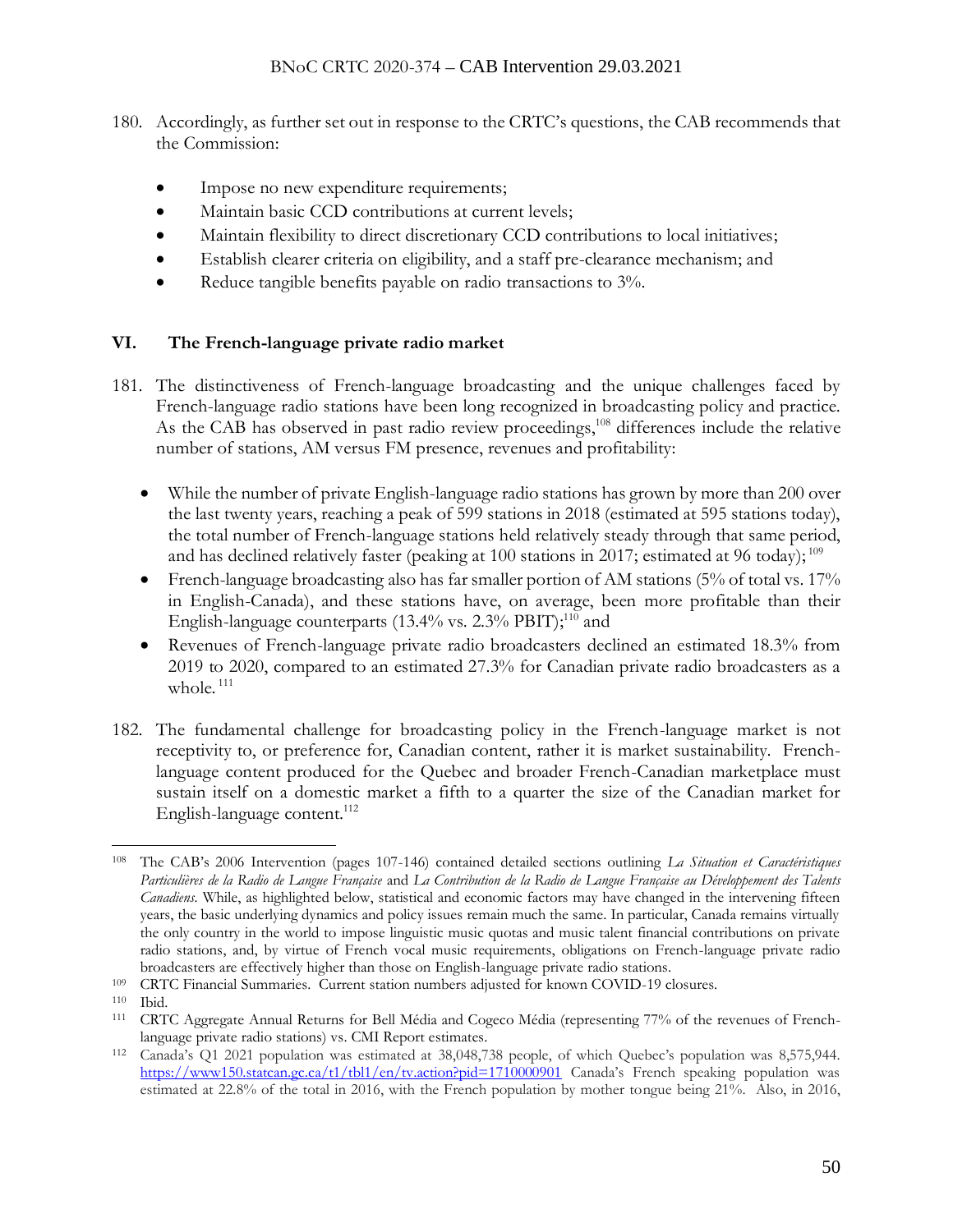- 183. The CAB submits that, as supervisor and regulator of a Canadian broadcasting system under severe stress, the Commission no longer has the luxury of inaction. While French and Englishlanguage commercial broadcasters are being challenged in slightly different ways, the regulatory solutions are consistent, if not the same.
- 184. First and foremost, as in English Canada, revenue losses being suffered by French-language operators are substantial and not merely a COVID-19 blip. Operators have had no choice but to cut costs – including now programming costs. The question is not whether there will be permanent cuts to programming costs, but what programming will be cut.
- 185. Second, again as with English-language broadcasters, losses in audiences and revenues can be mitigated if radio regulation frees stations to provide the most competitive product possible, while still supporting policy objectives.
- 186. In both cases, the paramount public policy objective of maximizing news and information programming aligns with CAB's proposals that French-language radio operators be allowed to (a) increase efficiencies in their local operating base through greater local station ownership and (b) effectively reduce FVM to more reasonable levels.
- 187. Excessive reliance on FVM requirements on French-language radio are the wrong solution to the public policy challenge of supporting and promoting French-language content overall. French-language radio audiences don't listen to English-language hits to abandon their cultural heritage. They listen because they are hits. That is true of bilingual and unilingual French speakers alike. But listeners now have a myriad of other platforms to go to, and not come back. This, as the Commission noted back in 2015, first resulted in a shift to English-language stations, in bilingual markets<sup>113</sup> now it is resulting in a shift to unregulated foreign media.<sup>114</sup>
- 188. Inflexible FVM requirements risk reducing listening to all the French content music, news and information – French-language radio stations carry. Not only does the measure fail in the end to support French music, it compromises broader engagement with Canadian Frenchlanguage media.
- 189. Whatever specific decisions are made in this proceeding to support French-language content, including FVM, policy tools must start migrating to incentives and support from government or online players rather than excessive content restrictions on broadcasters.

## **VII. Compliance and Reporting**

Canada's bilingual population was 17.9% of the total, 44.5% in Quebec. [https://www.canada.ca/en/canadian](https://ct-url-protection.portal.checkpoint.com/v1/load/12wdRqm_IT9coJXC-qiDU2fFxdTFaSTZVG8xHWcybLyVxuRJ6GpMpa0bw-viQavP_wcC8uQFSIEg9Ouei5Ia0VTMc3d6fg8O_7ZWD5tlAoaLKROTR9gNjkl09-wTXCEX5A_1m5L8lbTQgKT4DvrWNyZDvosccZggP2LnsS-WYVWX8QSVypjJH7dU5ADXevM-H3o_Xa7xBEEWksZ60_1FKRVnuaVugX7MfS5I1kT0w_NaD5G6ziGWv4jzlnMXAlZZK33gmrWoLKq3j1mtp2aCTtKZ36Ars-JVF_hUtp6yXRIHjLuUwiALrRHlenJxOD5d)[heritage/services/official-languages-bilingualism/publications/statistics.html](https://ct-url-protection.portal.checkpoint.com/v1/load/12wdRqm_IT9coJXC-qiDU2fFxdTFaSTZVG8xHWcybLyVxuRJ6GpMpa0bw-viQavP_wcC8uQFSIEg9Ouei5Ia0VTMc3d6fg8O_7ZWD5tlAoaLKROTR9gNjkl09-wTXCEX5A_1m5L8lbTQgKT4DvrWNyZDvosccZggP2LnsS-WYVWX8QSVypjJH7dU5ADXevM-H3o_Xa7xBEEWksZ60_1FKRVnuaVugX7MfS5I1kT0w_NaD5G6ziGWv4jzlnMXAlZZK33gmrWoLKq3j1mtp2aCTtKZ36Ars-JVF_hUtp6yXRIHjLuUwiALrRHlenJxOD5d)

<sup>113</sup> In Broadcasting Notice of Consultation CRTC 2015-318, the Commission noted that young listeners of Frenchlanguage stations were gradually migrating toward English-language stations in bilingual markets. In Montréal, the share of Francophones tuning in to English-language stations has increased among those aged 12-34, especially among those aged 18-24 (an increase of 11.3% from 2009 to 2014). In Ottawa/Gatineau, about three quarters of listeners aged 12-17 and two thirds of listeners aged 18-24 had migrated toward English-language radio.

<sup>114</sup> While cause and effect is impossible to prove, the overall evidence is clear.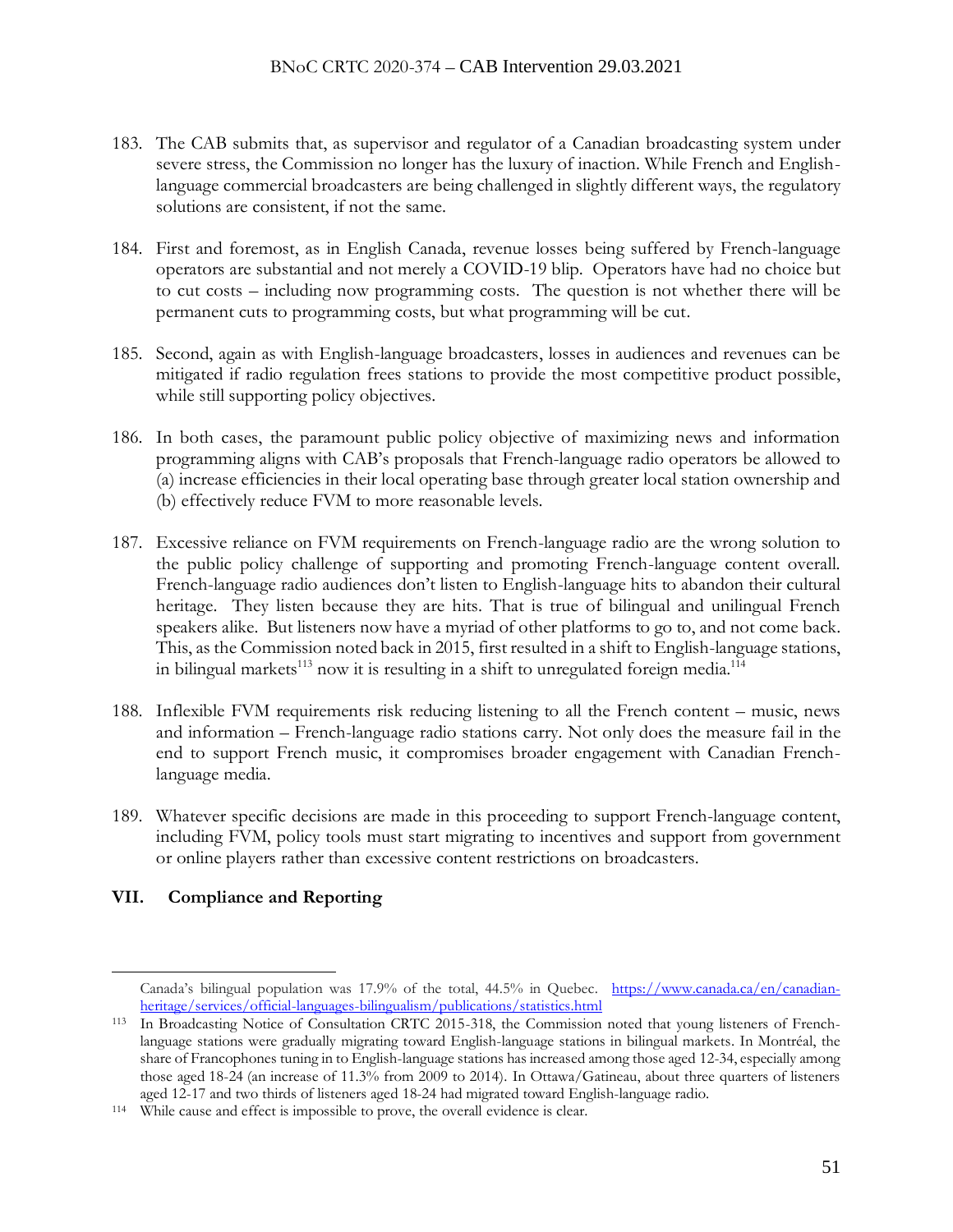- 190. In today's highly competitive Canadian audio market, there remain many unnecessary compliance and enforcement requirements that represent a material 'inequity' and competitive disadvantage for radio operators. In many cases, radio operators must divert scarce resources from their programming to matters like correcting logs or responding to financial or CCDrelated questions from Commission staff.
- 191. Meanwhile, online platforms have no such requirements, and are unlikely to ever have them. Consistent with the "open entry" philosophy of the Internet, there is no plausible scenario in which online undertakings will be required to adhere to the kind of content compliance and reporting requirements that radio operators have now. And, if/when regulated, only those services that have a "material effect on Canada's economy, national identity, or cultural fabric" <sup>115</sup> will likely have any obligations at all.
- 192. The CAB acknowledges that this proceeding may not be the ideal forum for a wholesale review of the CRTC's monitoring and enforcement practices. There are crucial policy issues that need to take priority, and a substantive exercise of regulatory streamlining would likely benefit from a less formal exchange of ideas and best practices.
- 193. We therefore propose that the Commission make only a few high-level directional decisions in this proceeding and then form an industry-Commission working group to develop a more specific road map. The following addresses our initial high-level recommendations.

## **A. Streamlined Reporting**

- 194. Reporting required of radio broadcasters is material, and in the 2020 broadcast year included additional reporting on COVID-19. Regulations under the *Accessibility Canada Act* will soon add further reporting requirements. Moreover, in this proceeding, the Commission has indicated that it is contemplating adding more reporting requirements, from minutes and hours of local news broadcast during a broadcast week to new annual reports on discretionary CCD spending.
- 195. The CAB urges the Commission to review whether all of the reporting information radio stations are currently required to provide is actually necessary given the changes in the business environment and the changes that will emerge from this proceeding. Moreover, it is also time to add a 'materiality test' to radio licensee reporting. This is both an expected element of future regulation of online platforms, and an area where the Commission has ample precedent itself. For example, the CRTC's current exemption practices eliminate the need for licensing and its associated detailed reporting for smaller discretionary services and BDUs. The Commission should adopt a similar approach for all broadcasting services going forward.
- 196. Though not yet in effect, the Commission should note the Government of Canada's proposed Direction to the CRTC pursuant in the context of Bill C-10. That document proposes to direct the Commission "to regulate and supervise the Canadian broadcasting system in a manner that is flexible, fair, and equitable, and which streamlines regulatory obligations so all broadcasting

<sup>115</sup> Preliminary Draft Policy Direction to the Canadian Radio-television and Telecommunications Commission, "Sustainable and Equitable Regulatory Framework for Broadcasting," s. 3(a).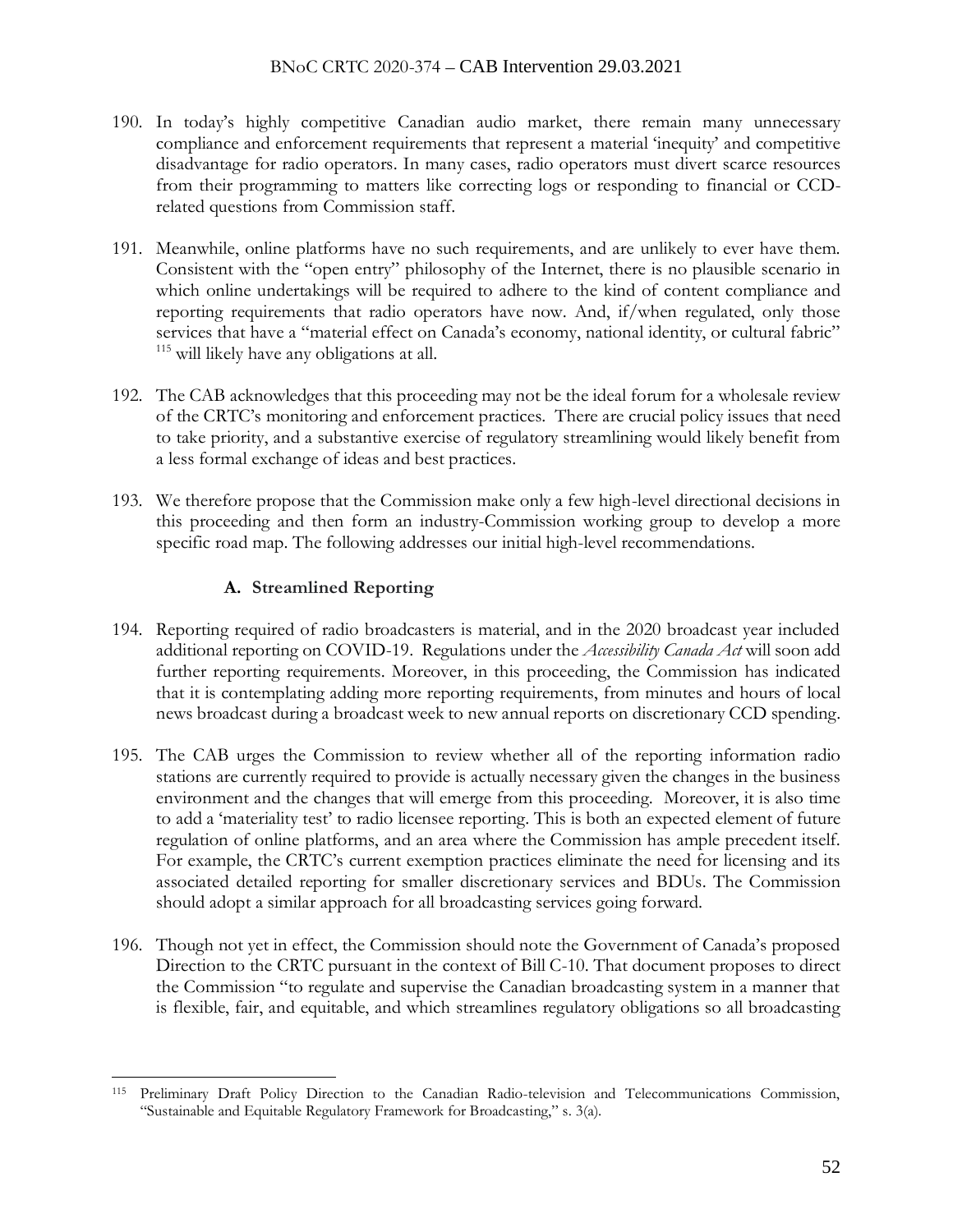undertakings are in a position to compete in the modern broadcasting environment."<sup>116</sup> Streamlining broadcasting regulation is the way of the future, and the Commission should begin that work in this proceeding.

For smaller broadcasters of any type, the current exemption from basic CCD requirements is certainly appreciated. Nevertheless, the CAB urges the Commission to consider reducing the reporting requirements of all radio stations. Thresholds for small stations should be updated annually according to the CPI. The current \$1,250,000 threshold for CCD was established in 2013. In 2021 dollars that amount would be approximately \$1,500,000.

## **B. Audit rather than logging**

- 197. Radio regulatory compliance has become overly burdensome. The machinery for ensuring compliance with Canadian content requirements, including format requirements, hit restrictions, and levels of musical selections, now requires significant resources of both broadcasters and the CRTC alike, out of proportion to its public policy benefit.
- 198. Failure to accurately maintain a log is now cause for a short-term renewal (irrespective of no shortfall in Cancon exhibition).<sup>117</sup> Moreover, while daily logger tapes are recorded and kept for at least four weeks, and logs and records collected for every broadcast day and broadcast week, to be available for analysis at any time, a seven year licence term will, on average, be renewed on the basis of Commission compliance reporting for a given week.
- 199. With or without legislative reform, the CRTC should consider adopting a more fair and equitable means of compliance monitoring – one based on spot audits.
- 200. AI-based monitoring systems would permit the Commission to conduct random audits of broadcaster content exhibition compliance, be they licensed or exempt, traditional or online. A complaint-based system could help direct the Commission's compliance resources to where they are most effective. Sanctions and fines would be sufficient deterrents to non-compliance.<sup>118</sup>
- 201. There would be no need for logger tapes, no need to maintain logs or records, and no need for correcting logs and records and time-consuming exchanges between broadcaster and Commission staff. Expenditure obligations would require no specific reporting or "proof of payment".<sup>119</sup> Broadcasters would be free to use whatever tools and processes they felt appropriate to ensure they meet their obligations; the Commission would audit as or if required.
- 202. The CAB accepts that this would be a major change, not without a number of moving parts. But the benefits to both the CRTC and broadcaster would be significant. Both the Commission and licensees would be able to free up resources for bigger priorities. The CAB urges the Commission to undertake a process to evolve to an entirely audit-based compliance processes before, or in conjunction with, any decision to regulate online providers.

<sup>116</sup> Preliminary Draft Policy Direction to the Canadian Radio-television and Telecommunications Commission, "Sustainable and Equitable Regulatory Framework for Broadcasting," s. 6(e).

<sup>117</sup> Se[e https://crtc.gc.ca/eng/archive/2021/2021-68.htm](https://ct-url-protection.portal.checkpoint.com/v1/load/LCeFcEgHR7Y-Ewqo5ThvsYdtE05qwYz9Ai845uM77Cr0O9i48hcmHpWwVqng-_G_Vn8RkmOmZ-ae5y0Yeiv51iKrrOnU-xfXwMxCdVXnN6R42XWuFcAqi53244m_wjqFIbNcdfoQaINMg4V-M8XFGYU-LITDytrXBInVB-bh_CK22gM0pfRNNRgdinvqtAMHqyu5mk0VvS6w_2rTFgOw-ICTrENaKNlBGojjezAn0w)

<sup>118</sup> Enhanced by AMPs as contained in Bill C-10, but achievable otherwise with the Commission's current powers.

<sup>119</sup> Proof of payment is required of CCD contributions, some as little as \$1,000 or less.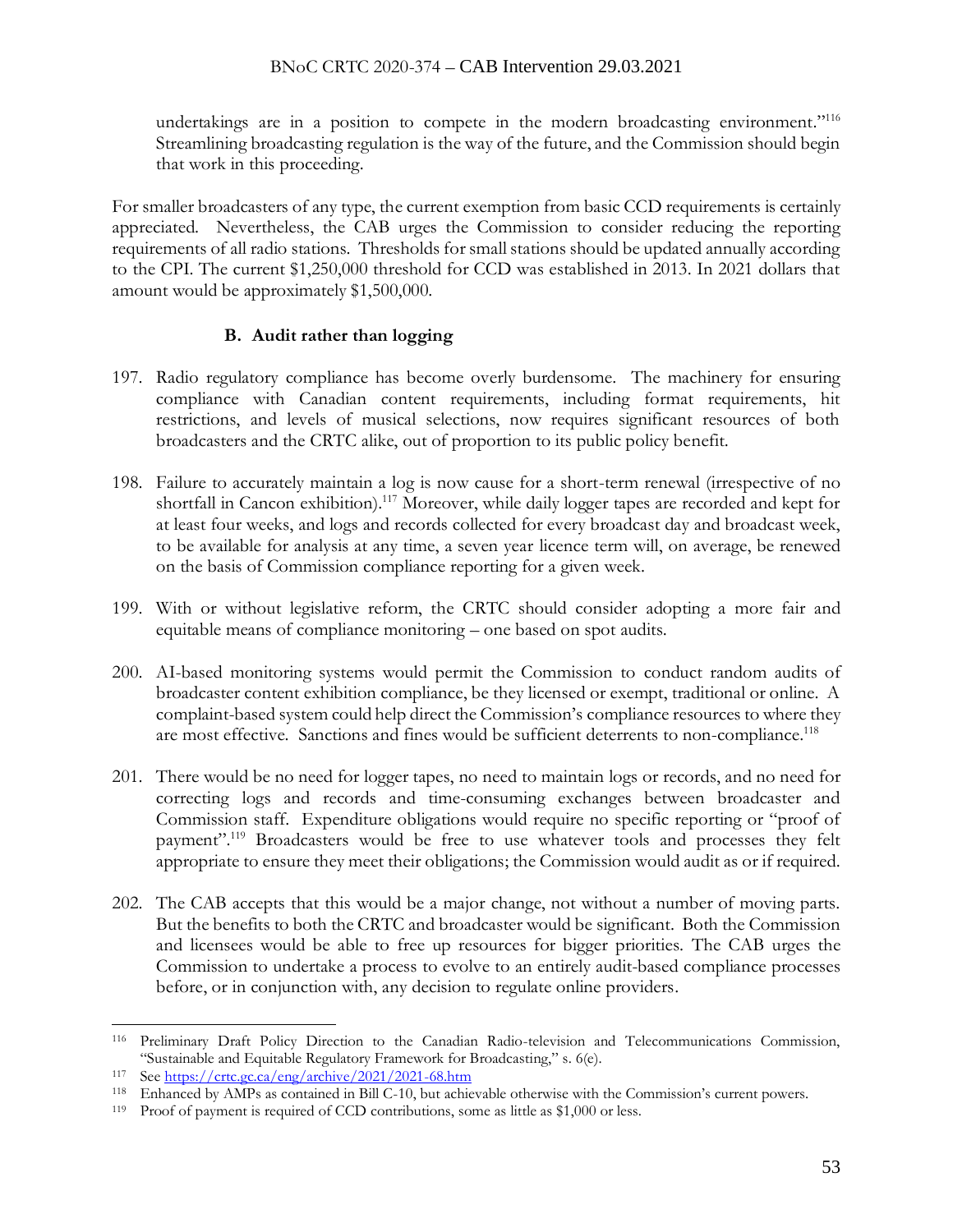# **C. Greater flexibility in CCD monitoring and compliance**

- 203. The current policy on compliance by radio stations was established 2014. Under the Commission's approach to non-compliance set out in Broadcasting Information Bulletin [2014-](https://ct-url-protection.portal.checkpoint.com/v1/load/Jg31U6W0KnXesieSq6O10HvrjBILn2ME_JGAQ4-L_qOWq0LtTNw-x-gf2-U7QiTYClbucu2j7uWEqwJ_4x4fGkAxEz0oQirO36lQAsCGLxuD6zOoKZlYV1VhT5IN8jhA_dnEm00O6HLNUjI3DDZmMFC3_giKpAmA0wA3HnEcjfcwq7cHbg8GJF9edliyZDDOKuAPy0Z3z_k-D9rPZ5o22uzfoVLWM7kGt69yUAcv2Qk) [608](https://ct-url-protection.portal.checkpoint.com/v1/load/Jg31U6W0KnXesieSq6O10HvrjBILn2ME_JGAQ4-L_qOWq0LtTNw-x-gf2-U7QiTYClbucu2j7uWEqwJ_4x4fGkAxEz0oQirO36lQAsCGLxuD6zOoKZlYV1VhT5IN8jhA_dnEm00O6HLNUjI3DDZmMFC3_giKpAmA0wA3HnEcjfcwq7cHbg8GJF9edliyZDDOKuAPy0Z3z_k-D9rPZ5o22uzfoVLWM7kGt69yUAcv2Qk), "each instance of non-compliance is evaluated in its context and in light of factors such as the quantity, recurrence and seriousness of the non-compliance. The circumstances leading to the non-compliance, the arguments provided by the licensee and the actions taken to rectify the situation are also considered."<sup>120</sup>
- 204. Decisions made by the Commission on CCD compliance pursuant to this approach over the last three broadcasting years include:
	- Shortening a renewal term by one year because a CCD payment of \$2,657 was made threeand-a-half months late. 121
	- "To address the harm" caused by a licensee's tardiness in paying \$31,985 out of a total of required CCD contribution of \$102,379 to CCD, because at the time it was unprofitable, the Commission imposed a short-term renewal of three years and required a licensee to broadcast an on-air announcement regarding its non-compliance three times a day for five consecutive days within a 14-day period.<sup>122</sup>
	- A licensee that incurred a CCD shortfall of \$600 over its licence term was required to make an additional \$200 contribution in the subsequent licence term;<sup>123</sup> and
	- A licensee that inadvertently failed to pay its over-and-above contribution to CCD of \$600 per year for four years being was required to immediately make up a total \$2400 shortfall and make a further \$2400 contribution in the subsequent licence term.<sup>124</sup>
- 205. The CAB respectfully submits that the pendulum has swung far too far. Relatively minor issues associated with meeting regulatory obligations are most often due to honest mistakes and should not be treated as matters of compliance, especially where no one has complained. Accepting the reality of imperfection would not bring the CRTC into disrepute. On the contrary, it would give greater integrity to the Commission's practices and procedures, and be another small but tangible step in the direction of equitable regulation.
- 206. To that end, the CAB urges the Commission to introduce a more reasonable and objective approach to assessing non-compliance. Under CAB's proposed approach, CCD payments that depart from a required schedule but are nevertheless completed before the expiry of the licence term would be found compliant if:
	- a. Annual payments made were within  $+/- 10\%$  of requirements;

<sup>120</sup> At para 6, as cited, for example, at [https://crtc.gc.ca/eng/archive/2020/2020-239.htm,](https://crtc.gc.ca/eng/archive/2020/2020-239.htm) para 41.

 $121$  <https://crtc.gc.ca/eng/archive/2019/2019-250.htm>

<sup>122</sup> [https://crtc.gc.ca/eng/archive/2020/2020-303.htm](https://ct-url-protection.portal.checkpoint.com/v1/load/zRJf-O-9Ffnj9wO5XFNjhli0W1mhHE-XVrbcly-zvuQsQr_jR0bV4mkBPWM3FHysDiym3KV0YouaTin_YO6i24WjPoV2-9u6KJ5d9zw5h_19yF33LyoPChXOEZSsiO1krJSxASon8B1fcmEq7_NqOGy9QzXpEnvtQQVPROa0CMAKIWylwLaY8Qu_bHxoaOTpC_sVvSxy5I9WXFg6Ntq_nOPszWJsEqUOlzM7xIr0kto) While the licensee, an ethnic radio station, "stated that over the last 13 years, there have been no complaints filed with the Commission in regard to CJRJ's programming", the Commission apparently justified its decision given pervious and other minor instances of non-compliance.

<sup>123</sup> [https://crtc.gc.ca/eng/archive/2017/2017-360.htm](https://ct-url-protection.portal.checkpoint.com/v1/load/qCNrhpKVJwQjeuF6drrhYltP2L85GkQsMT1KykWUakVL9wP5ir_Jkzli4hAh4op9vyL3OnzSmefIGl_UsXIM4n7HYfke-8U5dtek1bdNvYFibyx7ev5bEy0B83CBPkNohZxW78Cad2tPEPcmt1CFmmD-cBpMKuZ-gh8PtGXf2mxkrvJJmDBVPkHsntTW0JWyhGJ_rufJD-jTAGkc346hx326fG5f6ZJw8QLkT2-pTJw)

<sup>124</sup> [https://crtc.gc.ca/eng/archive/2019/2019-271.htm](https://ct-url-protection.portal.checkpoint.com/v1/load/LGlT-ma3V6tRbZw539v8t3NT5xmGyBPEJiqS_lB2ylnPXziNDfZBGob4CIIm3N8ln6wSdaGU7XKS2osSt-MKFfaK1BlDpvtCTjj7uC7S9JYTqwGnBIeNZgBte3flc5jItRFmiMI-WiU959TqnHI1cZ5jy3i-SDfBZXyWWUmVwm_aU7V2r3pkiec6X3YDnAvyx63i1eMfjUrzPYrJEPYJkY856dx_6S2Ob1Ea68PbkqQ)